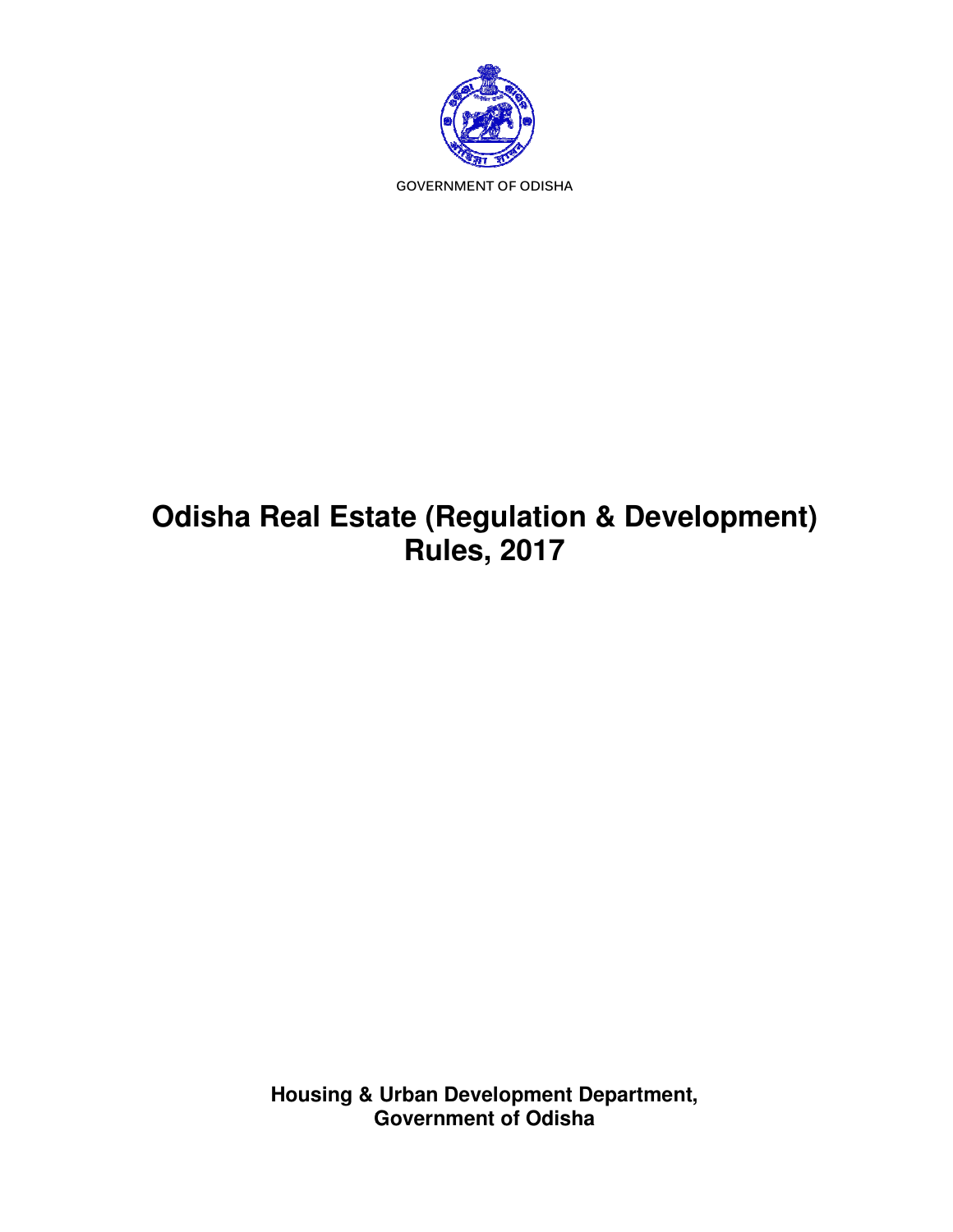

# **EXTRAORDINARY PUBLISHED BY AUTHORITY**

**No. 278, CUTTACK, SATURDAY, FEBRUARY 25, 2017/FALGUNA 6, 1938** 

### **HOUSING & URBAN DEVELOPMENT DEPARTMENT**

Odisha Urban Housing Mission (OUHM) (AWAAS Building, Vivekananda Marg, Bhubaneswar-751014) **e-mail- ouhmodisha@gmail.com**

NOTIFICATION

The 25th February, 2017

**S.R.O. No.76/2017**—In pursuance of Section 84 of the Real Estate (Regulation and Development) Act, 2016 (16 of 2016), the State Government do hereby makes the following rules, namely: —

# **CHAPTER I PRELIMINARY**

**1. Short title and Commencement.** — (1) These rules may be called the Odisha Real Estate (Regulation and Development) Rules, 2017.

(2) They shall come into force on the date of their publication in the *Odisha Gazette*.

**2. Definitions.**  $-$  (1) In these rules, unless the context otherwise requires,  $-$ 

- (a) "Act" means the Real Estate (Regulation and Development) Act, 2016 (16 of 2016);
- (b) "Annexure" means an annexure appended to these rules;
- (c) "Authenticated copy" shall mean a self-attested copy of any document required to be provided by any person under these rules;
- (d) "Form" means a Form appended to these rules;
- (e) "Government" means Government of Odisha
- (f) "Layout plan" means a plan of the project depicting the division or proposed division of land into plots, roads, open spaces, amenities, etc. and other details as may be necessary;
- (g) "Project land" means any piece or parcels of land on which the project is developed and constructed by a promoter; and
- (h) "section" means a section of the Act.

(2) Words and expressions used but not defined in these rules, shall have the meanings as respectively assigned to them in the Act.

2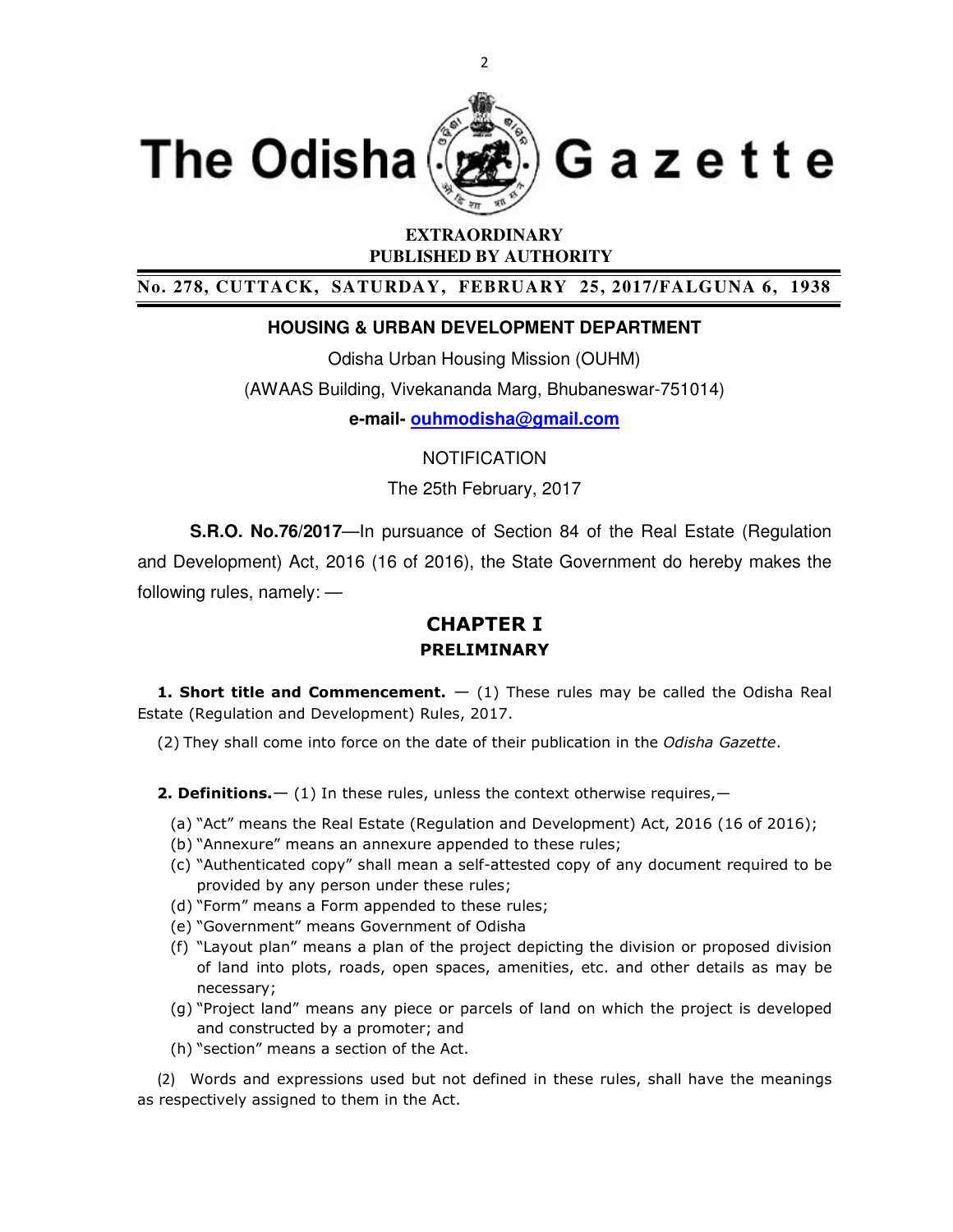# **CHAPTER II REAL ESTATE PROJECT**

**3. Information and documents to be furnished by the promoter for registration of real estate project**.—(1) A promoter shall furnish the following information and documents, along with those specified in sub-section (2) of section 4 of the Act, for registration of the real estate project with the Authority, namely:-

- (a) authenticated copy of the PAN card of the promoter;
- (b) annual report including audited profit and loss account, balance sheet, cash flow statement, directors report and the auditors' report and income tax returns of the promoter for the immediately preceding three financial years;
- (c) the number of open parking areas and the number of covered parking areas available in the real estate project;
- (d) authenticated copy of the title deed reflecting the title of the promoter to the land on which development of project is proposed along with valid documents for chain of title with authentication of such title;
- (e) the details of encumbrances on the land on which development of project is proposed including details of any rights, title, interest, dues, litigation and name of party in or over such land;
- (f) where the promoter is not the owner of the land on which development of project is proposed details of the consent of the owner of the land along with a copy of the collaboration agreement, development agreement, joint development agreement or any other agreement, as the case may be, entered into between the promoter and such owner and copies of title and other documents reflecting the title of such owner on the land on which project is proposed to be developed; and
- (g) name, photograph, contact details and address of the promoter if it is an individual and the name ,photograph, contact details and address of the chairman, partners, directors, as the case may be, and the authorised person in case of other entities.

(2) The application referred to in sub-section (1) of Section 4 of the Act shall be made in such Form, manner and within such time as specified by regulations.

(3) The promoter shall pay a registration fee as specified by regulations from time to time.

(4) The declaration to be submitted under clause (l) of sub-section (2) of Section 4 of the Act, shall be as per Form 'A', which shall include a declaration stating that the promoter shall not discriminate against any allottee at the time of allotment of any apartment, plot or building, as the case may be.

(5) In case the promoter applies for withdrawal of application for registration of the project before expiry of the period of thirty days provided under sub-section (1) of Section 5, of the Act registration fee to the extent of ten percent paid under sub-rule (3) above shall be retained as processing fee by the Authority and the remaining amount shall be refunded to the promoter within thirty days from the date of such withdrawal.

**4. Disclosure by promoters of ongoing projects. —**(1) Upon the notification for commencement of sub-section (1) of Section 3, the promoters of all ongoing projects which have not received completion certificate shall, within the time specified in the said subsection, make an application to the Authority in the form and manner provided in rule 3.

(2) The promoter shall in addition to disclosures provided in rule 3 disclose the following information, namely:—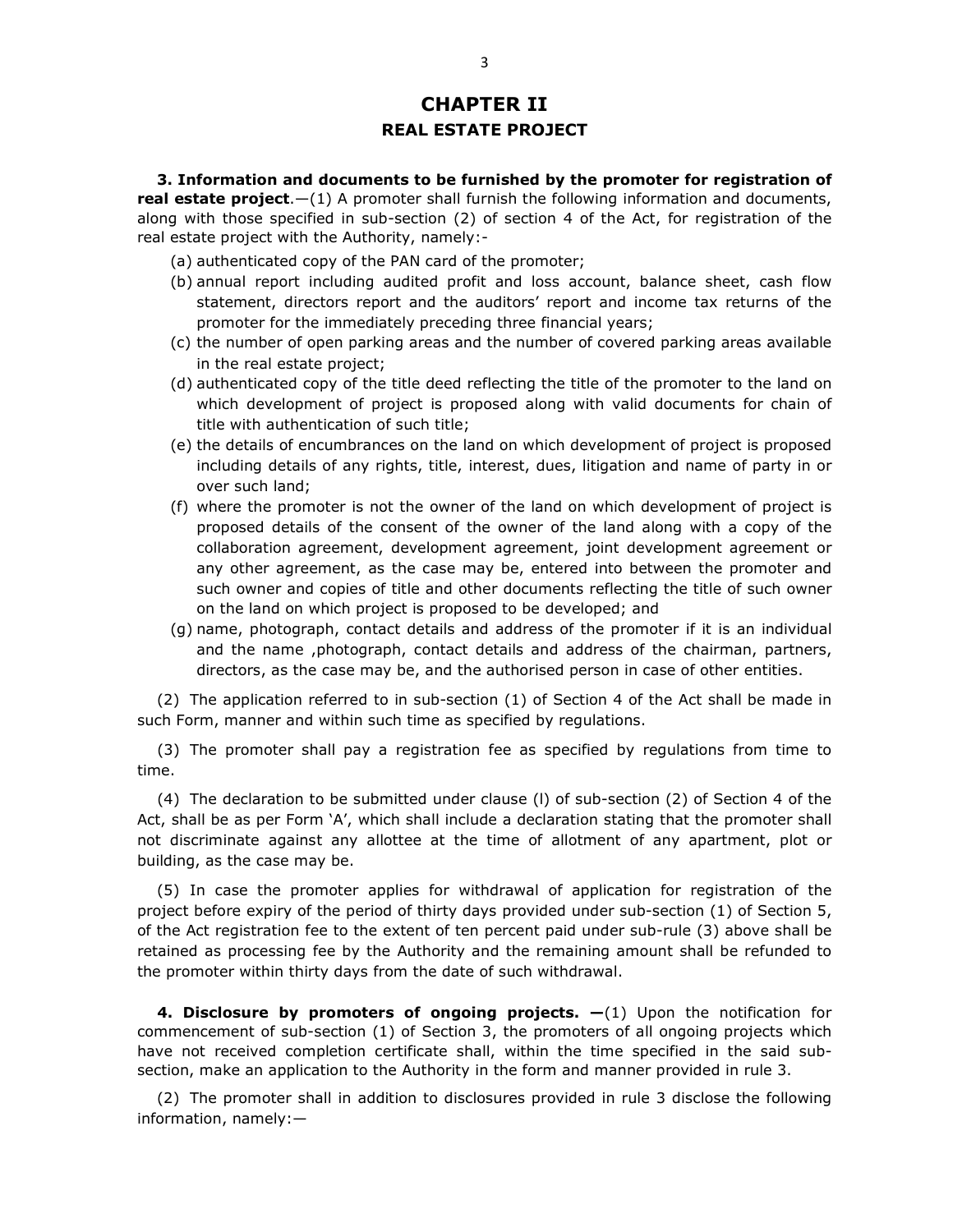- (a) the original sanctioned plan, layout plan and specifications and the subsequent modifications carried out, if any, including the existing sanctioned plan, layout plan and specifications;
- (b) the total amount of money collected from the allottees and the total amount of money used for development of the project including the total amount of balance money lying with the promoter;
- (c) status of the project (extent of development carried out till date and the extent of development pending)including the original time period disclosed to the allottee for completion of the project at the time of sale including the delay and the time period within which he undertakes to complete the pending project, which shall be commensurate with the extent of development already completed, and this information shall be certified by an engineer, an architect and a chartered accountant in practice.

(3) The promoter shall disclose the size of the apartment based on carpet area even if earlier sold on any other basis such as super area, super built up area, built up area etc. which shall not affect the validity of the agreement entered into between the promoter and the allottee to that extent.

(4) In case of plotted development, the promoter shall disclose the area of the plot being sold to the allottees as per the layout plan.

(5) For projects that are ongoing and have not received completion certificate, on the date of commencement of the Act, the promoter shall, within a period of three months of the application for registration of the project with the Authority, deposit in the separate bank account, seventy per cent of the amounts already realized from the allottees, which have not been utilized for construction of the project or the land cost for the project as required under sub-clause (D) of clause (l) of sub-section (2) of Section 4, which shall be used for the purposes specified therein.

**5. Grant or rejection of registration of the project**. —(1)Upon the registration of a project as per Section 5 read with rules 3 and 4, as the case may be, the Authority shall issue a registration certificate with a registration number in Form 'B' to the promoter.

(2) In case of rejection of the application as per Section 5, the Authority shall inform the applicant in Form 'C':

Provided that the Authority may grant an opportunity to the applicant to rectify the defects in the application within such time period as may be specified by it.

**6. Extension of registration of project**.  $-(1)$ The registration granted under section 5 of the Act, may be extended by the Authority, on an application made by the promoter in such Form and in such manner as specified by regulations, within three months prior to the expiry of the registration granted.

(2) The application for extension of registration shall be accompanied with a demand draft drawn on any scheduled bank or through online payment mode, as the case may be, for an amount as specified by regulations from time to time along with an explanatory note setting out the reasons for delay in the completion of the project and the need for extension of registration for the project, along with documents supporting such reasons:

Provided that where the promoter applies for extension of registration of the project due to *force majeure,* he shall not be liable to pay any fee.

(3) The extension of registration of the project shall not be beyond the period provided as per local laws for completion of the project or phase thereof, as the case may be.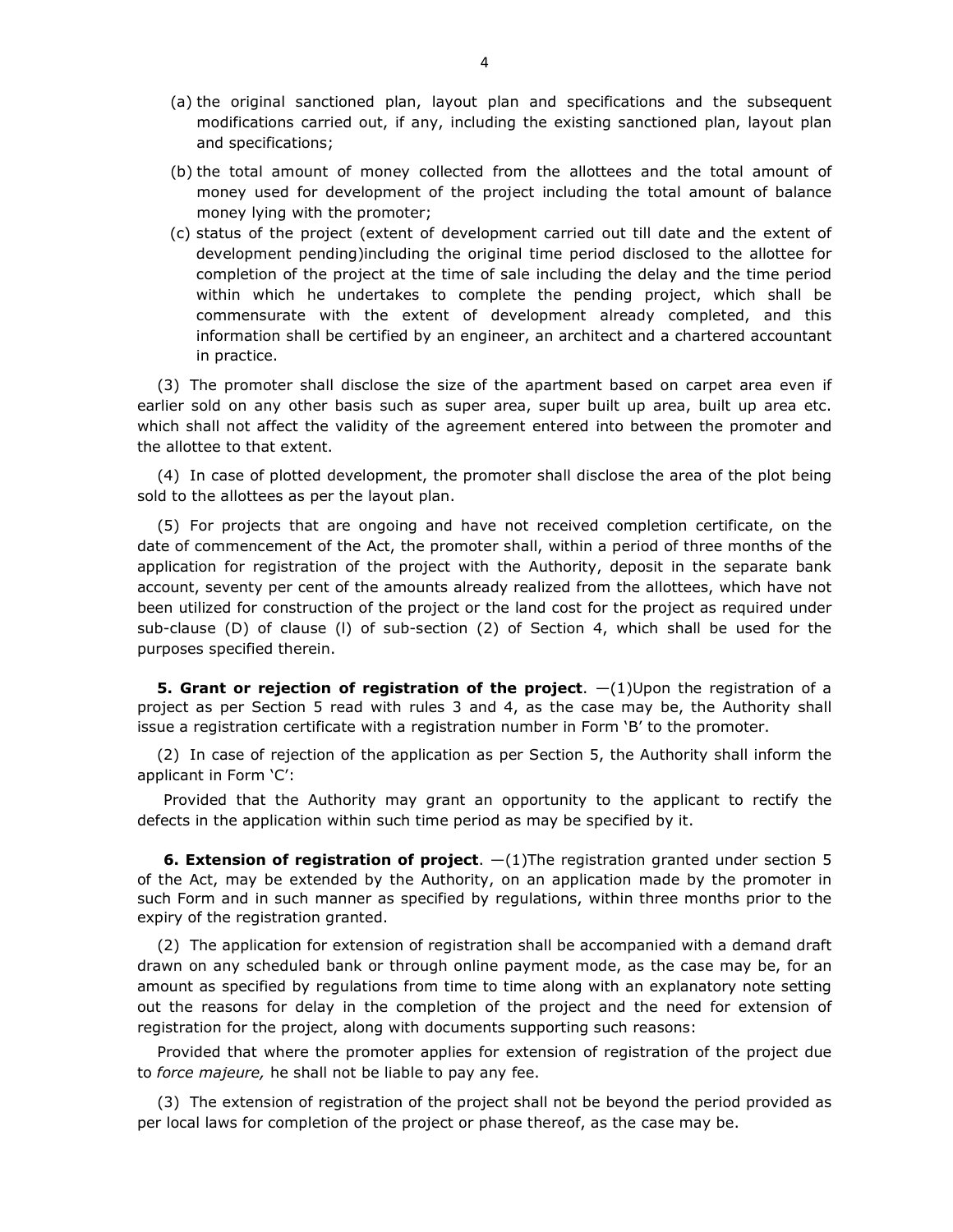(4) In case of extension of registration, the Authority shall inform the promoter about such extension in Form 'D' and in case of rejection of the application for extension of registration the Authority shall inform the promoter about such rejection in Form 'C':

Provided that the Authority may grant an opportunity to the promoter to rectify the defects in the application within such time period as may be specified by it.

**7. Revocation of registration of the project.—**Upon the revocation of registration of a project as per Section 7, the Authority shall inform the promoter about such revocation in Form 'C'.

**8**. **Agreement for sale. —**(1)For the purpose of sub-section (2) of Section 13 of the Act, the agreement for sale shall be in the form as per *Annexure-A.*

(2) Any application letter, allotment letter or any other document signed by the allottee, in respect of the apartment, plot or building, prior to the execution and registration of the agreement for sale for such apartment, plot or building, as the case may be, shall not be construed to limit the rights and interests of the allottee under the agreement for sale or under the Act or the rules or the regulations made thereunder.

# **CHAPTER III REAL ESTATE AGENT**

**9. Application for registration by the real estate agent.**  $-(1)$ Every real estate agent required to register as per sub-section (2) of Section 9 of the Act shall make an application in writing to the Authority in Form 'E', in triplicate, until the application procedure is made web based, along with the following documents, namely:—

- (a) the brief details of his enterprise including its name, registered address, type of enterprise (proprietorship, societies, partnership, company etc.);
- (b) the particulars of registration (whether as a proprietorship, partnership, company, society etc.) including the bye-laws, memorandum of association, articles of association etc. as the case may be;
- (c) name, address, contact details and photograph of the real estate agent, if it is an individual and the name, address, contact details and photograph of the partners, directors etc. in case of other entities;
- (d) the authenticated copy of the PAN card of the real estate agent;
- (e) income tax returns filed under the provisions of the Income Tax Act, 1961 for three financial years preceding the application or in case the applicant was exempted from filing returns under the provisions of the Income Tax Act, 1961 for any of the three year preceding the application, a declaration to such effect;
- (f) the authenticated copy of the address proof of the place of business; and
- (g) such other information and documents, as may be specified by regulations.

(2) The real estate agent shall pay a registration fee as notified by the Government from time to time along with the application for registration byway of a demand draft drawn on any scheduled bank or through online payment, as the case may be.

**10. Grant of registration to the real estate agent.—(1) On receipt of the application** as per sub-section (2) of Section 9 read with rule 9, the Authority shall within a period of thirty days either grant registration to the real estate agent or reject the application, as the case may be:

 Provided that the Authority may grant an opportunity to the real estate agent to rectify the defects in the application within such time period as may be specified by it.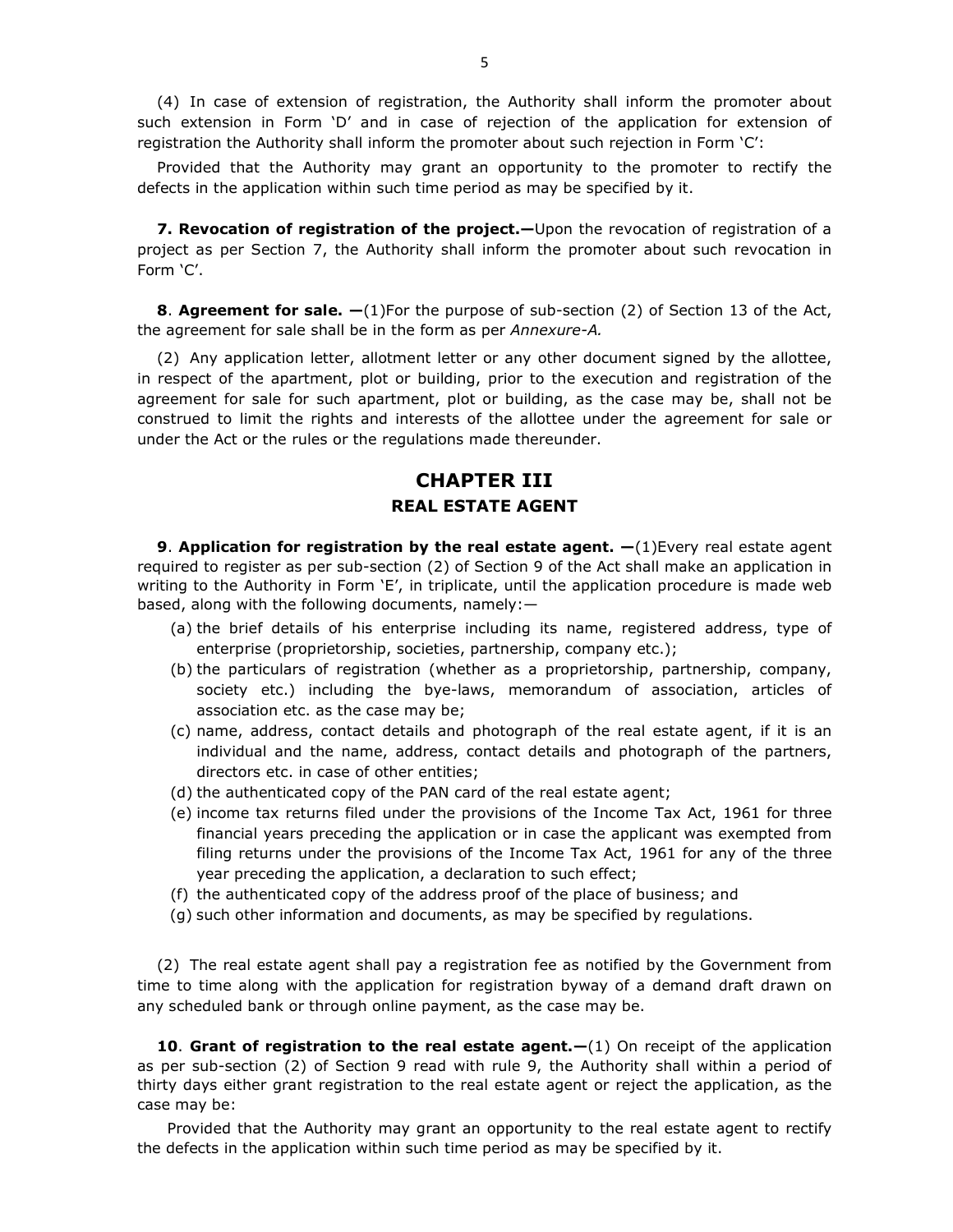(2) Upon the registration of a real estate agent, the Authority shall issue a registration certificate with a registration number in Form 'F' to the real estate agent.

(3) In case of rejection of the application, the Authority shall inform the applicant in Form 'G'.

(4) The registration granted under this rule shall be valid for a period of three years.

**11. Renewal of registration of real estate agent.**  $-(1)$  The registration granted to a real estate agent under section 9 of the Act, may be renewed, on an application made by the real estate agent in Form 'H', in triplicate, until the application procedure is made web based, which shall not be less than three months prior to the expiry of the registration granted.

(2) The application for renewal of registration shall be accompanied with a demand draft drawn on any scheduled bank or through online payment, as the case may be, for a sum as notified by the Government from time to time.

(3) The real estate agent shall also submit all the updated documents set out in clauses (a) to (e) of sub-rule (1) of rule 9 at the time of application for renewal.

(4) In case of renewal of registration, the Authority shall inform the real estate agent about the same in Form 'I' and in case of rejection of the application for renewal of registration the Authority, shall inform the real estateagent in Form 'G':

Provided that no application for renewal of registration shall be rejected, unless the applicant has been given an opportunity of being heard in the matter and to rectify the defects in the application within such time period as may be specified by it.

(5) The renewal granted under this rule shall be valid for a period of three years.

12. Revocation of registration of real estate agent. - The Authority may, due to reasons specified under sub-section(7) of Section 9, revoke the registration granted to the real estate agent or renewal thereof, as the case may be, and intimate the real estate agent of such revocation in Form 'G'.

**13. Books of accounts, records and documents.—** The real estate agent shall maintain and preserve its books of account, records and documents in accordance with the provisions of the Income Tax Act, 1961 (43 of 1961), as amended from time to time, and the rules made thereunder.

14. Other functions of a real estate agent. - The real estate agent shall provide assistance to enable the allottee and promoter to exercise their respective rights and fulfil their respective obligations at the time of booking and sale of any plot, apartment or building, as the case may be.

#### **CHAPTER IV**

#### **DETAILS TO BE PUBLISHED ON THE WEBSITE OF THE AUTHORITY**

**15. Details to be published on website.**  $-(1)$  The Authority shall ensure that the following information, as applicable, shall be made available on its website in respect of each project registered under the Act, namely:—

(a) details of the promoter including the following, namely:—

(i) promoter or group profile,—

(A) a brief detail of his enterprise including its name, registered address, type of enterprise(proprietorship, limited liability partnership, society, partnership, company, competent authority)and the particulars of registration as such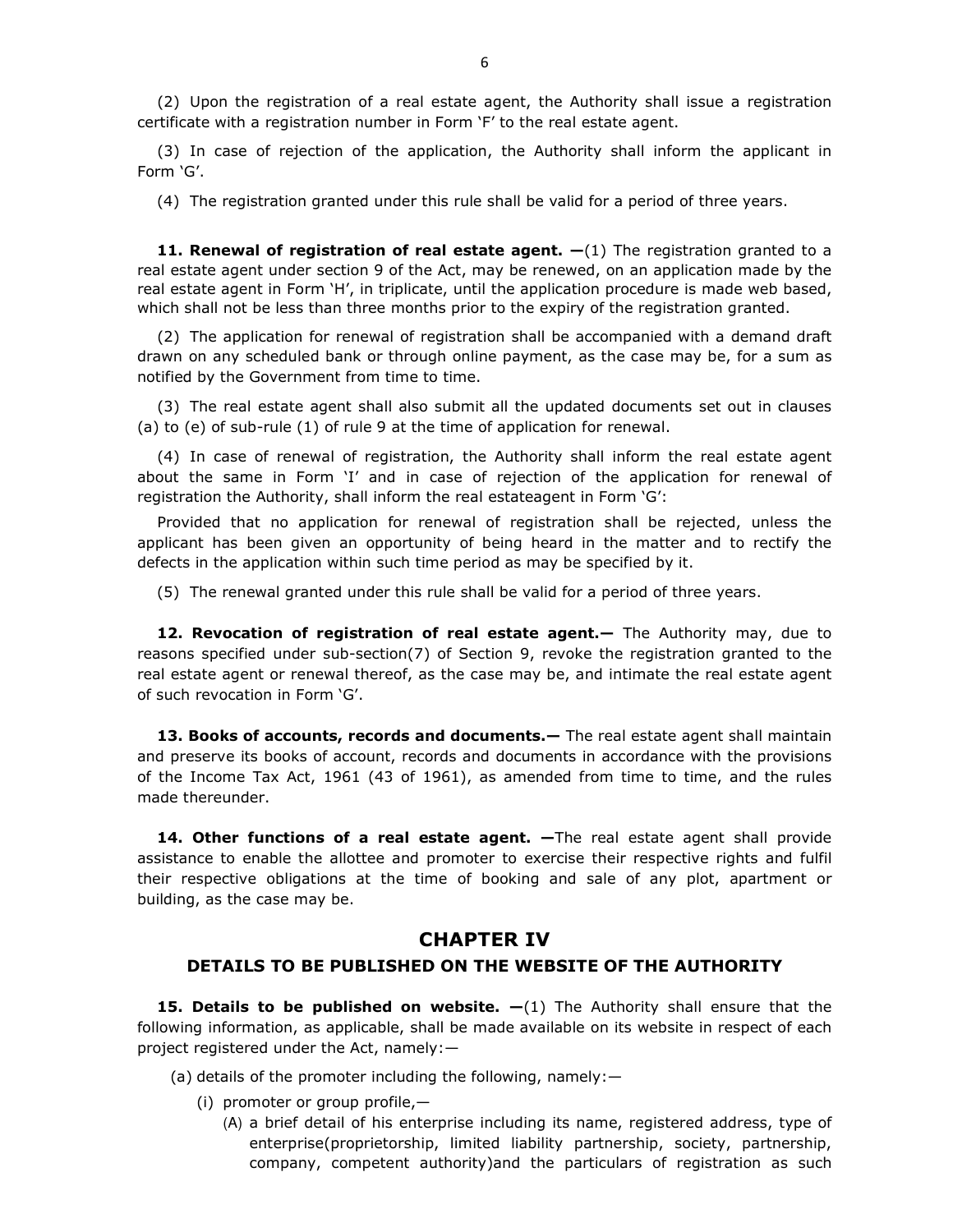enterprise and in case of a newly incorporated or registered entity, brief details of the parent entity including its name, registered address, type of enterprise (whether as proprietorship, societies, limited liability partnership, partnership, company, competent authority);

- (B) background of promoter,- work experience of the promoter and in case of a newly incorporated or registered entity work experience of the chairman, directors, partners, as the case may be and that of the authorised persons of the parent entity;
- (C) name, address, contact details and photograph of the promoter in case of an individual and the name, address, contact details and photograph of the chairman, directors, partners, as the case may be and that of the authorised persons.
- (ii) track record of the promoter,-
	- (A) number of years of experience of the promoter or parent entity, as the case may be, in real estate development in the State;
	- (B) number of years of experience of the promoter or parent entity, as the case may be, in real estate development in other States or Union territories;
	- (C) number of completed projects and area constructed till date in the past five years including the status of the projects, delay in its completion, details of type of land and payments pending;
	- (D) number of ongoing projects and proposed area to be constructed launched in the past five years including the status of the said projects, delay in its completion, details of type of land and payments pending;
	- (E) details and profile of ongoing and completed projects for the last five years as provided under clause (b) of sub-section (2) of Section 4 of the Act.

(iii) litigations,- Details of litigation in the past five years in relation to the real estate projects developed or being developed by the promoter.

(iv)website,-

- (A) web link of the promoter or parent entity, as the case may be;
- (B) web link of the project;
- (b) details of the real estate project including the following, namely:—
	- (i) advertisement and prospectus issued in regard to the project;
	- (ii) compliance and registration,—
		- (A) authenticated copy of the approvals and commencement certificate received from the competent authority as provided under clause (c) of sub-section (2) of section 4;
		- (B) the sanctioned plan, layout plan and specifications of the project or the phase thereof, and the whole project as sanctioned by the competent authority as provided under clause (d) of sub-section(2) of section 4;
		- (C) details of the registration granted by the Authority under the Act;
	- (iii) apartment, plot and garage related details,-
		- (A) details of the number, type and carpet area of apartments for sale in the project along with the are aof the exclusive balcony or verandah areas and the exclusive open terrace areas with the apartment, if any, or details of the number, type and area of plots for sale in the project or both, asthe case may be;
		- (B) details of the number and area of garage for sale in the project;
		- (C) details of the number of open parking areas and covered parking areas available in the real estate project;
	- (iv) registered Agents,- names and addresses of real estate agents for the project.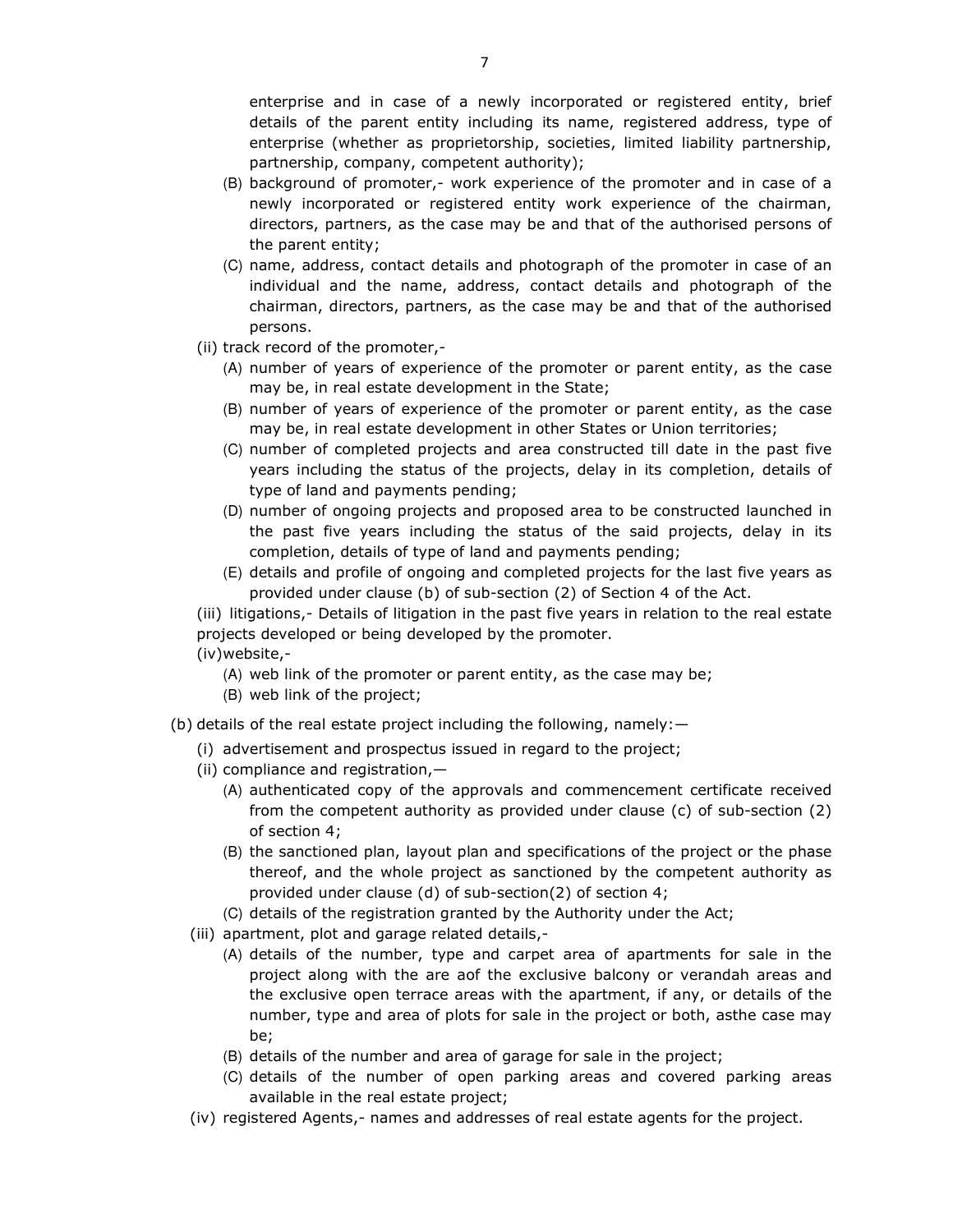(v) consultants,- Details, including name and addresses, of contractors, architect, structural engineers and other persons concerned with the development of the real estate project such as—

- (A) name and address of the person;
- (B) names of promoters;
- (C) year of establishment;
- (D) names and profile of key projects completed;

(vi) location,- the details of the location of the project, with clear demarcation of land dedicated for the project along with its boundaries including the latitude and longitude of the end points of the project;

(vii) development Plan,—

- (A) the plan of development works to be executed in the proposed project and the proposed facilities to be provided thereof including fire fighting facilities, drinking water facilities, emergency evacuation services, use of renewable energy etc.;
- (B) amenities:- a detailed note explaining the salient features of the proposed project including access to the project, design for electric supply including street lighting, water supply arrangements and site for disposal and treatment of storm and sullage water, and any other facilities and amenities or public health services proposed to be provided in the project;
- (C) gantt charts or milestone charts and project schedule:- the plan of development works to be executed in the project and the details of the proposed facilities to be provided thereof and the timelines to achieve the same;
- (D) the stage wise time schedule of completion of the project, including the provisions for civic infrastructure like water, sanitation and electricity etc.
- (c) financial details of the promoter,-

(i) the authenticated copy of the PAN card of the promoter;

(ii) the annual report including audited profit and loss account, balance sheet, cash flow statement, directors report and the auditors' report of the promoter for the immediately preceding three financial years and where annual report is not available then the audited profit and loss account, balance sheet, cash flow statement and the auditors' report of the promoter for the immediately preceding three financial years sand in case of newly incorporated or registered entity such information shall be disclosed for the parent entity;

- (d) the promoter shall upload the following updates on the webpage for the project, within fifteen days from the expiry of each quarter, namely:-
	- (i) list of number and types of apartments or plots, booked;
	- (ii) list of number of garages booked;
	- (iii) status of the project,-
		- (A) status of construction of each building with photographs;
		- (B) status of construction of each floor with photographs;
		- (C) status of construction of internal infrastructure and common areas with photographs.
	- (iv) status of approvals,-
		- (A) approvals received;
		- (B) approvals applied and expected date of receipt;
		- (C) approvals to be applied and date planned for application;
		- (D) modifications, amendment or revisions, if any, issued by the competent authority with regard to any sanctioned plans, layout plans, specifications, license, permit or approval for the project;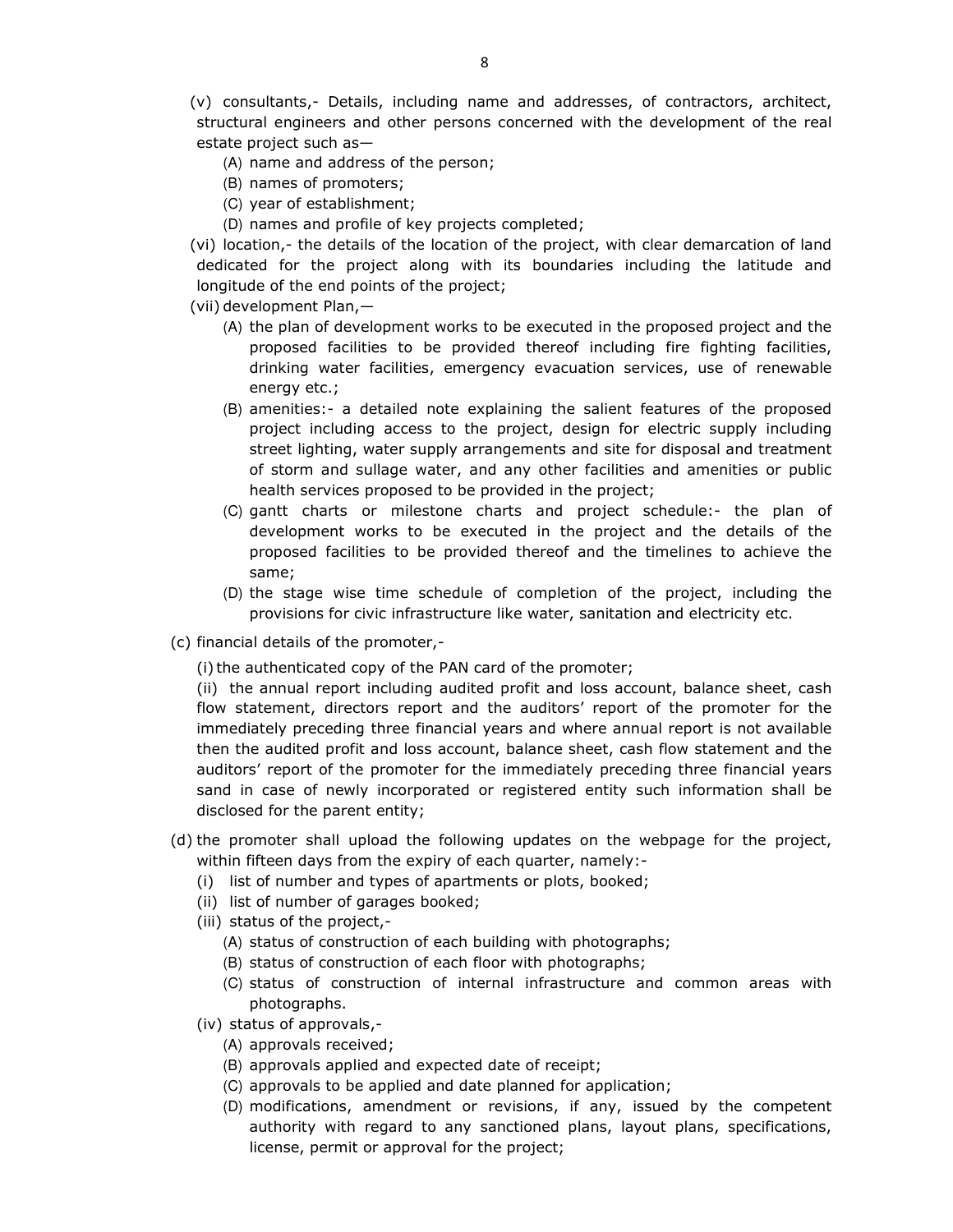- (i) approvals-
	- (A) authenticated copy of the license or land use permission, building sanction plan and the commencement certificate from the Competent Authority obtained in accordance with the laws applicable for the project, and where the project is proposed to be developed in phases, an authenticated copy of the license or land use permission, building sanction plan and the commencement certificate for each of such phases;
	- (B) authenticated copy of the site plan or site map showing the location of the project land along with names of revenue estates, survey numbers, cadastral numbers, khasra numbers and area of each parcels of the project land;
	- (C) authenticated copy of the layout plan of the project or the phase thereof, and also the layout plan of the whole project as sanctioned by the competent authority and other specifications of the project;
	- (D) floor plans for each tower and block including club house, amenities and common areas;
	- (E) any other permission, approval, or license that may be required under applicable law including fire no-objection certificate, permission from water and sewerage department etc.;
	- (F) authenticated copy of occupancy certificate and completion certificate including its application.
- (ii) legal documents-
	- (A) the details including the *pro forma* of the application form, allotment letter, agreement for sale and the conveyance deed;
	- (B) authenticated copy of the legal title deed reflecting the title of the promoter to the land on which development of project is proposed along with legally valid documents for chain of title with authentication of such title;
	- (C) land title search report from an advocate having experience of at least ten years;
	- (D) details of encumbrances on the land on which development of project is proposed including details of any rights, title, interest, dues, litigation and name of any party in or over such land or non encumbrance certificate through an advocate having experience of at least ten years from the revenue authority not below the rank of tehshildar, as the case may be;
	- (E) where the promoter is not the owner of the land on which development is proposed details of the consent of the owner of the land along with a copy of the collaboration agreement, development agreement, joint development agreement or any other agreement, as the case may be, entered into between the promoter and such owner and copies of title and other documents reflecting the title of such owner on the land proposed to be developed;
	- (F) details of mortgage or charge, if any, created on the land and the project;
- (f) Contact details- contact address, contact numbers and email-id of the promoter, authorised person and other officials related to the project.

(2) For the purpose of clause (c) of Section 34 of the Act, the Authority shall maintain a database and ensure that the information specified therein shall be made available on its website in respect of each project revoked or penalised, as the case may be.

(3) For the purpose of clause (d) of Section 34, the Authority shall ensure that the following information shall be made available on its website in respect of each real estate agent registered with it or whose application for registration has been rejected or revoked, namely:-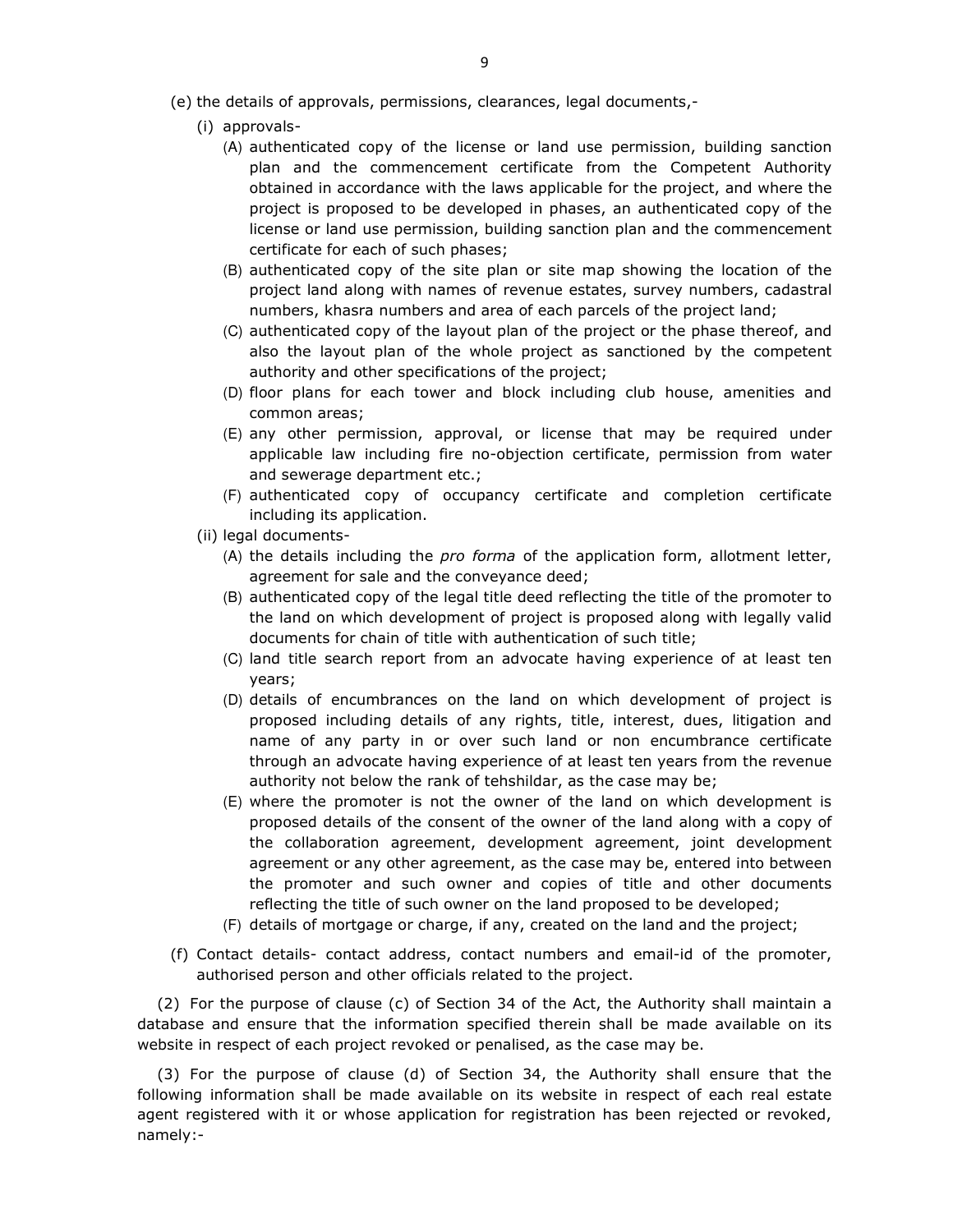- (a) For real estate agents registered with the Authority:—
	- (i) registration number and the period of validity of the registration of the real estate agent with the Authority;
	- (ii) brief details of his enterprise including its name, registered address, type of enterprise (whether as proprietorship, societies, partnership, company etc.);
	- (iii)particulars of registration as proprietorship, societies, partnership, company etc. including the bye-laws, memorandum of association, articles of association etc. as the case may be;
	- (iv)name, address, contact details and photograph of the real estate agent, if it is an individual and the name, address, contact details and photograph of the partners, directors etc. in case of other persons;
	- (v) authenticated copy of the PAN card of the real estate agent;
	- (vi)authenticated copy of the address proof or the place of business and the contact address, contact numbers and email-id of the real estate agent and its other officials;
- (b) In case of applicants whose application for registration as a real estate agent have been rejected or real estate agents whose registration has been revoked by the Authority—
	- (i) registration number and the period of validity of the registration of the real estate agent with the Authority;
	- (ii) brief details of his enterprise including its name, registered address, type of enterprise (whether as proprietorship, societies, partnership, company etc.);
	- (iii)name, address, contact details and photograph of the real estate agent if it is an individual and the name, address, contact details and photograph of the partners, directors etc. in case of other persons;
- (c) such other documents or information as may be specified by the Act or the rules and regulations made hereunder.

(4) The Authority shall maintain a back-up, in digital form, of the contents of its website in terms of this rule, and ensure that such back-up is updated on the last day of each month.

#### **CHAPTER V**

#### **INTEREST PAYABLE BY PROMOTER AND ALLOTTEE AND TIMELINES FOR REFUND**

**16. Interest payable by promoter and allottee.—** The rate of interest payable by the promoter to the allottee or by the allottee to the promoter, as the case may be, shall be the State Bank of India highest Marginal Cost of Lending Rate plus two per cent:

Provided that in case the State Bank of India Marginal Cost of Lending Rate is not in use it would be replaced by such benchmark lending rates which the State Bank of India may fix from time to time for lending to the general public.

**17. Timelines for refund.**  $-\text{Any refund}$  of monies along with the applicable interest and compensation, if any, payable by the promoter in terms of the Act or the rules and regulations made there under, shall be payable by the promoter to the allottee within fortyfive days from the date on which such refund along with applicable interest and compensation, as the case may be, becomes due.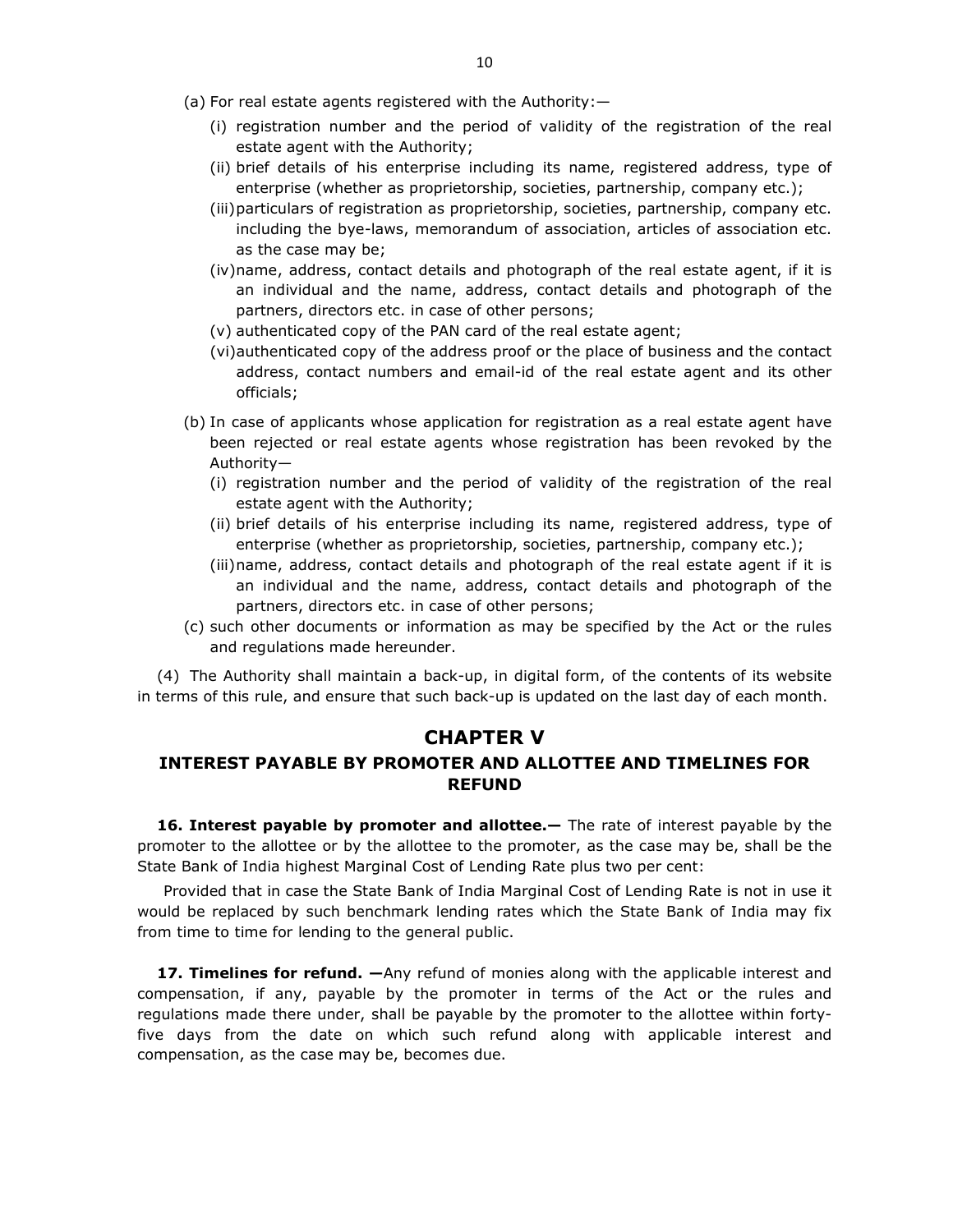# **CHAPTER VI REAL ESTATE REGULATORY AUTHORITY**

18. Manner of selection of Chairperson and other Members of the Authority**.**—

(1) As and when vacancies of Chairperson or any other Member in the Authority exist or arise, or are likely to arise, the Government may make a reference to the Selection Committee in respect of the vacancies to be filled as per provisions of Section 21.

(2) The Government shall expeditiously constitute a selection committee, as often as may be required, to select persons for appointment as Chairperson and Members.

- (3) The Selection Committee shall consist of the following members, namely:—
	- (a) Chief Justice of High Court of Orissa or his nominee shall be the Chairman;
	- (b) Additional Chief Secretary or Principal Secretary or Secretary to Government, Department of Law shall be the member; and
	- (c) Additional Chief Secretary or Principal Secretary or Secretary to Government, Housing & Urban Development Department shall be the Member and Convenor of the Selection Committee.

(4) The Selection Committee may, for the purpose of selection of the Chairperson or Member of the Authority, follow such procedure as deemed fit including the appointment of a Search Committee consisting of such persons as the Selection Committee considers appropriate to suggest a panel of names for appointment as Chairperson or Member of the Authority.

(5) The Selection Committee shall select two persons for each vacancy and recommend the same to the Government.

(6) The Selection Committee shall make its recommendation to the Government within a period of not exceeding sixty days from the date of reference made under sub-rule (1).

(7) The Government shall within thirty days from the date of receipt of the recommendation by the Selection Committee, appoint one of the two persons recommended by the Selection Committee for the vacancy of the Chairperson or other Member, as the case may be.

**19. Salary and allowances payable and other terms and conditions of service of Chairperson and other Members of the Authority.—** (1) The salaries and allowances payable to the Chairperson and other Members of the Authority shall be as follows:—

- (a) the Chairperson of the Authority shall be paid a salary equivalent to that of the Chief Secretary of the State Government; and
- (b) the Members of the Authority shall be paid a salary equivalent to Principal Secretary of the State Government.

(2) **Dearness Allowance and City Compensatory Allowance:** The Chairperson or the Member of the Authority shall be entitled to receive Dearness Allowance and other allowances at the rate as are admissible to the Chief Secretary of the State Government or Principal Secretary of the State Government respectively:

Provided that in case a person appointed as the Chairperson or a member is in receipt of any pension, the pay of such person shall be reduced by the gross amount of pension including any commuted portion thereof drawn by him.

(3) **Leave:** (a)The Chairperson or a Member shall be entitled to thirty days of earned leave for every completed year of service.

(b) Leave sanctioning authority.- Leave sanctioning authority in case of,—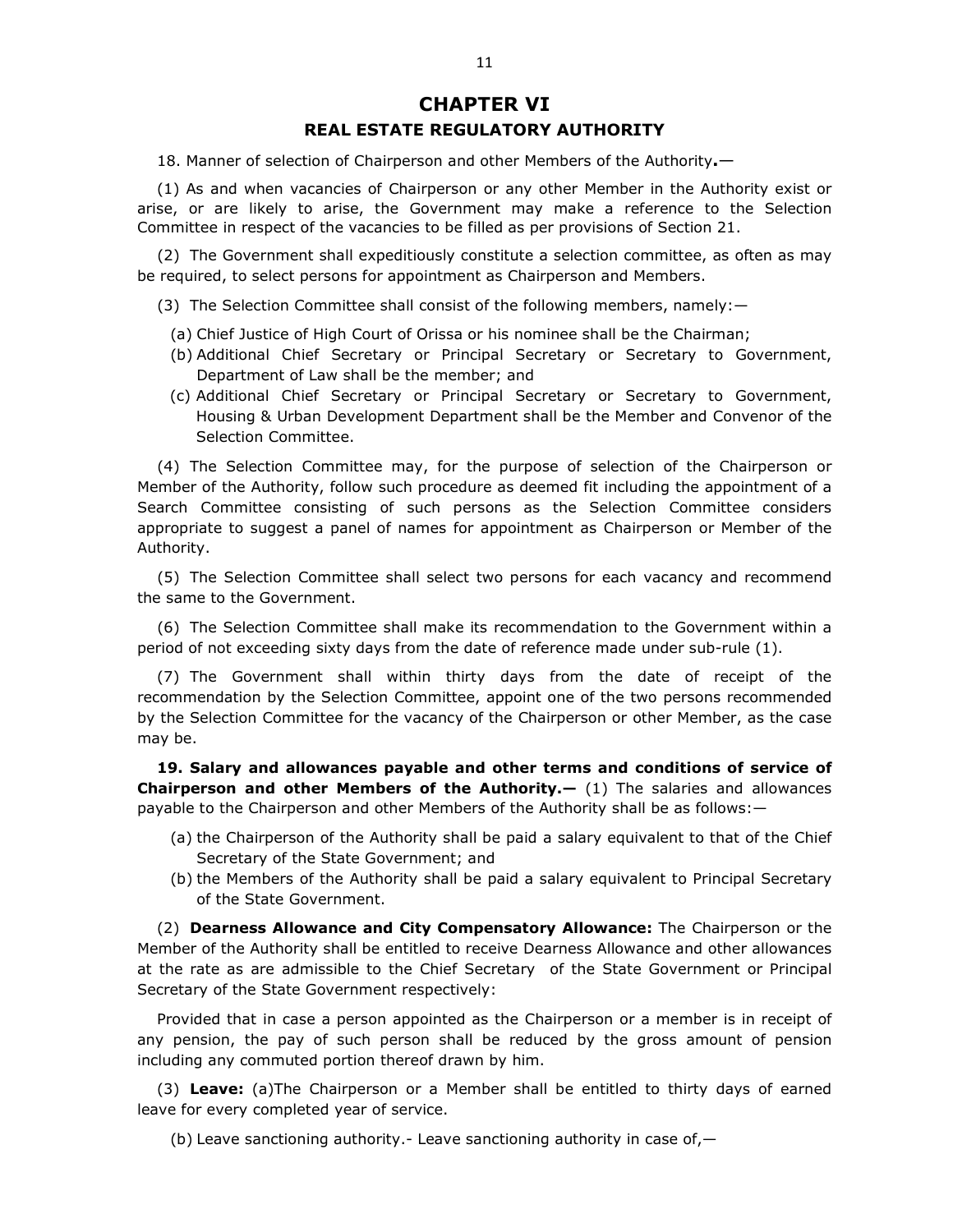- (i) The Chairperson of the Authority, shall be the Minister-in-Charge of the Housing & Urban Development Department of the State Government; and
- (ii) The Members of the Authority, shall be the Chairperson

(4) **Other Allowances & Benefits:** The other allowances including travelling allowance, daily allowance, leave travel concession, medical facilities, conveyance facilities, accommodation, telephone facilities and other allowances shall be same as admissible to the Chief Secretary or the Principal Secretary to the State Government, as the case may be.

**20. Administrative powers of the Chairperson of the Authority.**  $-$  (1)Subject to the provisions of the Act, the administrative powers of the Chairperson of the Authority shall include making decisions with regard to the following:—

- (a) officiating against sanctioned posts;
- (b) authorisation of tours to be undertaken by any Member, officer or employee of the Authority within India;
- (c) matters in relation to reimbursement of medical claims;
- (d) matters in relation to grant or rejection of leaves;
- (e) nominations for attending seminars, conferences and training courses in India;
- (f) permission for invitation of guests to carry out training course;
- (g) matters pertaining to staff welfare expenses;
- (h) sanction or scrapping or write-off of capital assets which due to normal wear and tear have become unserviceable or are considered beyond economical repairs;
- (i) matters relating to disciplinary action against any Member, officer or employee of the Authority.

(2). The Chairman of the Authority shall also exercise such other powers that may be required for the efficient functioning of the Authority and enforcement of the provisions of the Act and the rules and regulations made thereunder.

**21. Salary and allowances payable to and the other terms and conditions of service of the officers and of the employees of the Authority.—** (1) The conditions of service of the officers and employees of the Authority in the matter of pay, allowances, leave, joining time, joining time pay, age of superannuation and other conditions of service, shall be regulated in accordance with such rules and regulations as are, from time to time, applicable to officers and employees of the Government and drawing the corresponding scales of pay.

(2) The Government shall have power to relax the provisions of any of these rules in respect of any class or category of officers or employees.

**22. Categories of Officers and employees of the Authority.—** The nature and categories of officers and employees of the Authority shall be recommended by the Authority for consideration of the Government which shall be approved with or without modifications, as the case may be, by the Government.

**23. Conditions of Service.** (1) The conditions of service of the officers and employees of the Authority and any other category of employees in the matter of pay, allowances, leave, joining time, joining time pay, age of superannuation and other conditions of service shall be regulated in accordance with such rules and regulations as are, from time to time, applicable to officers and employees of the Government and drawing the corresponding scales of pay;

Provided that the provisions of the **Odisha Civil Services (Classification, Control and Appeal) Rules, 1962** shall apply to the officers and employees of the Authority subject to modification specified in the schedule to these rules.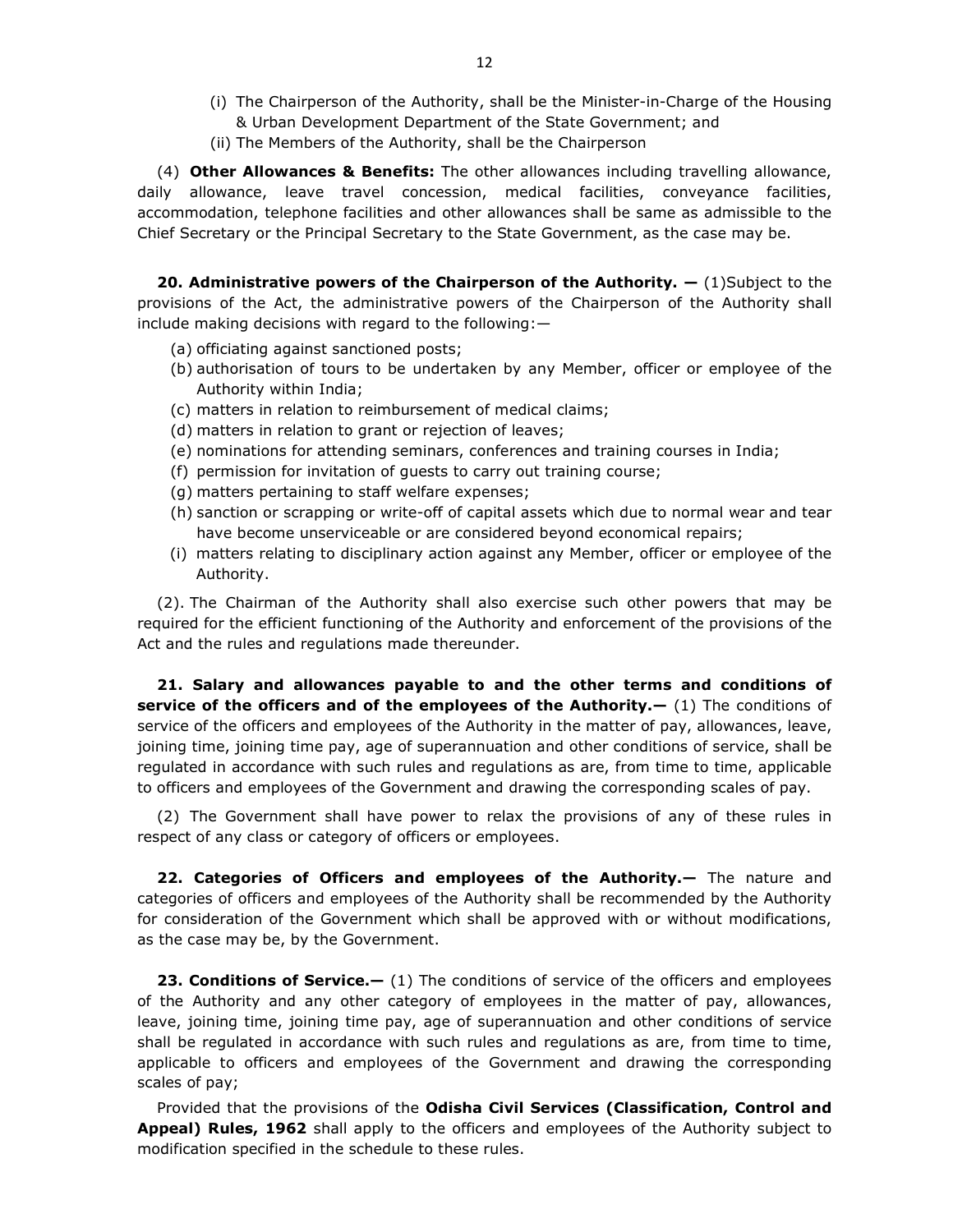(2) Consultants or experts may be engaged by the Authority to facilitate its discharge of functions. The consultants or experts shall be paid a monthly honorarium as may be determined by the Government from time to time.

(3) The consultants or experts shall not be deemed to be regular members of the Staff borne on the establishment of the Authority. The consultants or experts may be appointed for tenure of one year, extendable on year to year basis.

(4) The term of the appointment of consultants or experts may be terminated by the Authority by serving one months' notice.

(5) The Government shall have powers to relax the provisions of any of these rules in respect of any class or category of officers or employees or consultants and experts as the case may be for the reasons recorded in writing.

**24. Functioning of the Authority.**  $-$  (1) The office of the Authority shall be located at Bhubaneswar or at such place as may be determined by the Government by notification.

(2) The working days and office hours of the Authority shall be the same as that of the normal working days and office hours of the other offices of the Government.

(3) The official common seal and emblem of the Authority shall be such as the Government may specify.

(4) Every notice, order and direction of the Authority shall bear the seal of the Authority which shall be in custody with the person designated by the Chairperson.

(5) The Authority shall ordinarily have sittings at its headquarters and at such other places as the Chairperson may by general or special order specify.

**25. Additional powers of the Authority.—** (1) In addition to the powers specified in clause (iv) of sub-section (2) of Section 35, the Authority shall exercise the following additional powers,—

- (a) require the promoter, allottee or real estate agent to furnish in writing such information or explanation or produce such documents within such reasonable time, as it may deem necessary;
- (b) requisitioning, subject to the provisions of Sections 123 and 124 of the Indian Evidence Act, 1872 (1 of1872), any public record or document or copy of such record or document from any office.

(2) The Authority may call upon such experts or consultants from the fields of economics, commerce, accountancy, real estate, competition, construction, architecture, law or engineering or from any other discipline as it deems necessary, to assist the Authority in the conduct of any inquiry or proceedings before it.

(3) The Authority may in the interest of the allottees, inquire into the payment of amounts imposed as penalty, interest or compensation, paid or payable by the promoter, in order to ensure that the promoter has not,—

- (a) withdrawn the said amounts from the account maintained under sub-clause (D) of clause (l) of sub-section(2) of Section 4 of the Act; or
- (b) used any amounts paid to such promoter by the allottees for that real estate project for which the penalty, interest or compensation is payable, or any other real estate project; or
- (c) recovered the amounts paid as penalty, fine or compensation from the allottees of the relevant real estate project or any other real estate project.

**26. Recovery of interest, penalty and compensation.** — Subject to the provisions of sub-section (1) of section 40, the recovery of the amounts due such as interest, penalty or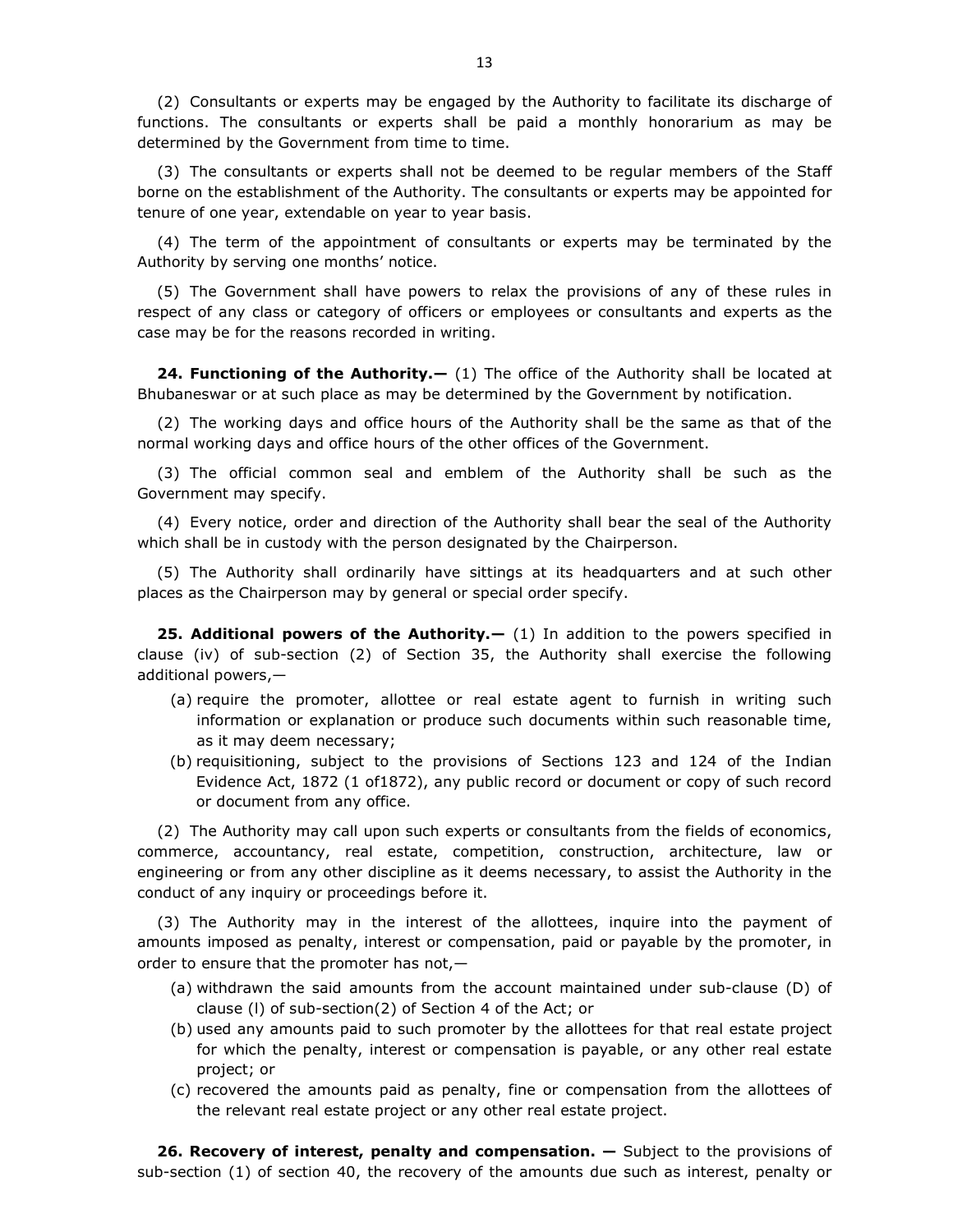compensation shall be recovered as arrears of land revenue in the manner provided under the Odisha Public Demands Recovery Act, 29162 (Odisha Act, 1 of 1963).

# **CHAPTER VII REAL ESTATE APPELLATE TRIBUNAL**

**27. Appeal and the fees payable.—** (1) Every appeal filed under sub-section (1) of section 44 of the Act shall be accompanied by a fees of five thousand rupees in the form of a demand draft drawn on a scheduled bank in favour of the Appellate Tribunal and payable at the branch of that Bank at the station where the seat of the said Appellate Tribunal is situated or through online payment, as the case may be.

(2) Every appeal shall be filed in Form 'J', in triplicate, until the application procedure is made web based, along with the following documents, namely:—

- (a) True copy of the order against which the appeal is filed;
- (b) Copies of the documents relied upon by the appellant and referred to in the appeal; and
- (c) An index of the documents.

(3) Every appeal shall be either filed at the filing counter of the Registry of the Appellate Tribunal or through a registered post or through online system, as applicable.

(4) In case of an appeal sent by post under sub-rule (3), it shall be deemed to have been presented to the Appellate Tribunal on the day on which it is received in its office.

(5) Where a party to the appeal is represented by an authorised person, as provided under section 56 of the Act, a copy of the authorisation to act as such and the written consent thereto by such authorised person, both in original, shall be appended to the appeal or the reply to the notice of the appeal, as the case may be.

(6) On the date of hearing or any other date to which hearing could be adjourned, it shall be obligatory on the parties or their agents, as the case may be, to appear before the Appellate Tribunal:

Provided that where the appellant or his authorised person, as the case may be, fails to appear before the Appellate Tribunal on such days, the Appellate Tribunal may in its discretion either dismiss the appeal for default or decide it on merits and where the opposite party or his authorised person fails to appear on the date of hearing, the Appellate Tribunal may decide the appeal *ex parte*.

(7) The procedure for day to day functioning of the Appellate Tribunal, which have not been provided by the Act or the rules made thereunder, shall be as specified by the Appellate Tribunal.

**28. Manner of selection of Members of the Appellate Tribunal.**  $-$  (1) As and when vacancies of a Member in the Appellate Tribunal exist or arise, or are likely to arise, the Government may make a reference to the Selection Committee in respect of the vacancies to be filled.

(2) The Selection Committee may, for the purpose of selection of the Member of the Appellate Tribunal, follow such procedure as deemed fit including the appointment of a Search Committee consisting of such persons as the Selection Committee considers appropriate to suggest a panel of names possessing the requisite qualification and experience and suitable for being considered for appointment as Member of the Appellate Tribunal.

(3) The Selection Committee shall select two persons for each vacancy and recommend the same to the Government.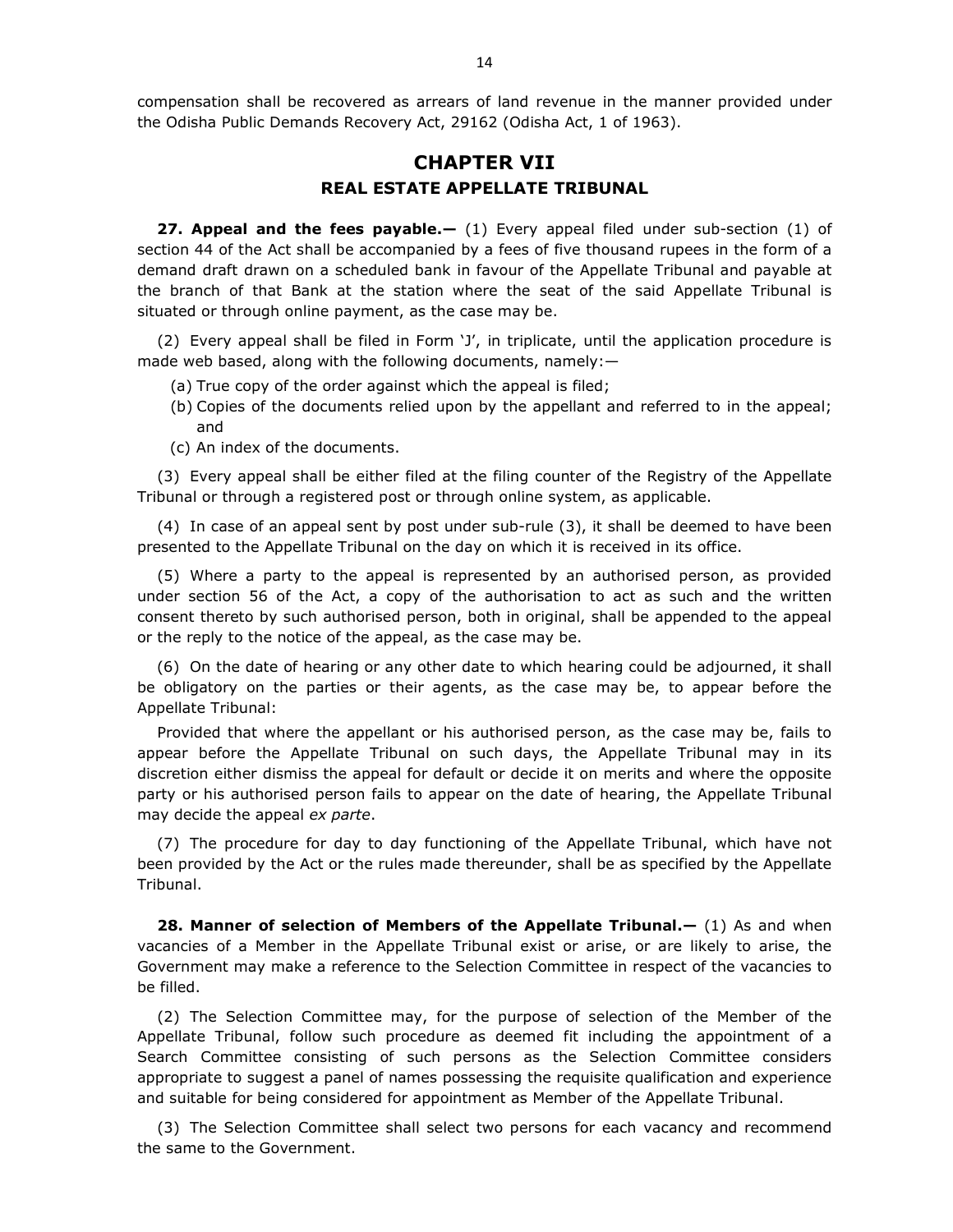(4) The Selection Committee shall make its recommendation to the Government within a period of sixty days from the date of reference made under sub-rule (1).

(5) The Government shall within thirty days from the date of the receipt of the recommendation by the Selection Committee, appoint one of the two persons recommended by the Selection Committee for the vacancy of the Member.

**29. Salary and allowances payable and other terms and conditions of service of Chairperson and Members of Appellate Tribunal.—** (1) The salaries and allowances payable to the Chairperson and Members of the Appellate Tribunal shall be as follows,:—

- (a) The Chairperson shall be paid a monthly salary equivalent to the last drawn salary by such person, as a Judge of a High Court;
- (b) The Member shall be paid a monthly salary equivalent to the last drawn salary at the post held by such person, prior to his appointment as a Member of the Appellate Tribunal; and
- (c) The Member, who is not a servant of the Government, shall be paid a monthly salary equivalent to the Principal Secretary to the Government.

(2) The Chairperson and every other Member shall be entitled to thirty days of earned leave for every completed year of service.

(3) The other allowances and conditions of service of the Chairperson and the Member shall be as admissible to a Judge of High Court or Principal Secretary to Government, as the case may be.

Provided that in case a person appointed as the Chairperson or a member is in receipt of any pension, the pay of such person shall be reduced by the gross amount of pension including any commuted portion thereof drawn by him.

**30. Procedure for inquiry of the charges against the Chairperson or Member of the Authority or the Appellate Tribunal.—** (1) The Government shall on the occurrence of any of the circumstances specified in clause (d) or clause (e) of sub-section (1) of Section 26 of the Act in case of a Chairperson or Member of the Authority or as specified under subsection(1) of Section 49 in case of a Chairperson or Member of the Appellate Tribunal, either by receipt of a complaint in this regard or *suo motu,* as the case may be, make a preliminary scrutiny with respect to such charges against the Chairperson or any Member of the Authority or Appellate Tribunal, as the case may be.

(2) If, on preliminary scrutiny, the Government considers it necessary to investigate into the allegation, it shall place the complaint, if any, together with supporting material as may be available, before the Chief Justice of the High Court to appoint a sitting or retired Judge of the High Court.

- (3) The Government shall forward to the Judge appointed under sub-rule (2), copies of,-
	- (a) the statement of charges against the Chairperson or Member of the Authority or Appellate Tribunal, as the case may be; and
	- (b) material documents relevant to the inquiry.

(4) The Chairperson or Member of the Authority or Appellate Tribunal, as the case may be, shall be given a reasonable opportunity of being heard with respect to the charges within the time period as may be specified in this behalf by the Judge conducting the inquiry in the matter.

(5) Where it is alleged that the Chairperson or Member of an Appellate Tribunal is unable to discharge the duties of his office efficiently due to any physical or mental incapacity and the allegation is denied, the Judge may arrange for the medical examination of the Chairperson or Member of the Appellate Tribunal.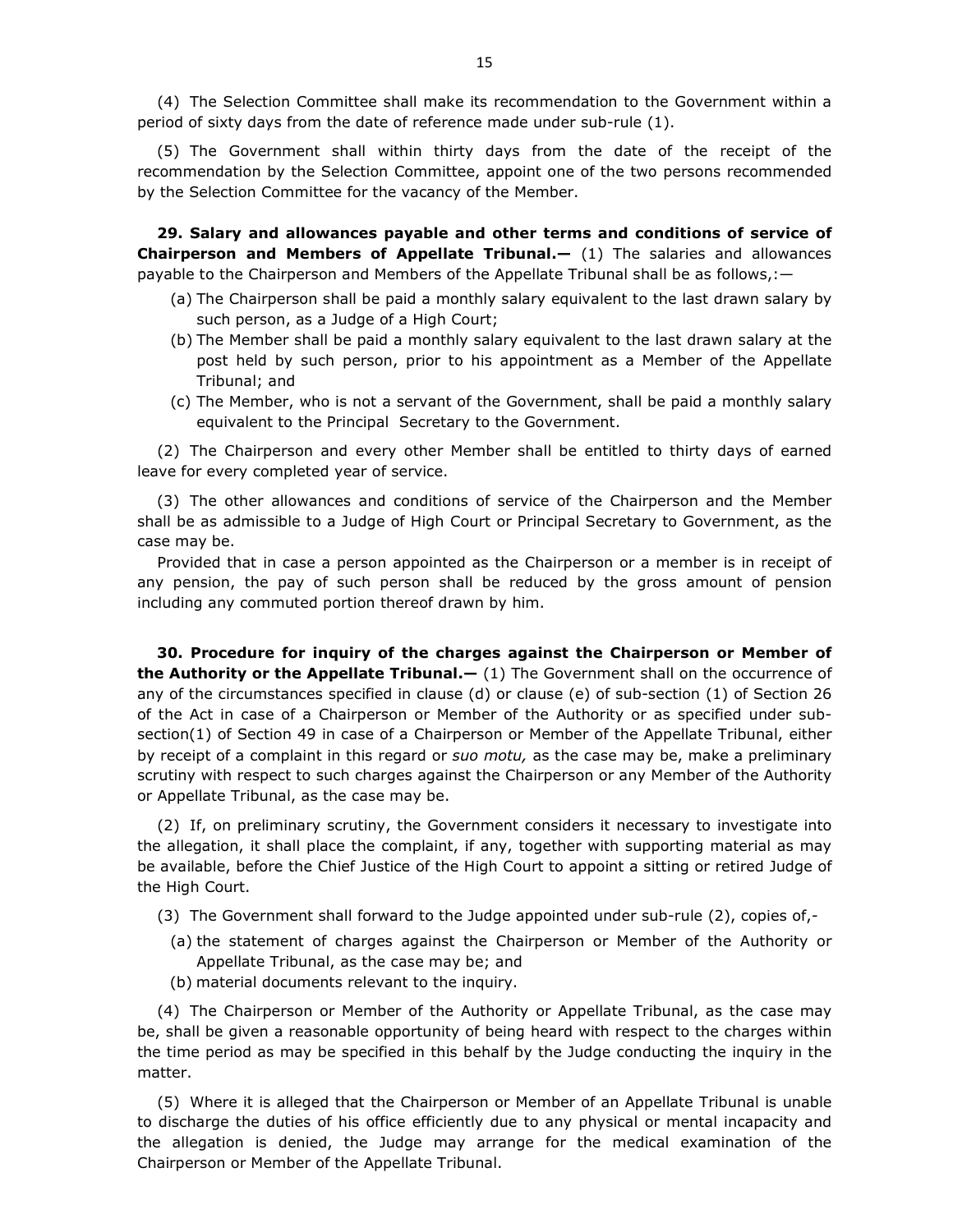(6) After the conclusion of the investigation, the Judge shall submit his report to the Government stating therein his findings and the reasons thereof on each of the articles of charges separately with such observations on the whole case as he thinks fit.

(7) After receipt of the report under sub-rule (6), the Government shall in consultation with the Chief Justice of the High Court decide to either remove or not to remove the Chairperson or Member of the Authority or Appellate Tribunal, as the case may be.

**31. Salary and allowances payable and other terms and conditions of service of officers and other employees of Appellate Tribunal.—** (1) The conditions of service of the officers and employees of the Appellate Tribunal and any other category of employees in the matter of pay, allowances, leave, joining time, joining time pay, age of superannuation and other conditions of service, shall be regulated in accordance with such rules and regulations as are, from time to time, as applicable to officers and employees of the Government and drawing the corresponding scales of pay.

(2) The Government shall have power to relax the provisions of any of these rules in respect of any class or category of officers or employees, as the case may be.

**32. Categories of Officers and employees of the Appellate Tribunal.—** The nature and categories of officers and employees of the Tribunal shall be recommended by the Tribunal for consideration of the Government which shall be approved with or without modifications, as the case may be.

**33. Conditions of Service.—** The conditions of service of the officers and employees of the Appellate Tribunal and any other category of employees in the matter of pay, allowances, leave, joining time, joining time pay, age of superannuation and other conditions of service shall be regulated in accordance with such rules and regulations as are, from time to time, applicable to officers and employees of the Government and drawing the corresponding scales of pay:

Provided that the provisions of the **Odisha Civil Services (Classification, Control and Appeal) Rules, 1962** shall apply to these officers and employees of the Appellate Tribunal subject to modification specified in the schedule to these rules.

**34. Additional powers of the Appellate Tribunal.—** (1) In addition to the powers specified in clause (g) of sub-section(4) of Section 53 of the Act, the Appellate Tribunal shall exercise the following additional powers,—

- (a) Require the promoter, allottee or real estate agent to furnish in writing such information or explanation or produce such documents within such reasonable time, as it may deem necessary.
- (b) Requisitioning, subject to the provisions of Sections 123 and 124 of the Indian Evidence Act, 1872 (1 of1872), any public record or document or copy of such record or document from any office.

(2) The Appellate Tribunal may call upon such experts or consultants from the fields of economics, commerce, accountancy, real estate, competition, construction, architecture, law or engineering or from any other discipline as it deems necessary, to assist the Appellate Tribunal in the conduct of any inquiry or proceedings before it.

**35. Administrative powers of the Chairperson of the Appellate Tribunal.—** (1) The Chairperson of the Appellate Tribunal shall exercise the following administrative powers namely:—

(a) Officiating against sanctioned posts.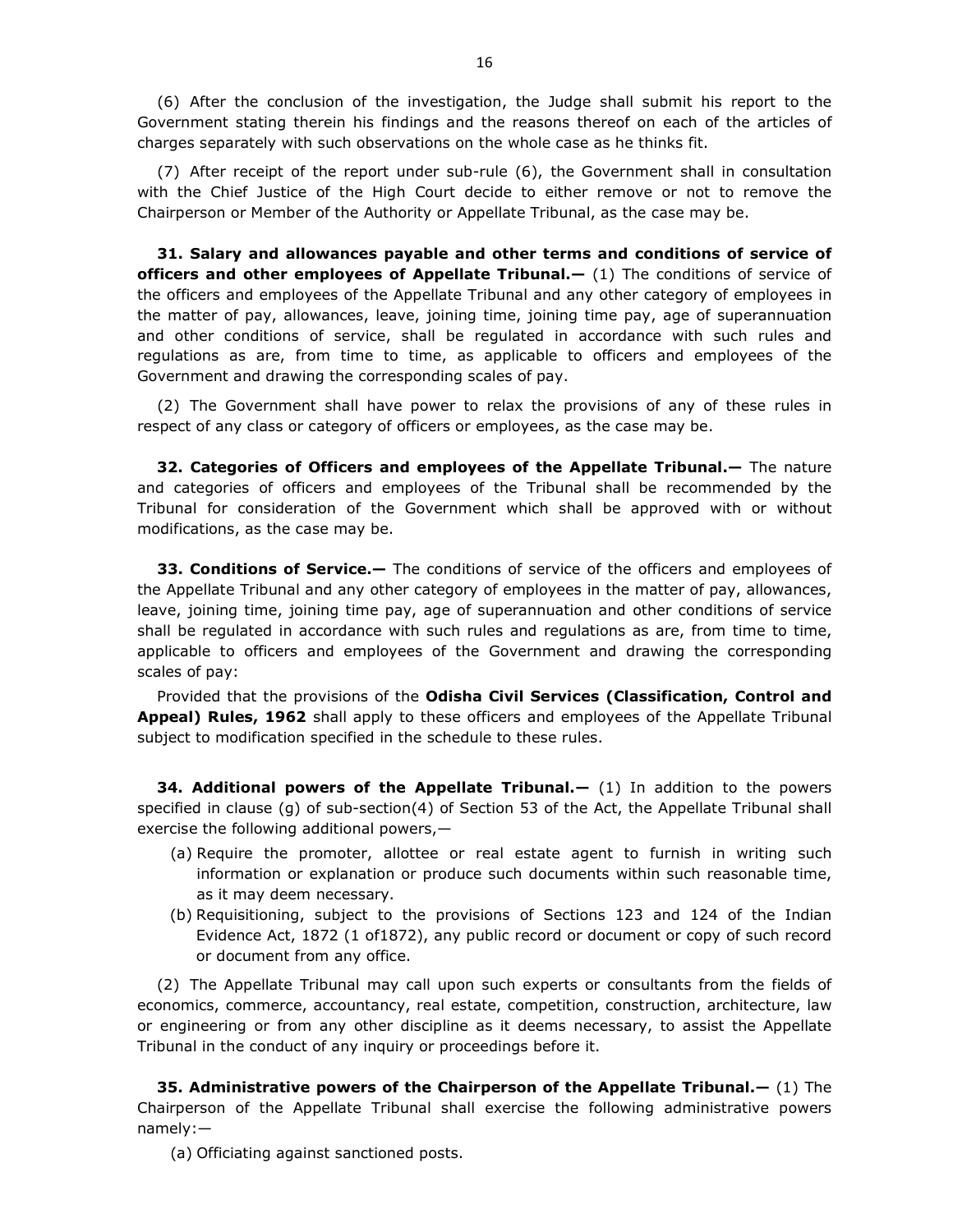- (b) Authorisation of tours to be undertaken by any Member, officer or employee: within India.
- (c) Matters in relation to reimbursement of medical claims.
- (d) Matters in relation to grant or rejection of leaves.
- (e) Nominations for attending seminars, conferences and training courses in India.
- (f) Permission for invitation of guests to carry out training course.
- (g) Matters pertaining to staff welfare expenses.
- (h) Sanction or scrapping or write-off of capital assets which due to normal wear and tear have become unserviceable or are considered beyond economical repairs.
- (i) All matters relating to disciplinary action against any Member, officer or employee.

(2) The Chairperson of the Appellate Tribunal shall also exercise such other powers that may be required for the efficient functioning of the Appellate Tribunal and enforcement of the provisions of the Act and the rules and regulations made thereunder.

**36. Functioning of the Appellate Tribunal.—** (1) The office of the Appellate Tribunal shall be located at such place as may be determined by the Government by notification.

(2) The working days and office hours of the Appellate Tribunal shall be the same as that of the normal working days and office hours of the other offices of the Government.

(3) The official common seal and emblem of the Appellate Tribunal shall be such as the Government may specify.

(4) Every notice, order and judgment of the Appellate Tribunal shall bear the seal of the Appellate Tribunal which shall be in custody with the person designated by the Chairperson.

(5) The Appellate Tribunal shall ordinarily have sittings at its headquarters and at such places as the Chairperson may by general or special order specify.

# **CHAPTER VIII OFFENCES AND PENALTIES**

**37. Terms and conditions and the fine payable for compounding of offence.—** (1) The court shall, for the purposes of compounding any offence specified under section 70 of the Act, accept an amount as specified in the Table below:

| Offence                                          | Amount to be paid for compounding the offence                                                                                                                                      |
|--------------------------------------------------|------------------------------------------------------------------------------------------------------------------------------------------------------------------------------------|
| Punishable with imprisonment under               | ten per cent of the estimated cost of the real                                                                                                                                     |
| sub-section (2) of Section 59                    | estate project                                                                                                                                                                     |
| Punishable with imprisonment under               | ten per cent of the estimated cost of the real                                                                                                                                     |
| section 64                                       | estate project                                                                                                                                                                     |
| Punishable with imprisonment under<br>section 66 | ten per cent of the estimated cost of the plot,<br>apartment or building as the case may be, of the<br>real estate project, for which the sale or<br>purchase has been facilitated |
| Punishable with imprisonment under               | ten per cent of the estimated cost of the plot,                                                                                                                                    |
| section 68                                       | apartment or building as the case may be                                                                                                                                           |

(2) The promoter, allottee or real estate agent, as the case may be, shall comply with the orders of the Authority or the Appellate Tribunal, within the period specified by the court, which shall not be more than thirty days from the date of compounding of the offence.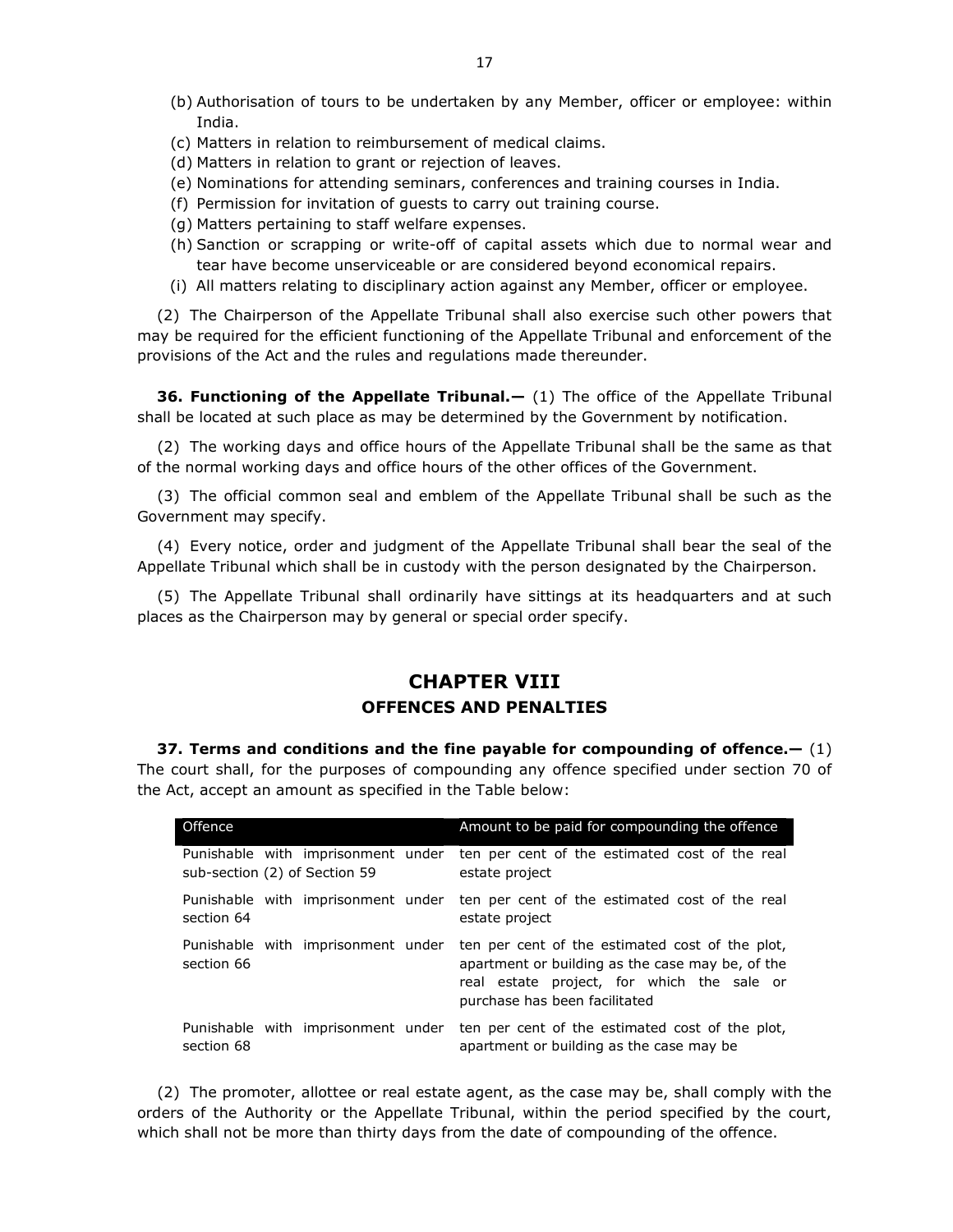(3) On payment of the sum of money in accordance with sub-rule (1) and subsequent to compliance of the orders of the Authority or the Appellate Tribunal as provided in sub-rule (2), any person in custody in connection with that offence shall be set at liberty and no proceedings shall be instituted or continued against such person in any court for that offence.

(4) The acceptance of the sum of money for compounding an offence under sub-rule (1), by the Court shall be deemed to be an acquittal within the meaning of Section 300 of the Code of Criminal Procedure, 1973 (2 of 1974).

#### **CHAPTER IX**

#### **FILING OF COMPLAINT WITH THE AUTHORITY AND THE ADJUDICATING OFFICER**

**38. The manner of holding an inquiry by the Authority.** (1) Any aggrieved person may file a complaint with the Authority for any violation under the Act or the rules and regulations made there under, save as those provided to be adjudicated by the adjudicating officer in such Form, manner and fees as specified by regulations.

(2) The Authority shall for the purposes of deciding any complaint as specified under subrule (1), follow summary procedure for inquiry in the following manner, namely:—

- (a) Upon receipt of the complaint, the Authority shall issue a notice along with particulars of the alleged contravention and the relevant documents to the respondent.
- (b) The respondent against whom such notice is issued under clause (a), may file his reply in respect of the complaint within the period as specified in the notice.
- (c) The notice may specify a date and time for further hearing and the date and time for the hearing shall also be communicated to the complainant.
- (d) On the date so fixed, the Authority shall explain to the respondent about the contravention alleged to have been committed in relation to any of the provisions of the Act or the rules and regulations made thereunder and if the respondent,—
	- (i) pleads guilty, the Authority shall record the plea, and pass such orders including imposition of penalty as it thinks fit in accordance with the provisions of the Act or the rules and regulations, made hereunder;
	- (ii) does not plead guilty and contests the complaint, the Authority shall demand an explanation from the respondent.
- (e) In case the Authority is satisfied on the basis of the submissions made that the complaint does not require any further inquiry it may dismiss the complaint.
- (f) In case the Authority is satisfied on the basis of the submissions made that there is need for further hearing into the complaint it may order production of documents or other evidence on a date and time fixed by it.
- (g) The Authority shall have the power to carry out an inquiry into the complaint on the basis of documents and submissions.
- (h) The Authority shall have the power to summon and enforce the attendance of any person acquainted with the facts and circumstances of the case to give evidence or to produce any documents which in the opinion of the adjudicating officer, may be useful for or relevant to the subject matter of the inquiry, and in taking such evidence, the Authority shall not be bound to observe the provisions of the Indian Evidence Act, 1872 (11of 1872).
- (i) On the date so fixed, the Authority upon consideration of the evidence produced before it and other records and submissions is satisfied that,—
	- (i) the respondent is in contravention of the provisions of the Act or the rules and regulations made thereunder, it shall pass such orders including imposition of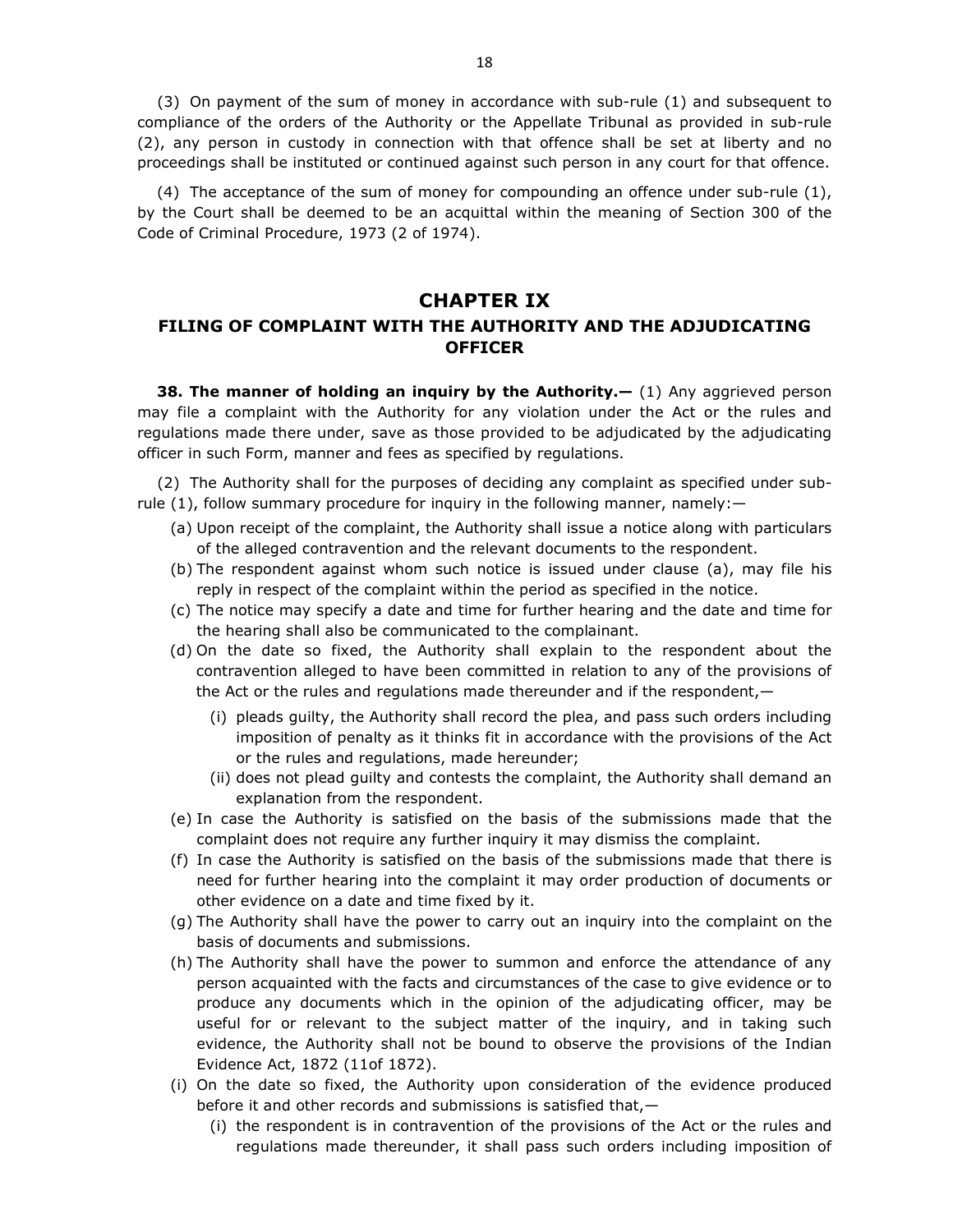penalty as it thinks fit in accordance with the provisions of the Act or the rules and regulations made there under;

- (ii) the respondent is not in contravention of the provisions of the Act or the rules and regulations made hereunder, the Authority may, by order in writing, dismiss the complaint, with reasons to be recorded in writing.
- (j) If any person fails, neglects or refuses to appear, or present himself as required before the Authority, the Authority shall have the power to proceed with the inquiry in the absence of such person or persons after recording the reasons for doing so.

(3) The procedure for day to day functioning of the Authority, which have not been provided by the Act or the rules made thereunder, shall be as specified by regulations made by the Authority.

(4) Where a party to the complaint is represented by an authorised person, as provided under section 56, a copy of the authorisation to act as such and the written consent thereto by such authorised person, both in original, shall be appended to the complaint or the reply to the notice of the complaint, as the case may be.

**39. The manner of holding an inquiry by the adjudicating officer.—** (1) Any aggrieved person may file a complaint with the adjudicating officer for interest and compensation as provided under sections12, 14, 18 and 19 in such Form, manner and fees as specified by regulations.

(2) The adjudicating officer shall for the purposes of adjudging interest and compensation follow summary procedure for inquiry in the following manner, namely:—

- (a) Upon receipt of the complaint, the adjudicating officer shall issue a notice along with particulars of the alleged contravention and the relevant documents to the respondent.
- (b) The respondent against whom such notice is issued under clause (a) of sub-rule (2) may file his reply in respect of the complaint within the period as specified in the notice.
- (c) The notice may specify a date and time for further hearing and the date and time for the hearing shall also be communicated to the complainant.
- (d) On the date so fixed, the adjudicating officer shall explain to the respondent about the contravention alleged to have been committed in relation to any of the provisions of the Act or the rules and regulations made thereunder and if the respondent,-
	- (i) pleads guilty, the adjudicating officer shall record the plea, and by order in writing for payment of interest as specified in rule 15 and such compensation as he thinks fit, as the case may be, in accordance with the provisions of the Act or the rules and regulations, made thereunder;
	- (ii) does not plead guilty and contests the complaint, the adjudicating officer shall demand and explanation from the respondent.
- (e) Incase the adjudicating officer is satisfied on the basis of the submissions made that the complaint does not require any further inquiry it may dismiss the complaint.
- (f) In case the adjudicating officer is satisfied on the basis of the submissions made that there is need for further hearing into the complaint it may order production of documents or other evidence on a date and time fixed by him.
- (g) The adjudicating officer shall have the power to carry out an inquiry into the complaint on the basis of documents and submissions.
- (h) The adjudicating officer shall have the power to summon and enforce the attendance of any person acquainted with the facts and circumstances of the case to give evidence or to produce any documents which in the opinion of the adjudicating officer, may be useful for or relevant to the subject matter of the inquiry, and in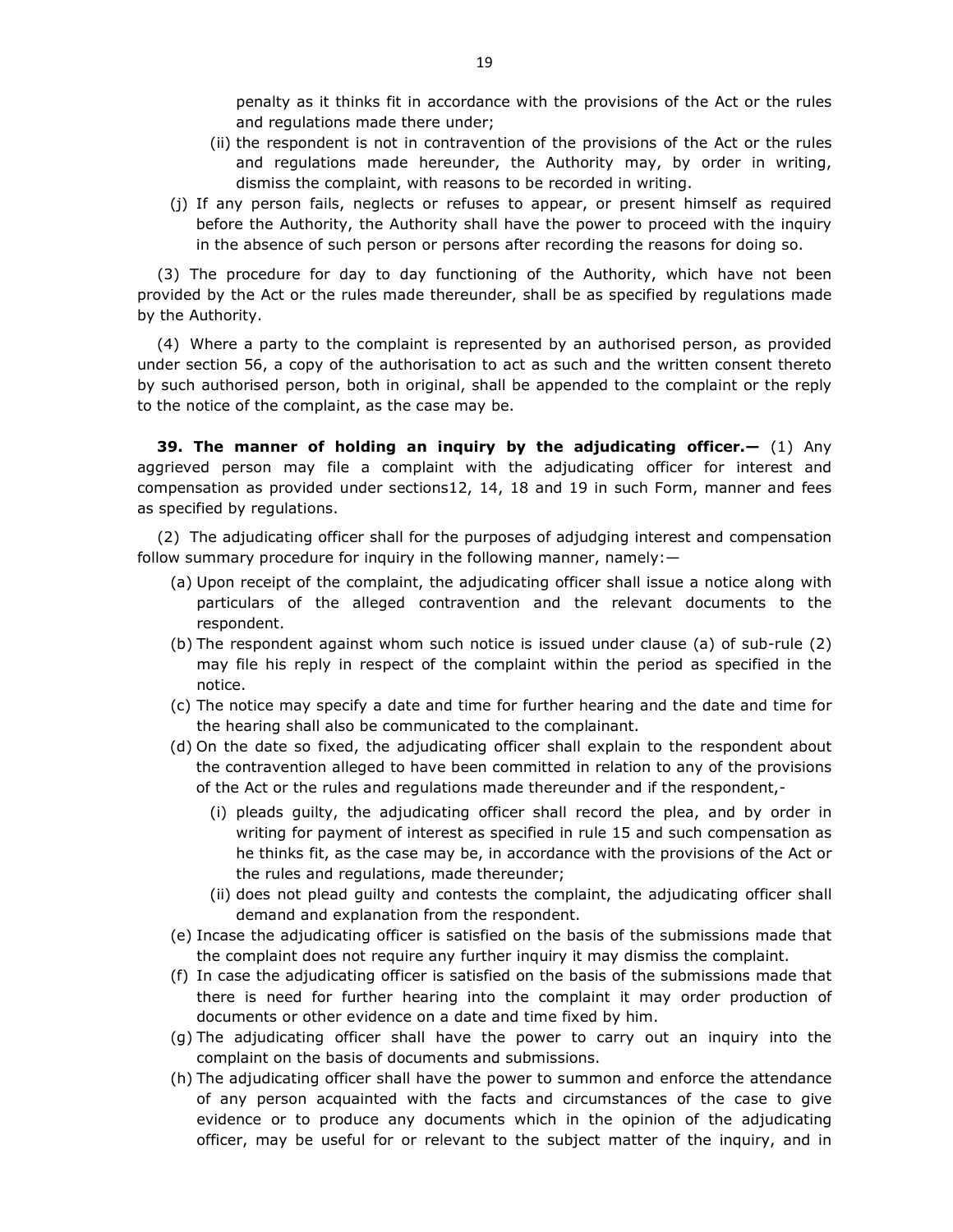taking such evidence, the adjudicating officer shall not be bound to observe the provisions of the Indian Evidence Act, 1872 (11 of 1872).

- (i) On the date so fixed, the adjudicating officer upon consideration of the evidence produced before him and other records and submissions is satisfied that the respondent is,—
	- (i) liable to pay interest and compensation, as the case may be, the adjudicating officer may, by order in writing, order payment of interest as specified in rule 15 and such compensation as he thinks fit, as the case may be, in accordance with the provisions of the Act or the rules and regulations, made thereunder; or
	- (ii) not liable to any interest and compensation, as the case may be, the adjudicating officer may, by order in writing, dismiss the complaint, with reasons to be recorded in writing.
- (j) If any person fails, neglects or refuses to appear, or present himself as required before the adjudicating officer, the adjudicating officer shall have the power to proceed with the inquiry in the absence of such person or persons after recording the reasons for doing so.

(3) The procedure for day to day functioning of the adjudicating officer, which have not been provided by the Act or the rules made thereunder, shall be as specified by regulations made by the Authority.

(4) Where a party to the complaint is represented by an authorised person, as provided under section 56, a copy of the authorisation to act as such and the written consent thereto by such authorised person, both in original, shall be appended to the complaint or the reply to the notice of the complaint, as the case may be.

# **CHAPTER X BUDGET AND REPORT**

**40. Budget, accounts and audit.—** (1) At the end of the financial year of every year, the Authority shall prepare a budget, maintain proper accounts and other relevant records and prepare an annual statement of accounts in Form 'K'.

(2) The Authority shall preserve the accounts and other relevant records prepared under sub-rule (1) for a minimum period of five years.

(3) The accounts and other relevant records under sub-rule (1) shall be signed by the Chairperson, Members, Secretary and the officer-in-charge of Finance and Accounts.

(4) The accounts of the Authority and the audit report shall, as soon as possible, be submitted to the Government for laying before the Parliament.

**41. Annual Report.—** (1) The Authority shall submit its annual report in such manner as may be specified by the regulations.

(2) The Authority may also include in the Annual Report such other matters as deemed fit by the Authority for reporting to the Government.

(3) The annual report shall, after adoption at a meeting of the Authority and signed by the Chairperson and Members and authenticated by affixing the common seal of the Authority, with requisite number of copies thereof, be submitted to the Government within a period of one hundred and eighty days immediately following the close of the year for which it has been prepared.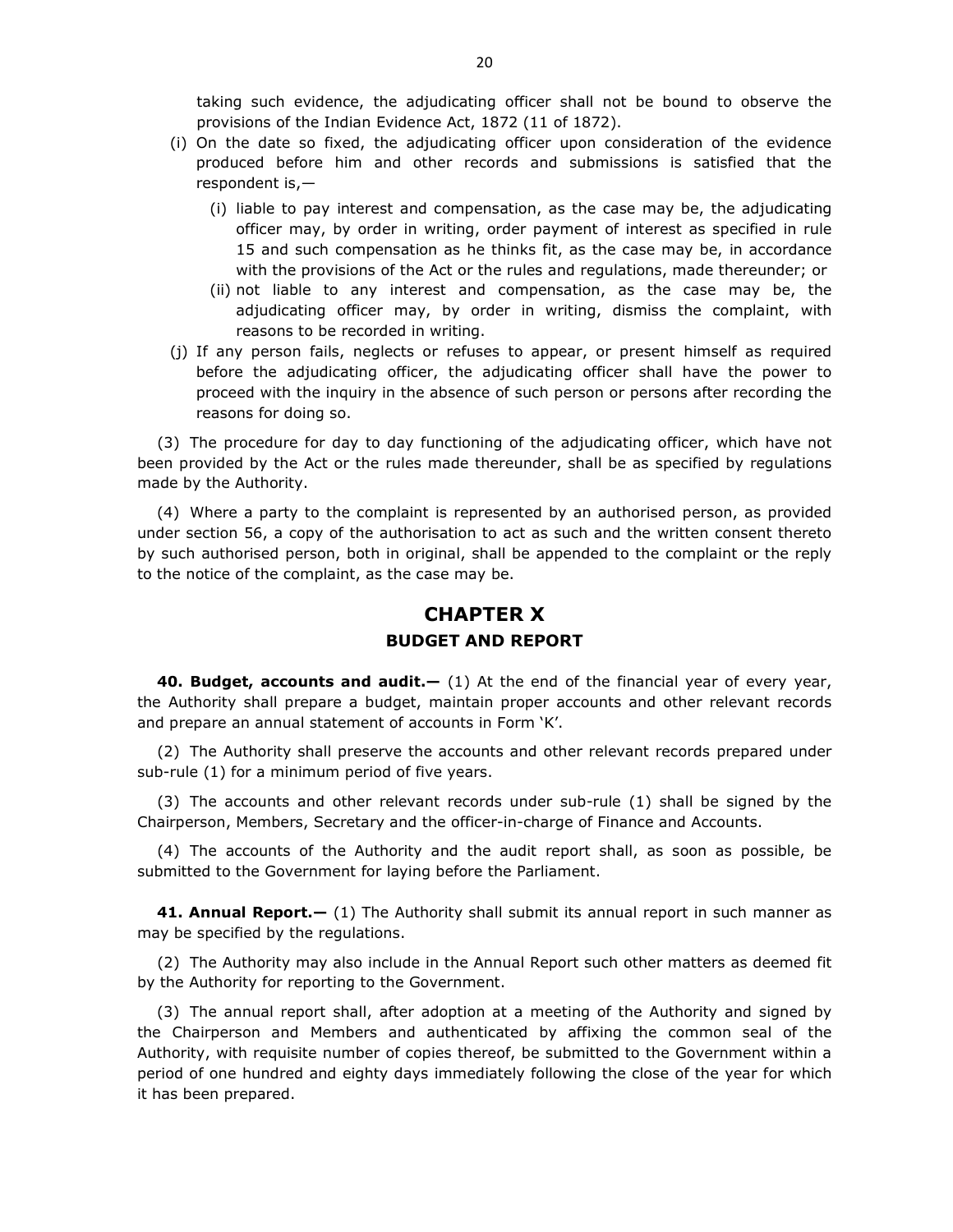#### **Form 'A'**

#### **(***see* **rule 3(4))**

### **DECLARATION, SUPPORTED BY AN AFFIDAVIT, WHICH SHALL BE SIGNED BY THE PROMOTER OR ANY PERSON AUTHORISED BY THE PROMOTER**

#### Affidavit-*cum*-Declaration

Affidavit *cum* Declaration of [Mr./Ms.] \_\_\_\_\_\_\_\_\_ [promoter of the project / duly authorised by the promoter of the project, vide its/his/their authorisation dated \_\_\_\_\_\_];

I, \_\_\_\_\_\_\_\_\_ [promoter of the project / duly authorised by the promoter of the project] do hereby solemnly declare, undertake and state as under:

1. That [I / promoter] [have / has] a legal title to the land on which the development of the project is proposed or\_\_\_\_\_\_\_\_\_\_\_\_\_\_\_\_\_\_\_\_\_\_\_\_ [have/has] a legal title to the land on which the development of the proposed project is to be carried out and a legally valid authentication of title of such land along with an authenticated copy of the agreement between such owner and promoter for development of the real estate project is enclosed herewith.

2. That the said land is free from all encumbrances.

or

 $\overline{\phantom{a}}$  .

That details of encumbrances \_\_\_\_\_\_\_\_\_\_\_\_\_\_\_\_\_\_ including details of any rights, title, interest, dues, litigation and name of any party in or over such land.

3. That the time period within which the project shall be completed by [me / the promoter] is

5. That the amounts from the separate account, to cover the cost of the project, shall be withdrawn by [me / the promoter] in proportion to the percentage of completion of the project.

6. That the amounts from the separate account shall be withdrawn by [me / the promoter] after it is certified by an engineer, an architect and a chartered accountant in practice that the withdrawal is in proportion to the percentage of completion of the project.

7. That [I / the promoter] shall get the accounts audited within six months after the end of every financial year by a chartered accountant in practice, and shall produce a statement of accounts duly certified and signed by such chartered accountant and it shall be verified during the audit that the amounts collected for a particular project have been utilised for the project and the withdrawal has been in compliance with the proportion to the percentage of completion of the project.

8. That [I / the promoter] shall take all the pending approvals on time, from the competent authorities.

9. That [I / the promoter] [have / has] furnished such other documents as have been prescribed by the Act and the rules and regulations made thereunder.

<sup>4.</sup> That seventy per cent. of the amounts realised by [me / the promoter] for the real estate project from the allottees, from time to time, shall be deposited in a separate account to be maintained in a scheduled bank to cover the cost of construction and the land cost and shall be used only for that purpose.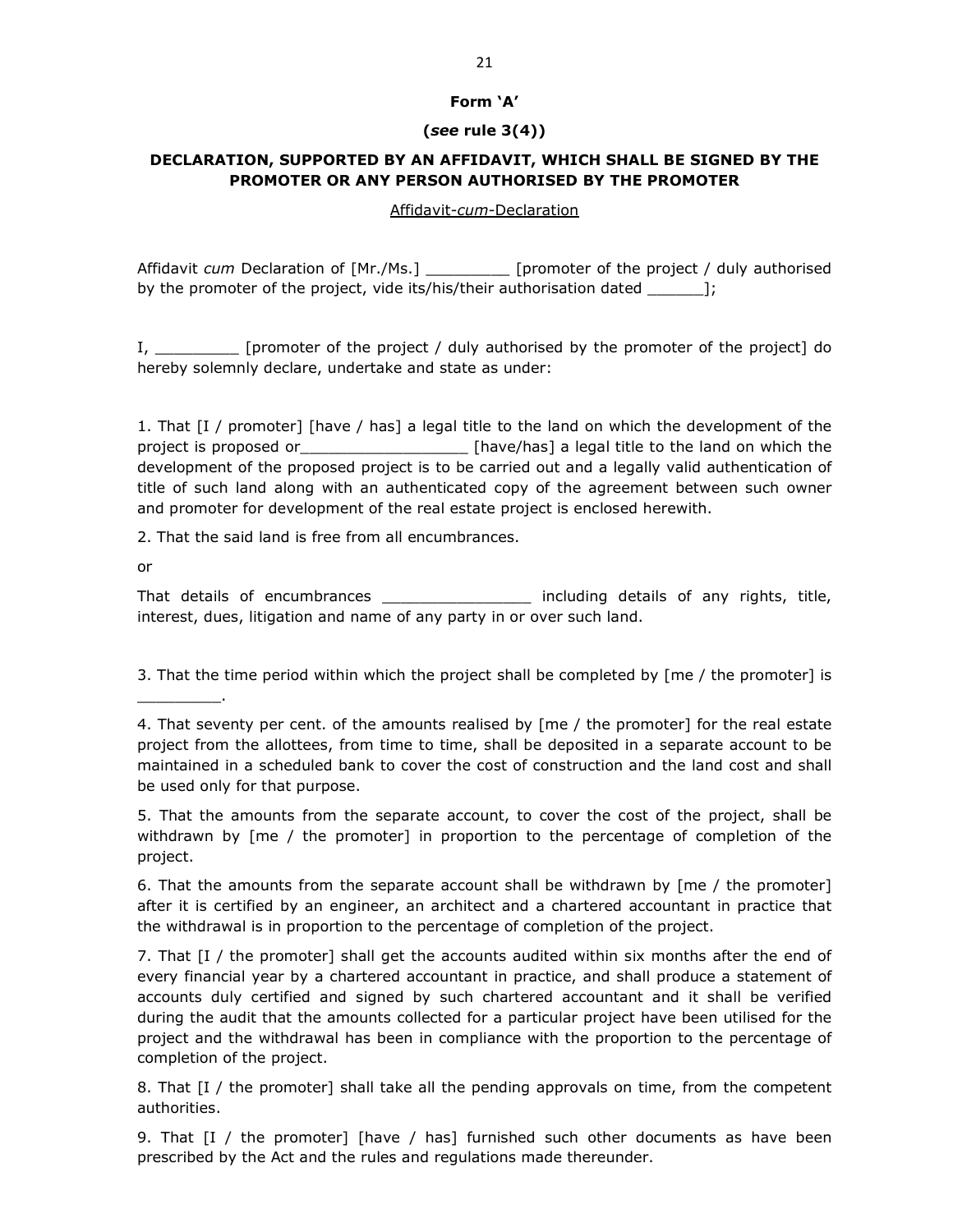10. That [I / the promoter] shall not discriminate against any allottee at the time of allotment of any apartment, plot or building, as the case may be.

Deponent

#### **Verification**

The contents of my above Affidavit *cum* Declaration are true and correct and nothing material has been concealed by me therefrom.

Verified by me at \_\_\_\_\_\_\_\_\_ on this \_\_\_\_\_ day of \_\_\_\_\_\_\_\_.

Deponent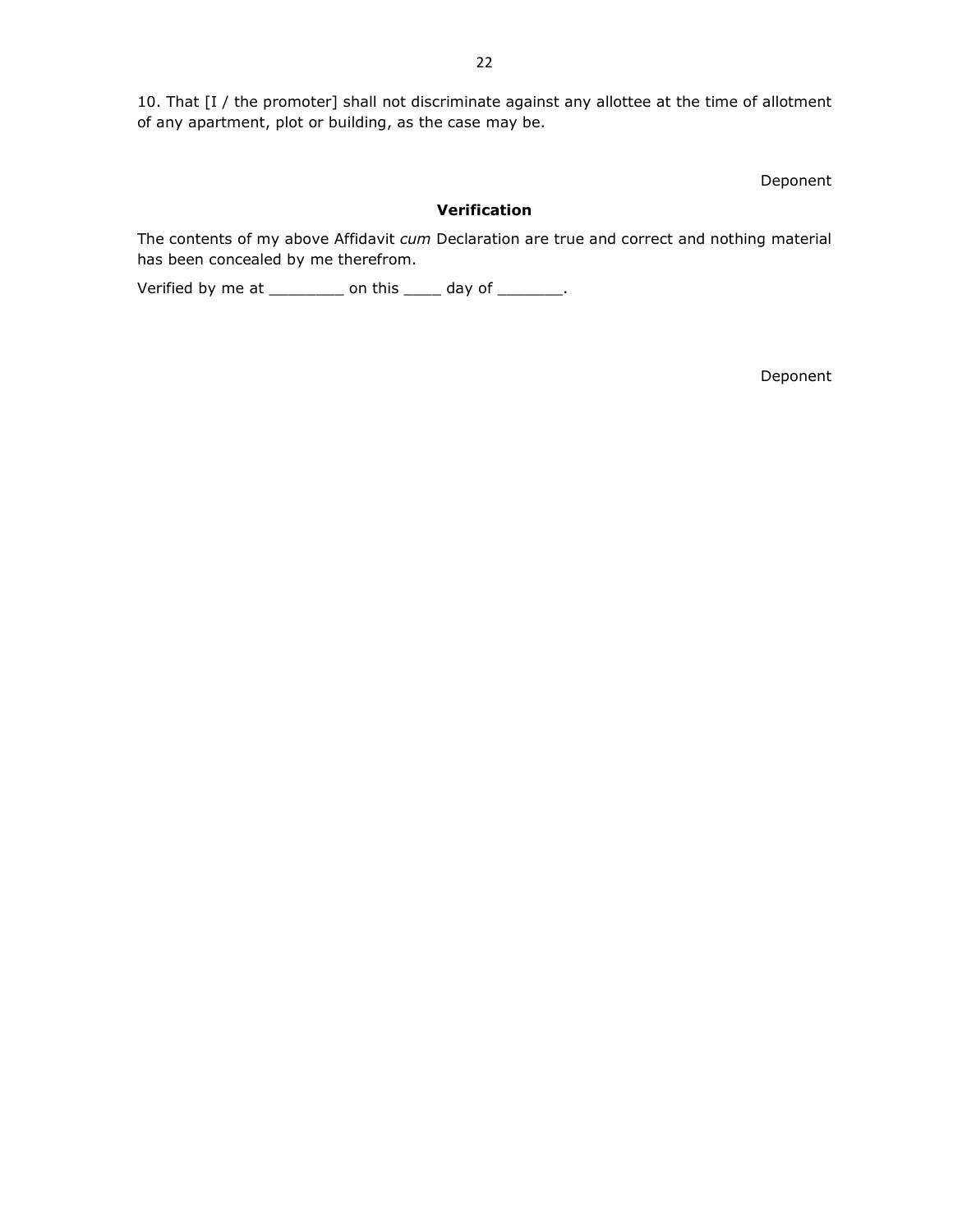#### **Form 'B'**

#### **(***see* **rule 5(1))**

#### **REGISTRATION CERTIFICATE OF PROJECT**

This registration is granted under section 5 to the following project under project registration number \_\_\_\_\_\_\_\_\_\_\_\_\_\_\_\_\_\_:

| [Specify Details of Project including the project address]; |        |          |        |
|-------------------------------------------------------------|--------|----------|--------|
|                                                             |        |          | son of |
| State                                                       | Tehsil | District |        |
| $\sim$ $\sim$                                               |        |          |        |

OR

| [in the case of a firm / society / company / competent authority etc.] | <b>firm</b>            |
|------------------------------------------------------------------------|------------------------|
| / society / company / competent authority etc.]                        | having its [registered |
| office / principal place of business] at                               |                        |

2. This registration is granted subject to the following conditions, namely:-

(i) The promoter shall enter into an agreement for sale with the allottees as prescribed by the Government;

(ii) The promoter shall execute and register a conveyance deed in favour of the allottee or the association of the allottees, as the case may be, of the apartment, plot or building, as the case may be, or the common areas as per Section 17;

(iii) The promoter shall deposit seventy per cent. of the amounts realised by the promoter in a separate account to be maintained in a schedule bank to cover the cost of construction and the land cost to be used only for that purpose as per sub-clause (D) of clause (l) of subsection (2) of Section 4;

(iv) The registration shall be valid for a period of \_\_\_\_\_\_ years commencing from and ending with **extended** by the Authority in accordance with the Act and the rules made thereunder;

(v) The promoter shall comply with the provisions of the Act and the rules and regulations made thereunder;

(vi) The promoter shall not contravene the provisions of any other law for the time being in force as applicable to the project.

3. If the above mentioned conditions are not fulfilled by the promoter, the Authority may take necessary action against the promoter including revoking the registration granted herein, as per the Act and the rules and regulations made thereunder.

Dated:

Place:

Signature and seal of the Authorised Officer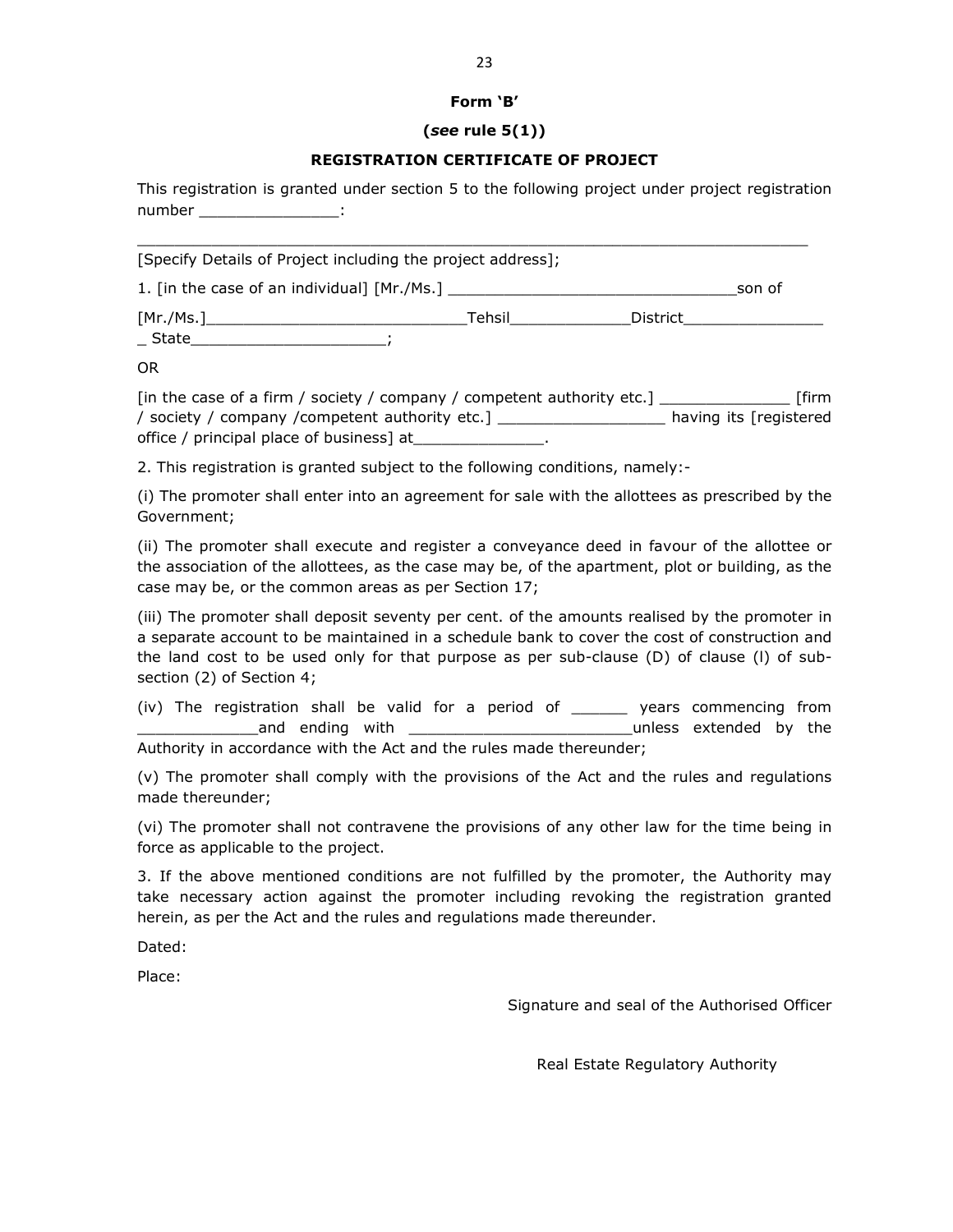#### **Form 'C'**

#### **(***see* **rules 5(2), rule 6(4) and rule 7)**

## **INTIMATION OF REJECTION OF APPLICATION FOR REGISTRATION OF PROJECT / REJECTION OF APPLICATION FOR EXTENSION OF REGISTRATION OF PROJECT / REVOCATION OF REGISTRATION OF PROJECT**

From:

The Real Estate Regulatory Authority (Name of place)

\_\_\_\_\_\_\_\_\_\_\_\_\_\_\_\_\_\_\_\_\_\_\_ \_\_\_\_\_\_\_\_\_\_\_\_\_\_\_\_\_\_\_\_\_\_\_

\_\_\_\_\_\_\_\_\_\_\_\_\_\_\_\_\_\_\_\_\_\_\_ \_\_\_\_\_\_\_\_\_\_\_\_\_\_\_\_\_\_\_\_\_\_\_ \_\_\_\_\_\_\_\_\_\_\_\_\_\_\_\_\_\_\_\_\_\_\_

To

[Application/Registration] No.: \_\_\_\_\_\_\_\_\_\_\_\_\_\_\_

Dated:

You are hereby informed that your application for registration of your project is rejected.

or

You are hereby informed that your application for extension of the registration of your project is rejected.

or

You are hereby informed that the registration granted to your project is hereby revoked.

for the reasons set out:- \_\_\_\_\_\_\_\_\_\_\_\_\_\_\_\_\_\_\_\_\_\_\_\_\_\_\_\_\_\_\_\_\_\_\_\_\_\_\_\_\_\_\_\_\_\_\_\_\_\_\_

Place:

Dated:

Signature and seal of the Authorised Officer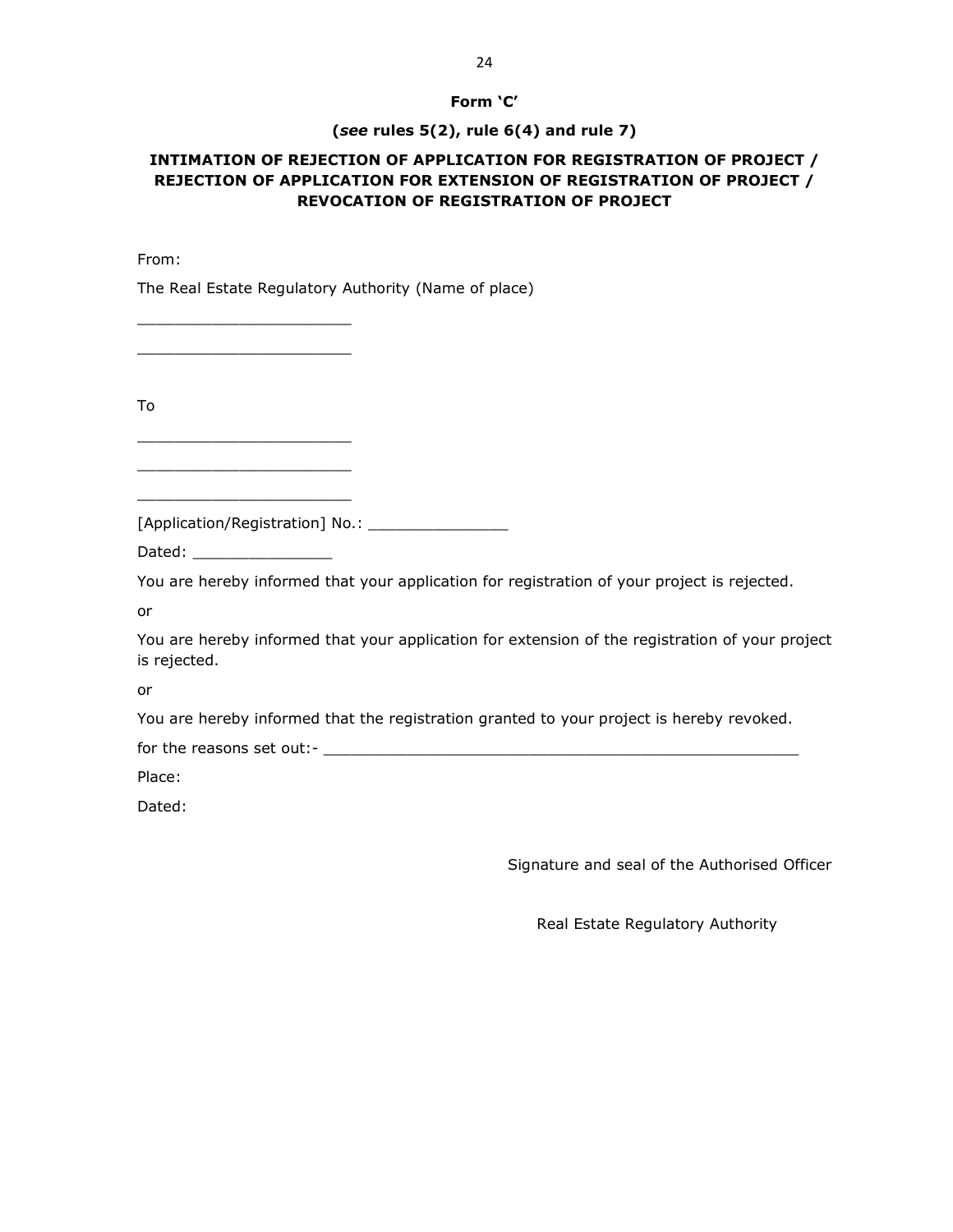#### **Form 'D'**

#### **(***see* **rule 6(4))**

#### **CERTIFICATE FOR EXTENSION OF REGISTRATION OF PROJECT**

\_\_\_\_\_\_\_\_\_\_\_\_\_\_\_\_\_\_\_\_\_\_\_\_\_\_\_\_\_\_\_\_\_\_\_\_\_\_\_\_\_\_\_\_\_\_\_\_\_\_\_\_\_\_\_\_\_\_\_\_\_\_\_\_\_\_\_\_\_\_\_\_\_

This extension of registration is granted under section 6, to the following project:

\_\_\_\_\_\_\_\_\_\_\_\_\_\_\_\_\_\_\_\_\_\_\_\_\_\_\_\_\_\_\_\_\_\_\_\_\_\_\_\_\_\_\_\_\_\_\_\_\_\_\_\_\_\_\_\_\_\_\_\_\_\_\_\_\_\_\_\_\_\_\_\_\_, registered with the Authority vide project registration certificate bearing  $No.$  of: $-$ 1. [in the case of an individual] [Mr./Ms.] example the same of son of [Mr./Ms.] Tehsil District  $\_State$  ; OR

[in the case of a firm / society / company / competent authority etc.] \_\_\_\_\_\_\_\_\_\_\_\_\_\_ [firm / society / company /competent authority etc.] \_\_\_\_\_\_\_\_\_\_\_\_\_\_\_\_\_\_having its [registered office/principal place of business] at\_\_\_\_\_\_\_\_\_\_\_\_\_\_.

2. This extension of registration is granted subject to the following conditions, namely:—

(i) The promoter shall execute and register a conveyance deed in favour of the allottee or the association of the allottees, as the case may be, of the apartment, plot or building, as the case may be, or the common areas as per Section 17;

(ii) The promoter shall deposit seventy per cent. of the amounts realised by the promoter in a separate account to be maintained in a schedule bank to cover the cost of construction and the land cost to be used only for that purpose as per sub-clause (D) of clause (l) of subsection (2) of Section 4;

(iii) The registration shall be extended by a period of \_\_\_\_\_\_ [days / weeks / months] and shall be valid until\_\_\_\_\_\_\_\_\_\_\_\_\_\_\_\_;

(iv) The promoter shall comply with the provisions of the Act and the rules and regulations made thereunder;

(v) The promoter shall not contravene the provisions of any other law for the time being in force as applicable to the project;

(vi) If the above mentioned conditions are not fulfilled by the promoter, the Authority may take necessary action against the promoter including revoking the registration granted herein, as per the Act and the rules and regulations made thereunder.

Dated:

Place:

Signature and seal of the Authorised Officer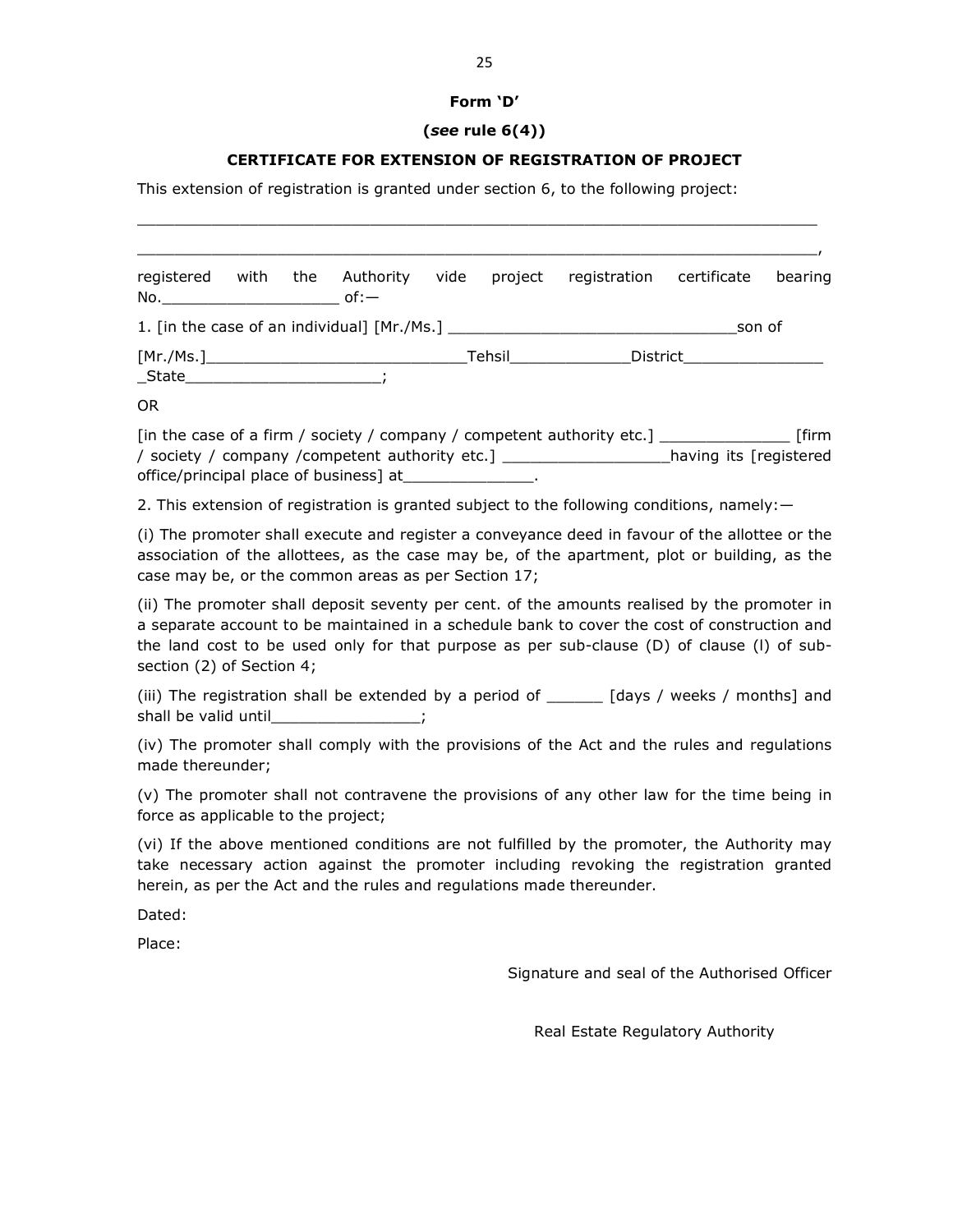#### **Form 'E'**

#### **(***see* **rule 9)**

#### **APPLICATION FOR REGISTRATION OF REAL ESTATE AGENT**

To

The Real Estate Regulatory Authority (Name of Place):

Sir,

\_\_\_\_\_\_\_\_\_\_\_\_\_\_\_\_\_\_\_\_ \_\_\_\_\_\_\_\_\_\_\_\_\_\_\_\_\_\_\_\_

[I/We] apply for the grant of registration as a real estate agent to facilitate the sale or purchase of any plot, apartment or building, as the case may be, in real estate projects registered in the \_\_\_\_\_\_\_\_\_\_\_\_\_State in terms of the Act and the rules and regulations made thereunder,

|       |                    | son of                                                                                                         |
|-------|--------------------|----------------------------------------------------------------------------------------------------------------|
| State | Tehsil____________ | _District___________________                                                                                   |
| 0R    |                    |                                                                                                                |
|       |                    | [in the case of a firm / society / company etc.] [10] [12] [12] [13] [13] [13] [13] [14] [15] [16] [15] [16] [ |
|       |                    | etc.]_____________________having its [registered office / principal place of business] at                      |

2. The requisite particulars are as under:-

(i) Status of the applicant, whether [individual / company / proprietorship firm / societies / partnership firm /limited liability partnership etc.];

- (ii) In case of individual –
- (a) Name of [Individual / Proprietorship firm]
- (b) Father's Name

 $\_$   $\_$ 

- (c) Occupation
- (d) Address
- (e) Contact Details (Phone number, e-mail, Fax Number etc.)
- (f) Name, photograph, contact details and address of the proprietor

OR

- (a) Name
- (b) Address
- (c) Copy of registration certificate as [firm / societies / company etc.]
- (d) Major activities
- (e) Contact Details (Phone number, e-mail, Fax Number etc.)

In case of [firm / societies / company etc.]  $-$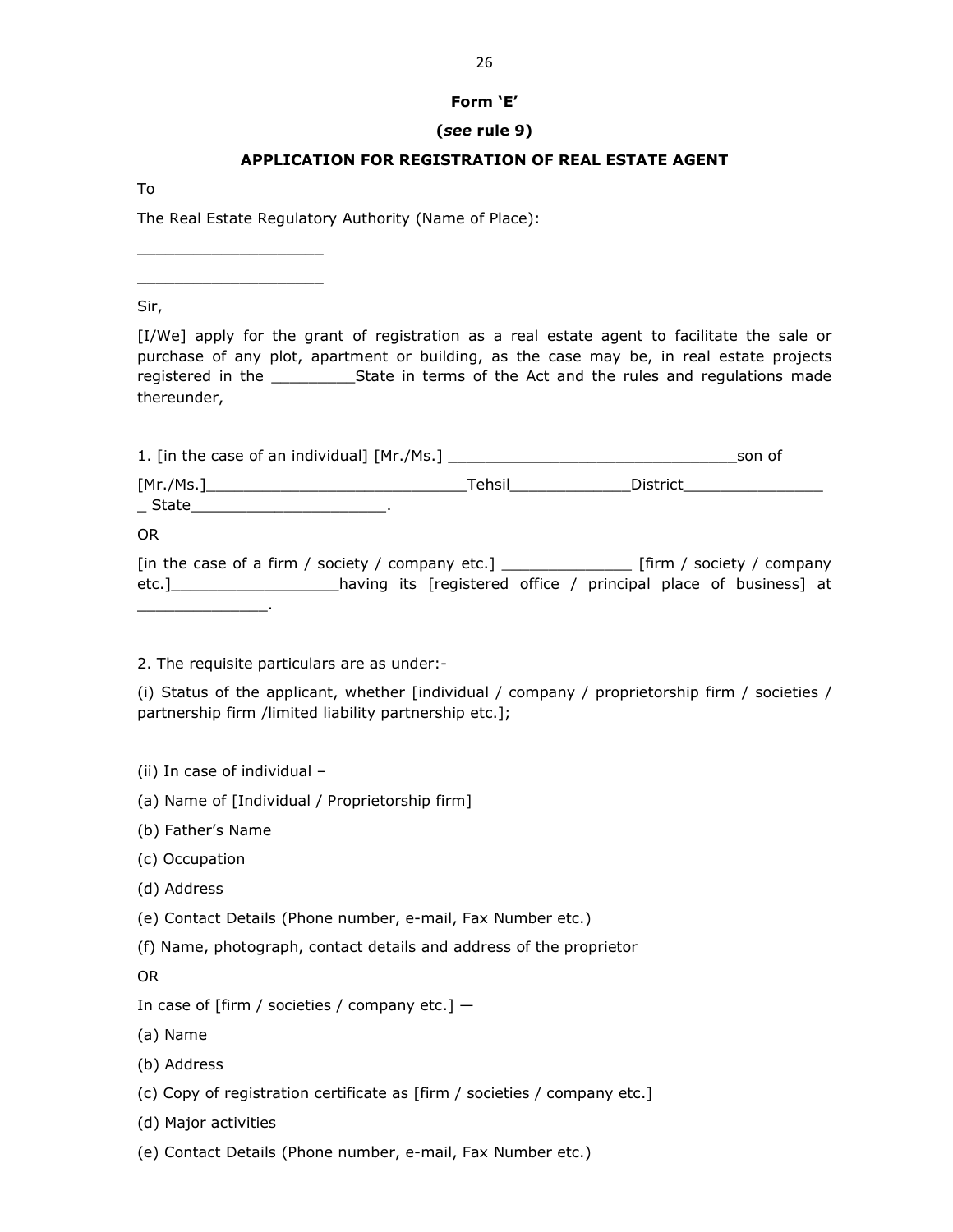(iii) Particulars of registration as [proprietorship, societies, partnership, company etc.] including the bye-laws, memorandum of association, articles of association etc. as the case may be;

(iv) Authenticated copy of the address proof or the place of business;

(v) Details of registration in any other State or Union Territory;

(vi) Any other information as specified by regulations.

3. [I/We] enclose the following documents along with, namely:—

(i) Demand Draft No. \_\_\_\_\_\_\_\_\_\_\_\_ dated \_\_\_\_\_\_\_\_\_\_\_\_\_ for a sum of Rs. \_\_\_\_\_\_\_\_\_\_\_\_,in favour of \_\_\_\_\_\_\_\_\_\_, drawn on \_\_\_\_\_\_\_\_\_\_\_\_\_\_\_ bank as registration fee as per sub-rule (2) of rule 8 or through online payment as the case may be \_\_\_\_\_\_\_\_\_\_\_\_\_\_\_\_\_\_\_ (give details of online payment such as date paid, transaction no. etc.);

(ii) Authenticated copy of the PAN card of the real estate agent; and

(iii) Authenticated copy of the registration as a real estate agent in any other State or Union Territory, if applicable.

4. [I/We] solemnly affirm and declare that the particulars given in herein are correct to [my /our] knowledge and belief and nothing material has been concealed by [me/us] there from.

Dated:

Place:

Yours faithfully,

Signature and seal of the applicant(s)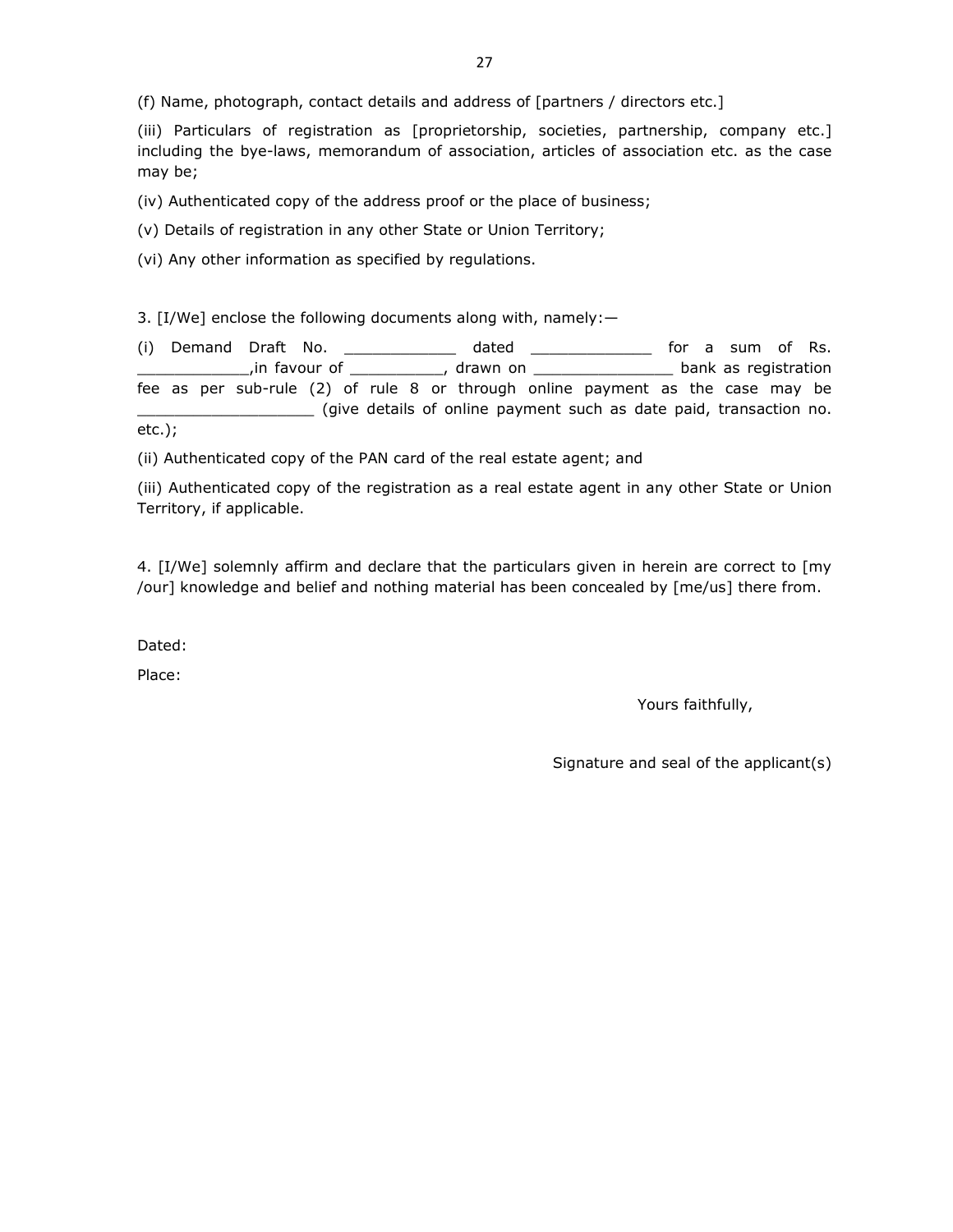#### **Form 'F'**

#### **(***see* **rule 10(2))**

#### **REGISTRATION CERTIFICATE OF REAL ESTATE AGENT**

|                                   |    |      | 1. This registration is granted under section 9 with registration Certificate bearing No. |                  |       |       |              |           |  |
|-----------------------------------|----|------|-------------------------------------------------------------------------------------------|------------------|-------|-------|--------------|-----------|--|
| and the control of the control of | to | l in | the                                                                                       | case             |       | of an | individual 1 | [Mr./Ms.] |  |
|                                   |    |      |                                                                                           | son of [Mr./Ms.] |       |       |              |           |  |
| Tehsil                            |    |      | District                                                                                  |                  | State |       |              |           |  |

OR

[in the case of a firm / society / company etc.] \_\_\_\_\_\_\_\_\_\_\_\_\_\_ [firm / society / company etc.]\_\_\_\_\_\_\_\_\_\_\_\_\_\_\_\_\_\_ having its [registered office / principal place of business] at to act as a real estate agent to facilitate the sale or purchase of any plot, apartment or building, as the case may be, in real estate projects registered in the \_\_\_\_\_\_\_\_\_State in terms of the Act and the rules and regulations made thereunder.

2. This registration is granted subject to the following conditions, namely:—

(i) The real estate agent shall not facilitate the sale or purchase of any plot, apartment or building, as the case may be, in a real estate project or part of it, being sold by the promoter which is required but not registered with the Authority;

(ii) The real estate agent shall maintain and preserve such books of account, records and documents as provided under rule 12;

(iii) The real estate agent shall not involve himself in any unfair trade practices as specified under clause (c) of Section 10;

(iv) The real estate agent shall facilitate the possession of all information and documents, as the allottee is entitled to, at the time of booking of any plot, apartment or building, as the case may be;

(v) The real estate agent shall provide assistance to enable the allottee and promoter to exercise their respective rights and fulfil their respective obligations at the time of booking and sale of any plot, apartment or building, as the case may be;

(vi) The real estate agent shall comply with the provisions of the Act and the rules and regulations madethere under;

(vii) The real estate agent shall not contravene the provisions of any other law for the time being in force as applicable to him;

(viii)The real estate agent shall discharge such other functions as may be specified by the Authority by regulations.

3. The registration is valid for a period of five years commencing from \_\_\_\_\_\_\_\_\_\_\_\_\_\_ and ending with **EXALL CONDUCTS** and the Unless renewed by the Authority in accordance with the provisions of the Act or the rules and regulations made thereunder.

4. If the above mentioned conditions are not fulfilled by the real estate agent, the Authority may take necessary action against the real estate agent including revoking the registration granted herein, as per the Act and the rules and regulations made thereunder.

Dated:

Place:

Signature and seal of the Authorised Officer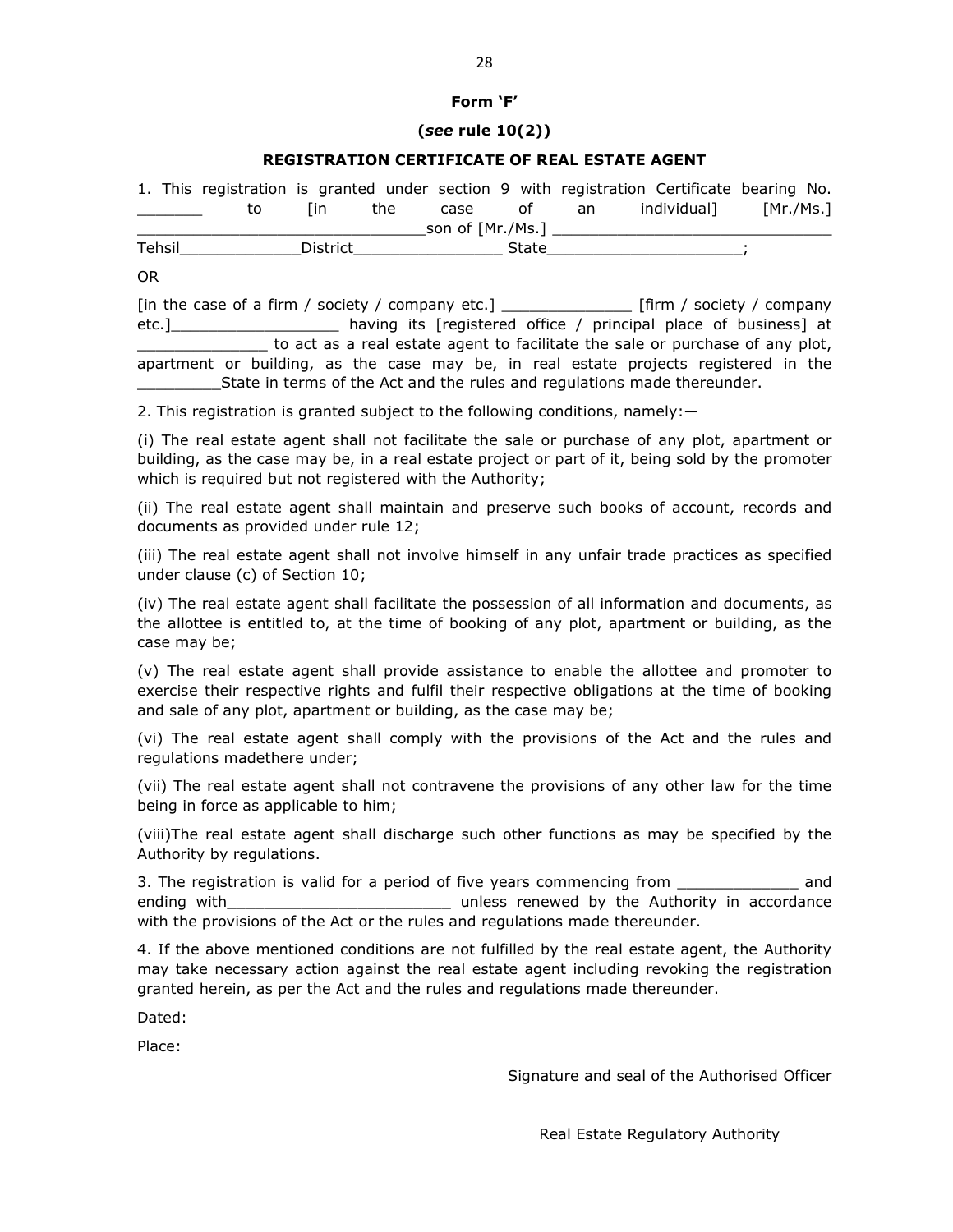# **Form 'G'**

#### **(***see* **rules10(3), 11(4) and 12)**

### **INTIMATION OF REJECTION OF APPLICATION FOR REGISTRATION OF REAL ESTATE AGENT / REJECTION OF APPLICATION FOR RENEWAL OF REGISTRATION OF REAL ESTATE AGENT / REVOCATION OF REGISTRATION OF REAL ESTATE AGENT**

From:

The Real Estate Regulatory Authority (Name of Place):

\_\_\_\_\_\_\_\_\_\_\_\_\_\_\_\_\_\_\_\_\_\_\_ \_\_\_\_\_\_\_\_\_\_\_\_\_\_\_\_\_\_\_\_\_\_\_

\_\_\_\_\_\_\_\_\_\_\_\_\_\_\_\_\_\_\_\_\_\_\_ \_\_\_\_\_\_\_\_\_\_\_\_\_\_\_\_\_\_\_\_\_\_\_

To

[Application / Registration] No.: \_\_\_\_\_\_\_\_\_\_\_\_\_\_\_\_\_\_\_\_\_\_\_

Dated: \_\_\_\_\_\_\_\_\_\_\_\_\_\_\_\_\_\_\_\_\_\_\_

You are hereby informed that your application for registration as real estate agent is rejected.

or

You are hereby informed that your application for the renewal of the registration as real estate agent is rejected.

or

You are hereby informed that the registration granted to you as real estate agent is hereby revoked.

for the reasons set out: \_\_\_\_\_\_\_\_\_\_\_\_\_\_\_\_\_\_\_\_\_\_\_\_\_\_\_\_\_\_\_\_\_\_\_\_\_\_\_\_\_\_\_\_\_\_\_\_\_\_\_

Place:

Dated:

Signature and seal of the Authorised Officer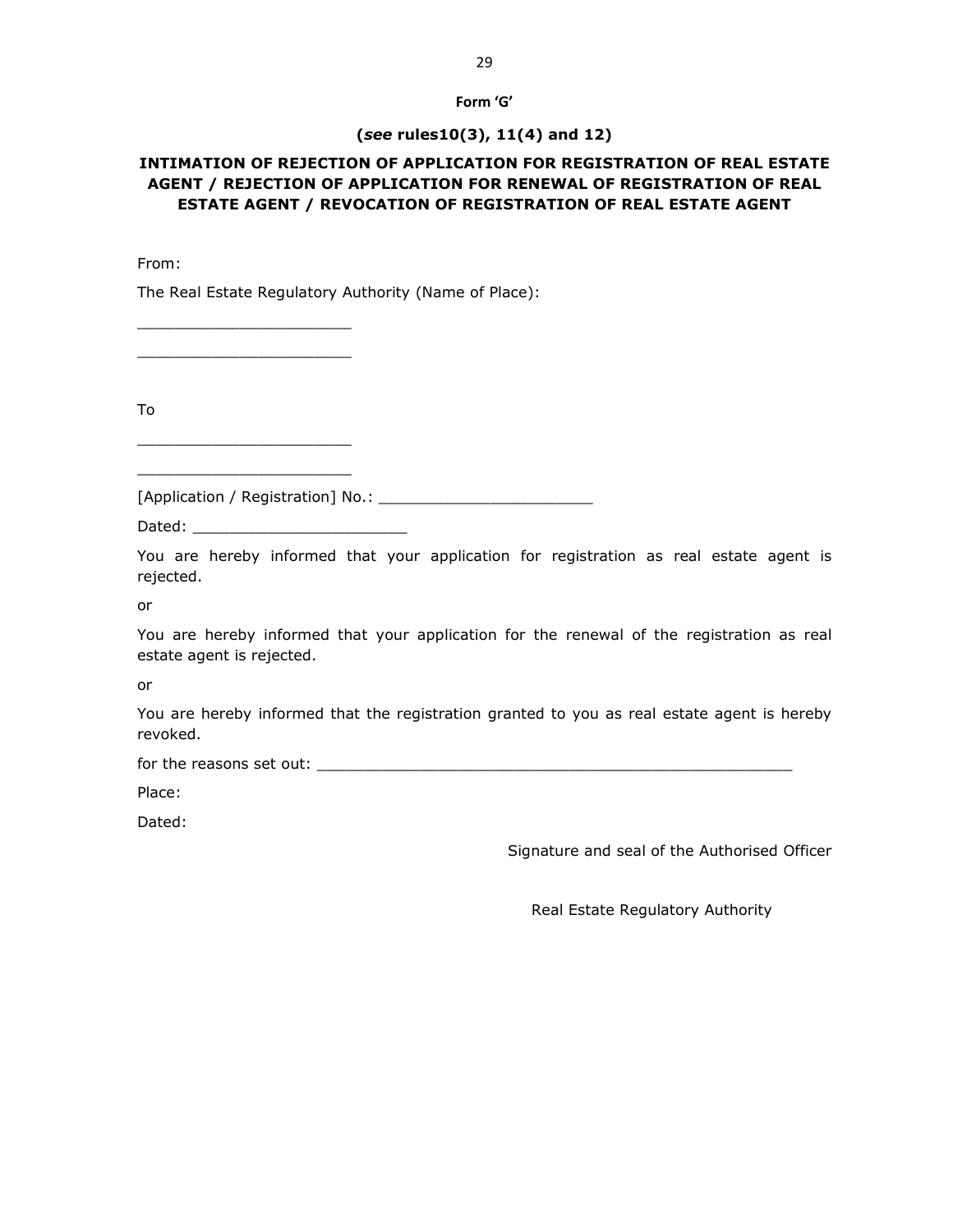#### **Form 'H'**

#### **(***see* **rule 11(1)**)

#### **APPLICATION FOR RENEWAL OF REGISTRATION OF REAL ESTATE AGENT**

From:

\_\_\_\_\_\_\_\_\_\_\_\_\_\_\_\_\_\_\_\_\_\_\_ \_\_\_\_\_\_\_\_\_\_\_\_\_\_\_\_\_\_\_\_\_\_\_ \_\_\_\_\_\_\_\_\_\_\_\_\_\_\_\_\_\_\_\_\_\_\_

\_\_\_\_\_\_\_\_\_\_\_\_\_\_\_\_\_\_\_\_\_\_\_ \_\_\_\_\_\_\_\_\_\_\_\_\_\_\_\_\_\_\_\_\_\_\_ \_\_\_\_\_\_\_\_\_\_\_\_\_\_\_\_\_\_\_\_\_\_\_

To

The Real Estate Regulatory Authority (Name of Place):

Sir,

[I/We] apply for renewal my/our registration as a real estate agent under registration certificate bearing No.

1. As required [I/We] submit the following documents and information, namely:—

(i) A demand draft no.\_\_\_\_\_\_\_\_\_\_\_\_\_\_\_ dated \_\_\_\_\_\_\_\_\_\_\_\_\_\_\_ for rupees\_\_\_\_\_\_\_\_\_\_\_ in favour of \_\_\_\_\_\_\_\_\_\_\_drawn on\_\_\_\_\_\_\_\_\_\_\_\_\_\_\_\_\_\_\_\_\_\_\_ bank as renewal fee as per sub-rule (2) of rule 10 or through online payment as the case may be \_\_\_\_\_\_\_\_\_\_\_\_ (give details of online payment such as date paid, transaction no. etc.);

(ii) The authenticated copy of the registration Certificate; and

(iii) Status of the applicant, whether [individual / company / proprietorship firm / societies / partnership firm / limited liability partnership etc.];

(iv) In case of individual:–

(a) Name of [Individual / Proprietorship Firm]:

(b) Father's Name:

(c) Occupation:

(d) Address:

(e) Contact Details (Phone number, e-mail, Fax Number etc.):

(f) Name, photograph, contact details and address of the proprietor:

OR

In case of [firm / societies / company etc.]—

(a) Name:

(b) Address:

(c) Copy of registration Certificate as [firm / societies / company etc.]—

(d) Major activities:

(e) Contact Details (Phone number, e-mail, Fax Number etc.)

(f) Name, photograph, contact details and address of [partners / directors etc.];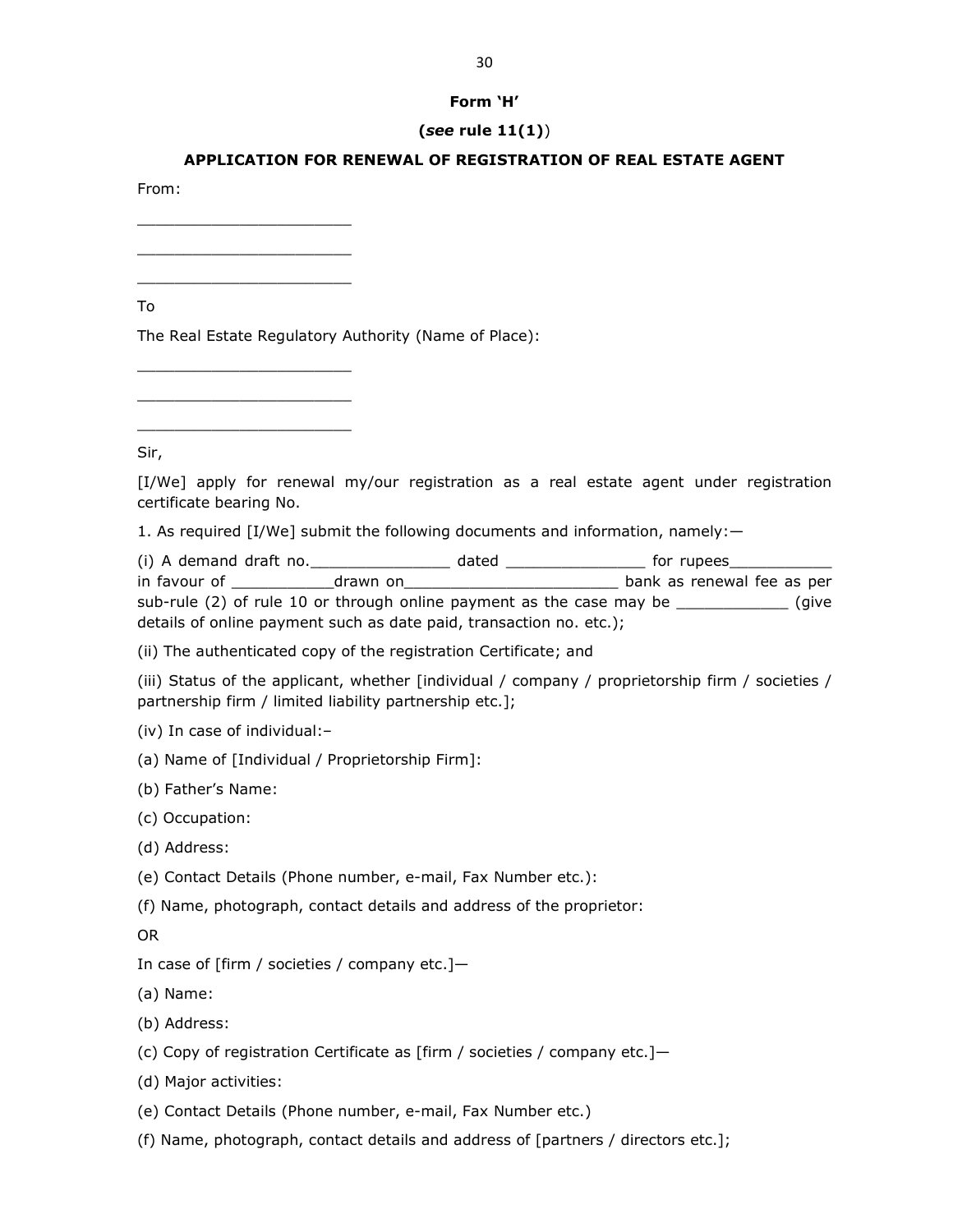(v) particulars of registration as [proprietorship, societies, partnership, company etc.] including the bye-laws, memorandum of association, articles of association etc. as the case may be;

(vi) authenticated copy of the address proof of the place of business;

(vii) authenticated copy of the PAN card of the real estate agent;

(viii) authenticated copy of the registration as a real estate agent in any other State or Union Territory, if applicable;

(ix) Any other information as specified by regulations.

2. [I/We] solemnly affirm and declare that the particulars given in herein are correct to [my /our] knowledge and belief and nothing material has been concealed by [me/us] therefrom.

Dated:

Place:

Yours faithfully,

Signature and seal of the applicant(s)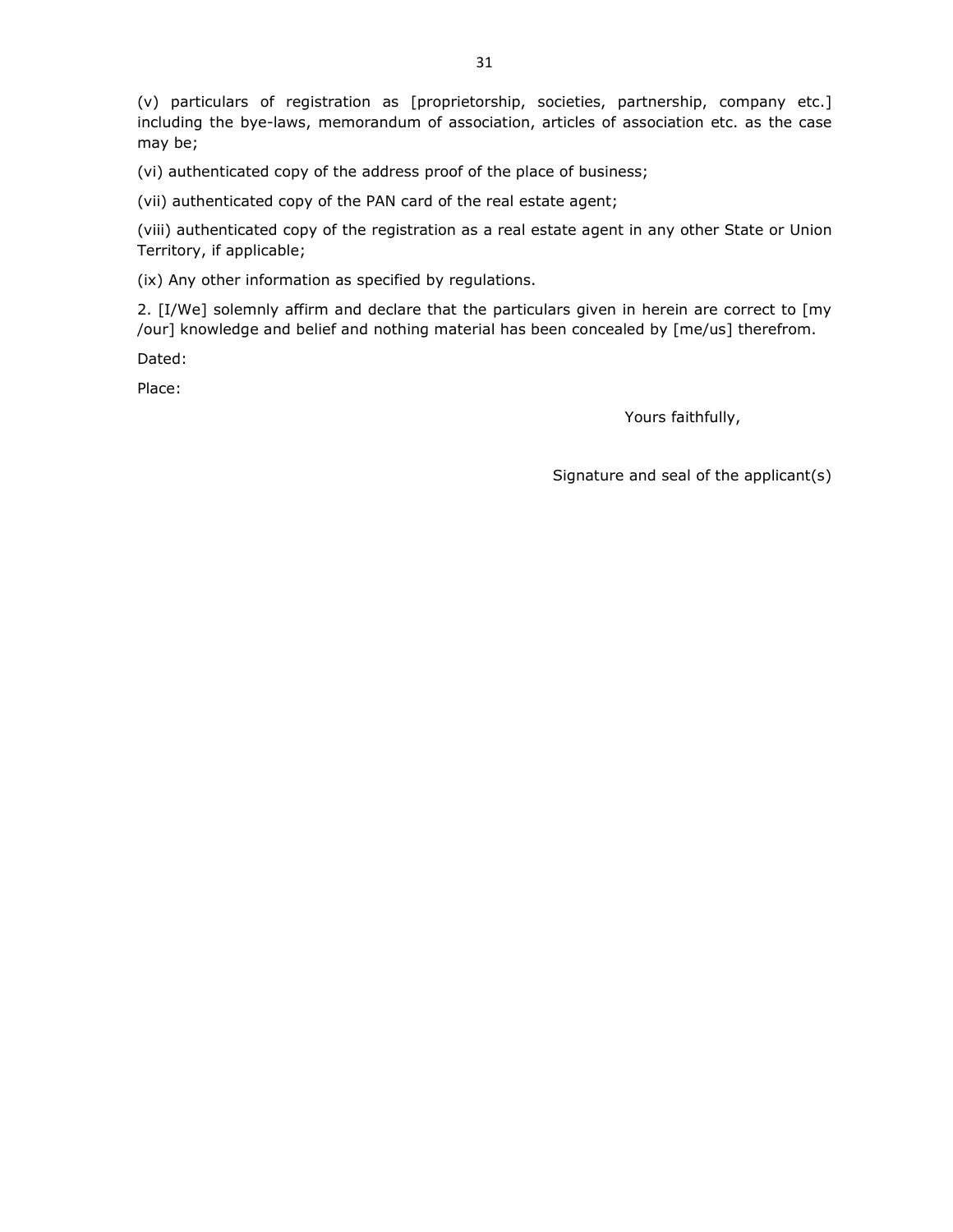#### **Form 'I'**

#### **(***see* **rule 11(4))**

#### **CERTIFICATE FOR RENEWAL OF REGISTRATION OF REAL ESTATE AGENT**

1. This renewal of registration is granted under section 9 to [in the case of an individual] [Mr./Ms.] \_\_\_\_\_\_\_\_\_\_\_\_\_son of[Mr./Ms.\_\_\_\_\_\_\_\_\_\_\_\_\_\_\_\_Tehsil\_\_\_\_\_\_\_\_\_\_\_\_\_District  $State$ 

OR

[in the case of a firm / society / company etc.] [firm / society / company etc.]\_\_\_\_\_\_\_\_\_\_\_\_\_\_\_\_\_\_having its [registered office / principal place of business] at \_\_\_\_\_\_\_\_\_\_\_\_\_\_., in continuation to registration Certificate bearing No.\_\_\_\_\_\_\_\_\_\_\_\_\_\_\_\_, of  $\_$ 

2. This renewal of registration is granted subject to the following conditions, namely:-

(i) The real estate agent shall not facilitate the sale or purchase of any plot, apartment or building, as the case may be, in a real estate project or part of it, being sold by the promoter which is required but not registered with the Authority;

(ii) The real estate agent shall maintain and preserve such books of account, records and documents as provided under rule 12;

(iii) The real estate agent shall not involve himself in any unfair trade practices as specified under clause (c) of Section 10;

(iv) The real estate agent shall facilitate the possession of all information and documents, as the allottee is entitled to, at the time of booking of any plot, apartment or building, as the case may be;

(v) The real estate agent shall provide assistance to enable the allottee and promoter to exercise their respective rights and fulfil their respective obligations at the time of booking and sale of any plot, apartment or building, as the case may be;

(vi) The real estate agent shall comply with the provisions of the Act and the rules and regulations made hereunder;

(vii) The real estate agent shall not contravene the provisions of any other law for the time being in force as applicable to him;

(viii) The real estate agent shall discharge such other functions as may be specified by the Authority by regulations.

3. The registration is valid for a period of five years commencing from \_\_\_\_\_\_\_\_\_\_\_\_\_\_ and ending with the same of the Sunless renewed by the Authority in accordance with the provisions of the Act or the rules and regulations made thereunder.

4. If the above mentioned conditions are not fulfilled by the real estate agent, the Authority may take necessary action against the real estate agent including revoking the registration granted herein, as per the Act and the rules and regulations made thereunder.

Dated:

Place:

Signature and seal of the Authorised Officer

32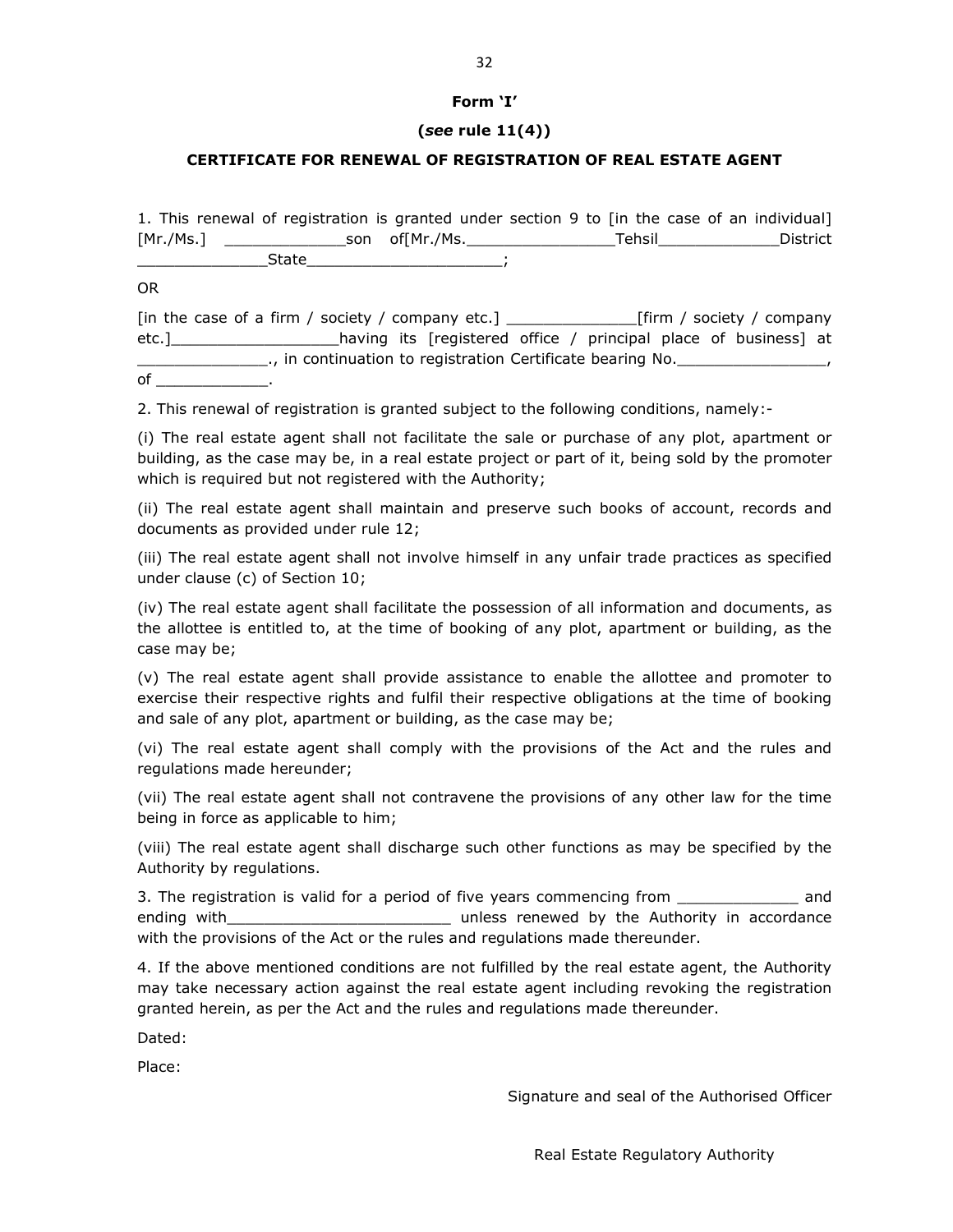#### **Form 'J'**

#### **(***see* **rule 27(2))**

#### **APPEAL TO APPELLATE TRIBUNAL**

Appeal under section 44 of the Real Estate (Regulation and Development) Act, 2016 (16 of 2016)

For use of Appellate Tribunal's office:

Date of filing: \_\_\_\_\_\_\_\_\_\_\_\_\_\_\_\_\_\_\_\_\_\_

Date of [receipt at the filing counter of the Registry / receipt by post / online filing]:

Appeal No.: \_\_\_\_\_\_\_\_\_\_\_\_\_\_\_\_\_\_\_\_\_\_

 $\frac{1}{2}$  ,  $\frac{1}{2}$  ,  $\frac{1}{2}$  ,  $\frac{1}{2}$  ,  $\frac{1}{2}$  ,  $\frac{1}{2}$  ,  $\frac{1}{2}$  ,  $\frac{1}{2}$  ,  $\frac{1}{2}$  ,  $\frac{1}{2}$  ,  $\frac{1}{2}$  ,  $\frac{1}{2}$  ,  $\frac{1}{2}$  ,  $\frac{1}{2}$  ,  $\frac{1}{2}$  ,  $\frac{1}{2}$  ,  $\frac{1}{2}$  ,  $\frac{1}{2}$  ,  $\frac{1$ 

Signature: \_\_\_\_\_\_\_\_\_\_\_\_\_\_\_\_\_\_\_\_\_\_\_\_

Registrar:

IN THE REAL ESTATE APPELLATE TRIBUNAL (Name of place)

Between

\_\_\_\_\_\_\_\_\_\_\_\_\_\_\_\_\_\_\_\_\_\_ Appellant(s)

And

\_\_\_\_\_\_\_\_\_\_\_\_\_\_\_\_\_\_\_\_\_\_ Respondent(s)

Details of appeal:

1. Particulars of the appellants:

(i) Name(s) of the appellant:

(ii) Address of the existing office / residence of the appellant:

(iii) Address for service of all notices:

(iv) Contact Details (Phone number, e-mail, Fax Number etc.):

2. Particulars of the respondents:

(i) Name(s) of respondent:

(ii) Office address of the respondent:

(iii) Address for service of all notices:

(iv) Contact Details (Phone number, e-mail, Fax Number etc.):

3. Jurisdiction of the Appellate Tribunal:

The appellant declares that the subject matter of the appeal falls within the jurisdiction of the Appellate Tribunal.

4. Limitation:

The appellant declares that the appeal is within the limitation specified in sub-section (2) of Section 44

OR

If the appeal is filed after the expiry of the limitation period specified under sub-section (2) of Section 44 specify reasons for delay \_\_\_\_\_\_\_\_\_\_\_\_\_\_\_\_\_\_\_\_\_\_\_\_\_\_\_\_\_\_\_\_\_\_\_\_\_.

5. Facts of the case: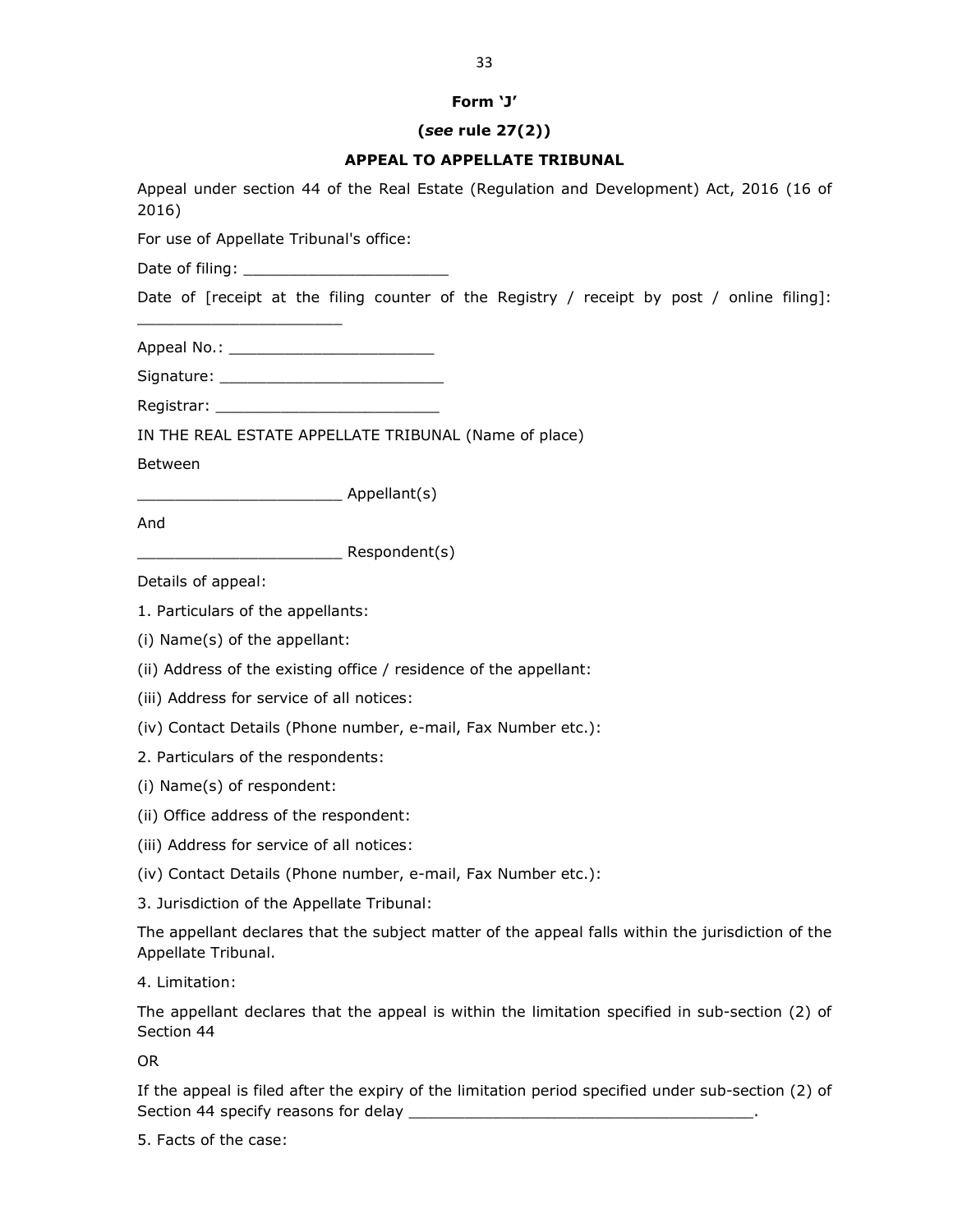(give a concise statement of facts and grounds of appeal against the specific order of the Authority or the adjudicating officer, as the case may be, passed under section(s)  $\Box$  or rule(s)  $\Box$  or regulation(s)  $\Box$   $\Box$ 

6. Relief(s) sought:

In view of the facts mentioned in paragraph 5 above, the appellant prays for the following relief(s)\_\_\_\_\_\_\_\_\_\_\_\_\_\_\_\_\_\_\_\_\_\_\_\_\_\_\_\_\_\_\_\_\_\_\_\_\_\_\_\_\_\_\_\_\_.

[Specify below the relief(s) sought explaining the grounds of relief(s) and the legal provisions (if any) relied upon]

7. Interim order, if prayed for:

Pending final decision on the appeal the appellant seeks issue of the following interim order:

[Give here the nature of the interim order prayed for with reasons]

8. Matter not pending with any other court, etc.:

The appellant further declares that the matter regarding which this appeal has been made is not pending before any court of law or any other authority or any other tribunal(s).

9. Particulars of [demand draft or online payment] in respect of the fee in terms of sub-rule (1) of rule 25:

(i) Amount:

(ii) Name of the bank on which drawn:

(iii) [Demand draft number / online payment transaction no.]:

10. List of enclosures:

(i) An attested true copy of the order against which the appeal is filed

(ii) Copies of the documents relied upon by the appellant and referred to in the appeal

(iii) An index of the documents

(iv) Other documents as annexed along with the complaint

Signature of the appellant(s)

#### **Verification**

I\_\_\_\_\_\_\_\_\_\_ (name in full block letters) [son / daughter] of \_\_\_\_\_\_ the appellant do hereby verify that the contents of paragraphs [1 to 10] are true to my personal knowledge and belief and that I have not suppressed any material fact(s).

Place:

Date:

Signature of the appellant(s)

Instructions:

- (1). Every appeal shall be filed in English and in case it is in some other Indian language, it shall be accompanied by a copy translated in English and shall be fairly and legibly type-written, lithographed or printed in double spacing on one side of standard petition paper with an inner margin of about four centimeters width on top and with a right margin on 2.5 cm, and left margin of 5 cm, duly paginated, indexed and stitched together in paper book form.
- **(2).** Every appeal shall be presented along with an empty file size envelope bearing full address of the respondent and where the number of respondents are more than one, then sufficient number of extra empty file size envelopes bearing full address of each respondent shall be furnished by the party preferring the appeal.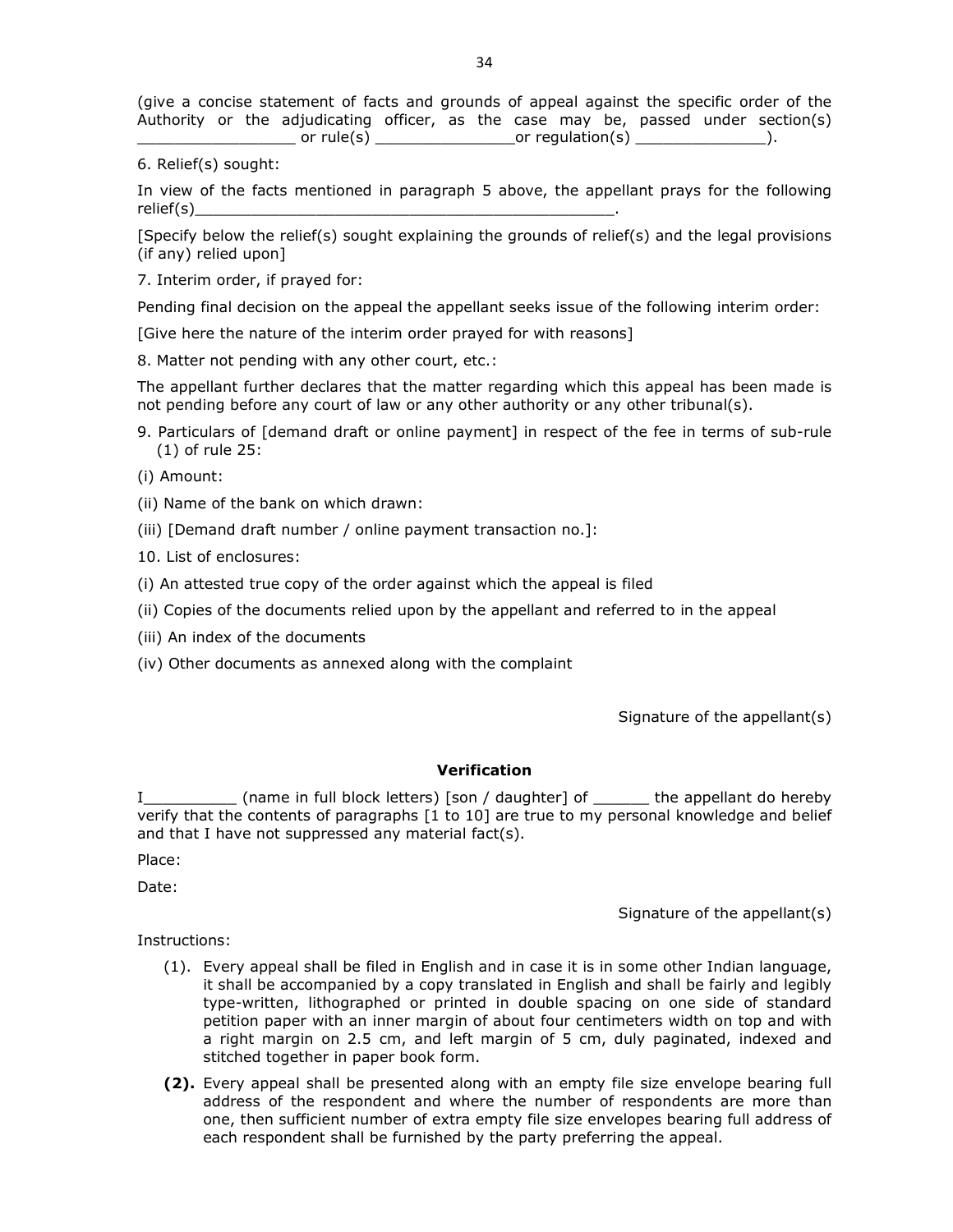# **Form 'K' (***see* **rule 40(1)) ANNUAL STATEMENT OF ACCOUNTS**

Receipts and Payments Account

|             |                                               |    |                               |                           | $\mathbf{u}$ . $\mathbf{u}$   |     |    |                                           |
|-------------|-----------------------------------------------|----|-------------------------------|---------------------------|-------------------------------|-----|----|-------------------------------------------|
| A/c<br>Code | Receipts                                      | on | <b>Current Previous</b><br>on | Year as year as  A/C Code | Payme<br>nts                  |     | on | Current Previous<br>Year as vear as<br>on |
| 1.          | To Balance Brought<br>down:                   |    |                               | 13.                       | By<br>Chairperson<br>Members: | and |    |                                           |
| 1.1.        | To Bank                                       |    |                               | 13.1.                     | By Pay and<br>Allowances      |     |    |                                           |
| 1.2.        | To Cash in hand                               |    |                               | 13.2.                     | By Other<br>benefits          |     |    |                                           |
| 2.          | To Fee, Charges<br>and<br>Fine:               |    |                               | 13.3.                     | By Travelling<br>expenses:    |     |    |                                           |
| 2.1.        | To Fees                                       |    |                               | 13.3.1.                   | By Overseas                   |     |    |                                           |
| 2.2.        | To Charges                                    |    |                               | 13.3.2.                   | By Domestic                   |     |    |                                           |
| 2.3.        | To Fines                                      |    |                               | 14.                       | By Officers:                  |     |    |                                           |
| 2.4.        | To Others (specify)                           |    |                               | 14.1.                     | By Pay and<br>Allowances      |     |    |                                           |
| 3.          | To Grants:                                    |    |                               | 14.2.                     | By Retirement<br>benefits     |     |    |                                           |
| 3.1.        | To Accounts with<br>Government                |    |                               | 14.3.                     | By Other<br>benefits          |     |    |                                           |
| 3.2.        | To Others (specify)                           |    |                               | 14.4.                     | By Travelling<br>expenses:    |     |    |                                           |
| 4.          | To Gifts                                      |    |                               | 14.4.1.                   | By Overseas                   |     |    |                                           |
| 5.          | To Seminars and<br>conferences                |    |                               | 14.4.2.                   | By Domestic                   |     |    |                                           |
| 6.          | To Sale of<br>Publications                    |    |                               | 15.                       | By Staff:                     |     |    |                                           |
| 7.          | To Income on<br>investments and<br>Deposits : |    |                               | 15.1.                     | By Pay and<br>Allowances      |     |    |                                           |
| 7.1.        | To Income on<br>investments                   |    |                               | 15.2.                     | By Retirement<br>benefits     |     |    |                                           |
| 7.2.        | To Income on<br>Deposits                      |    |                               | 15.3.                     | By Other<br>benefits          |     |    |                                           |
| 8.          | To Loans:                                     |    |                               | 15.4.                     | By Travelling<br>expenses:    |     |    |                                           |
| 8.1.        | To Government                                 |    |                               | 15.4.1.                   | By Overseas                   |     |    |                                           |
| 8.2.        | To Others (specify)                           |    |                               | 15.4.2.                   | By Domestic                   |     |    |                                           |
|             |                                               |    |                               |                           |                               |     |    |                                           |

For the year ended example the state of the year ended  $($ In Rupees)  $)$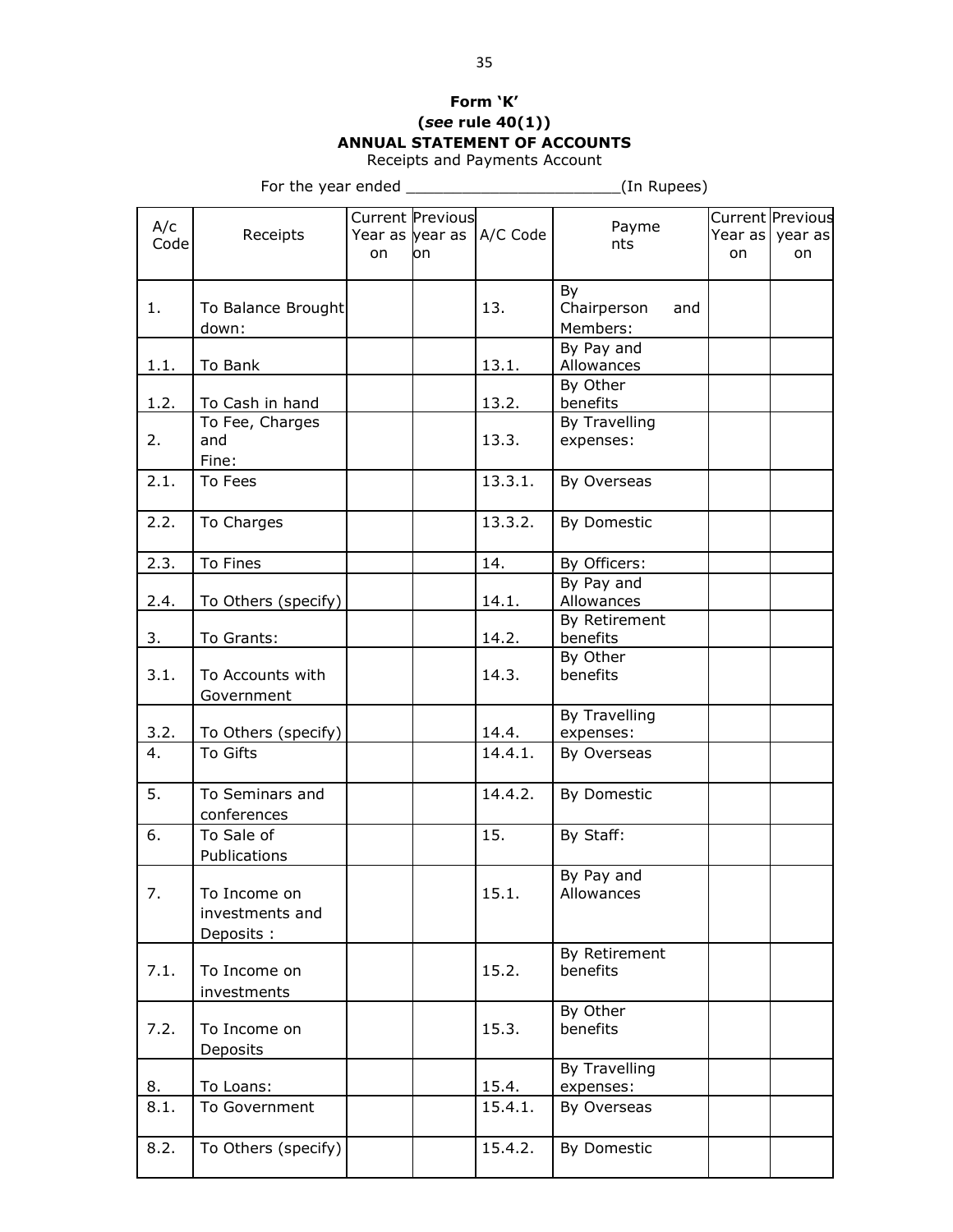| 9.  | To Sale of Assets  |  | 16.          | By Hire of Conveyance   |  |
|-----|--------------------|--|--------------|-------------------------|--|
| 10. | To Sale on         |  | 17.          | By Wages                |  |
|     | Investments        |  |              |                         |  |
| 11. | To Recoveries from |  | 18.          | By Overtime             |  |
|     | pay bills          |  |              |                         |  |
|     |                    |  | 19.          | By Honorarium           |  |
|     |                    |  | 20.          | By Other office         |  |
|     |                    |  |              | expenses                |  |
|     |                    |  | 21.          | By Expenditure<br>on    |  |
|     |                    |  |              | Research                |  |
|     |                    |  | 22.          | By Consultation         |  |
|     |                    |  |              | expenses                |  |
|     |                    |  | 23.          | By<br>Seminars<br>and   |  |
|     |                    |  |              | conferences             |  |
|     |                    |  | 24.          | By Publications of      |  |
|     |                    |  |              | Authority               |  |
|     |                    |  | 25.          | By Rent and Taxes       |  |
|     |                    |  | 26.          | By Interest on Loans    |  |
|     |                    |  | 27.          | By Promotional          |  |
|     |                    |  |              | Expenses                |  |
|     |                    |  | 28.          | By Membership fee       |  |
|     |                    |  | 29.          | By Subscription         |  |
|     |                    |  | 30.          | By Purchase of Fixed    |  |
|     |                    |  |              | Assets (specify)        |  |
|     |                    |  | 31.          | By Investments and      |  |
|     |                    |  |              | Deposits:               |  |
|     |                    |  | 31.1         | By Investments          |  |
|     |                    |  | 31.2         | By Deposits             |  |
|     |                    |  | 32.          | By Security Deposits    |  |
|     |                    |  | 33.          | By Loans and            |  |
|     |                    |  |              | Advances to:            |  |
|     |                    |  | 33.1         | By Employees:           |  |
|     |                    |  | 33.1.        | By Bearing Interest     |  |
|     |                    |  | $\mathbf{1}$ |                         |  |
|     |                    |  | 33.1.        | By Not bearing Interest |  |
|     |                    |  | 2.           |                         |  |
|     |                    |  | 33.2.        | By                      |  |
|     |                    |  |              | Suppliers/contractors   |  |
|     |                    |  | 33.3.        | By others (specify)     |  |
|     |                    |  | 34.          | By Repayment of loan    |  |
|     |                    |  | 35.          | By Others               |  |
|     |                    |  | 35.1.        | By Leave Salary and     |  |
|     |                    |  |              | Pension                 |  |
|     |                    |  | 35.2.        | Contribution            |  |
|     |                    |  | 35.3.        | By Audit Fee            |  |
|     |                    |  | 35.4.        | By Misc:                |  |
|     |                    |  | 36.          | By Balance carried      |  |
|     |                    |  |              | down:                   |  |
|     |                    |  | 36.1         | By Bank                 |  |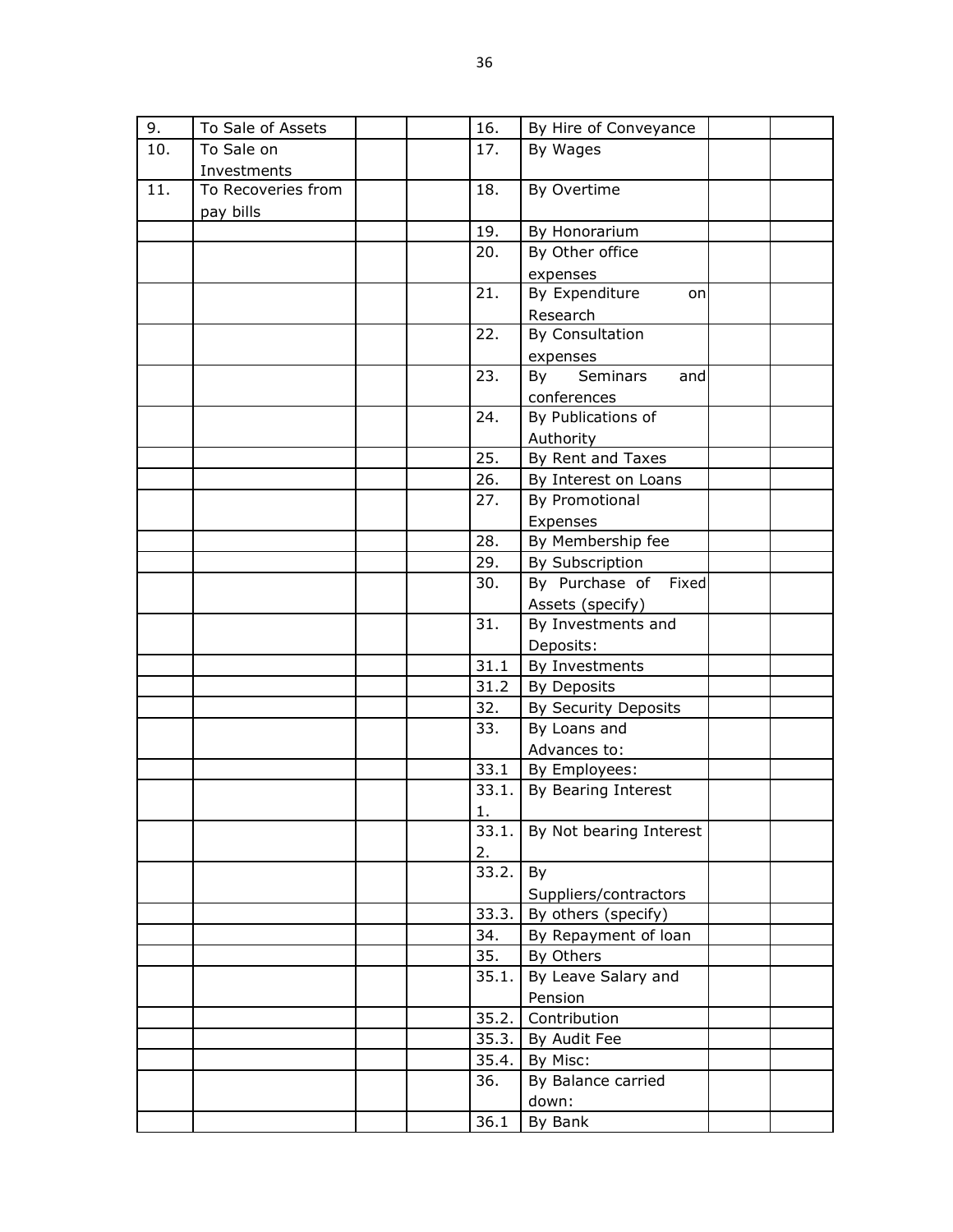|                   |  | 36.2 By Cash in hand |  |
|-------------------|--|----------------------|--|
| <sup>-</sup> otal |  | Totai                |  |

Member(s) (Signature) Chairperson (Signature)

# Income and Expenditure Account

For the 1st April \_\_\_\_\_\_\_\_\_\_\_\_\_\_\_\_\_\_\_\_\_to 31st March\_\_\_\_\_\_\_\_\_\_\_\_\_\_\_\_\_\_\_\_\_\_\_\_\_\_\_\_

|             |                               |    |                                           |             |                                             | (In Rupees)            |
|-------------|-------------------------------|----|-------------------------------------------|-------------|---------------------------------------------|------------------------|
| A/c<br>Code | Expenditure                   | on | Current Previous<br>Year as vear as<br>on | A/C<br>Code | Income                                      | Current<br>Year as onl |
| 37.         | To Chairperson and<br>Members |    |                                           | 61.         | By Fee, Charges<br>and Fine                 |                        |
| 37.1.       | To Pay and Allowances         |    |                                           | 61.1.       | By Fee                                      |                        |
|             | 37.2. To Other benefits       |    |                                           | 61.2.       | By Charges                                  |                        |
|             | 37.3. To Travelling Expenses  |    |                                           | 61.3.       | By Fines                                    |                        |
| 37.3.<br>1. | To Overseas                   |    |                                           | 61.4.       | By Others (specify)                         |                        |
| 37.3.<br>2. | To Domestic                   |    |                                           | 62.         | By Grants                                   |                        |
| 38.         | To Officers                   |    |                                           | 62.1.       | By Account with<br>Government               |                        |
| 38.1.       | To Pay and Allowances         |    |                                           | 62.2.       | By Others<br>(Specify)                      |                        |
| 38.2.       | To retirement Benefits        |    |                                           | 63.         | By Gifts                                    |                        |
| 38.3.       | To Other Benefits             |    |                                           | 64.         | By Seminars and<br>Conferences              |                        |
| 38.4.       | To Traveling Expenses         |    |                                           | 65.         | By Sale of<br>Publications                  |                        |
| 38.4.<br>1. | To Overseas                   |    |                                           | 66.         | By Income on<br>investments and<br>Deposits |                        |
| 38.4.<br>2. | To Domestic                   |    |                                           | 66.1.       | By Income on<br>investments                 |                        |
| 39.         | To Staff                      |    |                                           | 66.2.       | By Income on<br>Deposits                    |                        |
| 39.1.       | To Pay and Allowances         |    |                                           | 66.3.       | By Interest on<br>Loan and Advances         |                        |
| 39.2.       | To Retirement Benefits        |    |                                           | 67.         | By Miscellaneous<br>Income                  |                        |
| 39.3.       | To Other Benefits             |    |                                           | 67.1.       | By Gain on Sales<br>of Assets               |                        |
| 39.4.       | To Traveling expenses         |    |                                           | 67.2.       | By Excess of<br>expenditure over<br>income  |                        |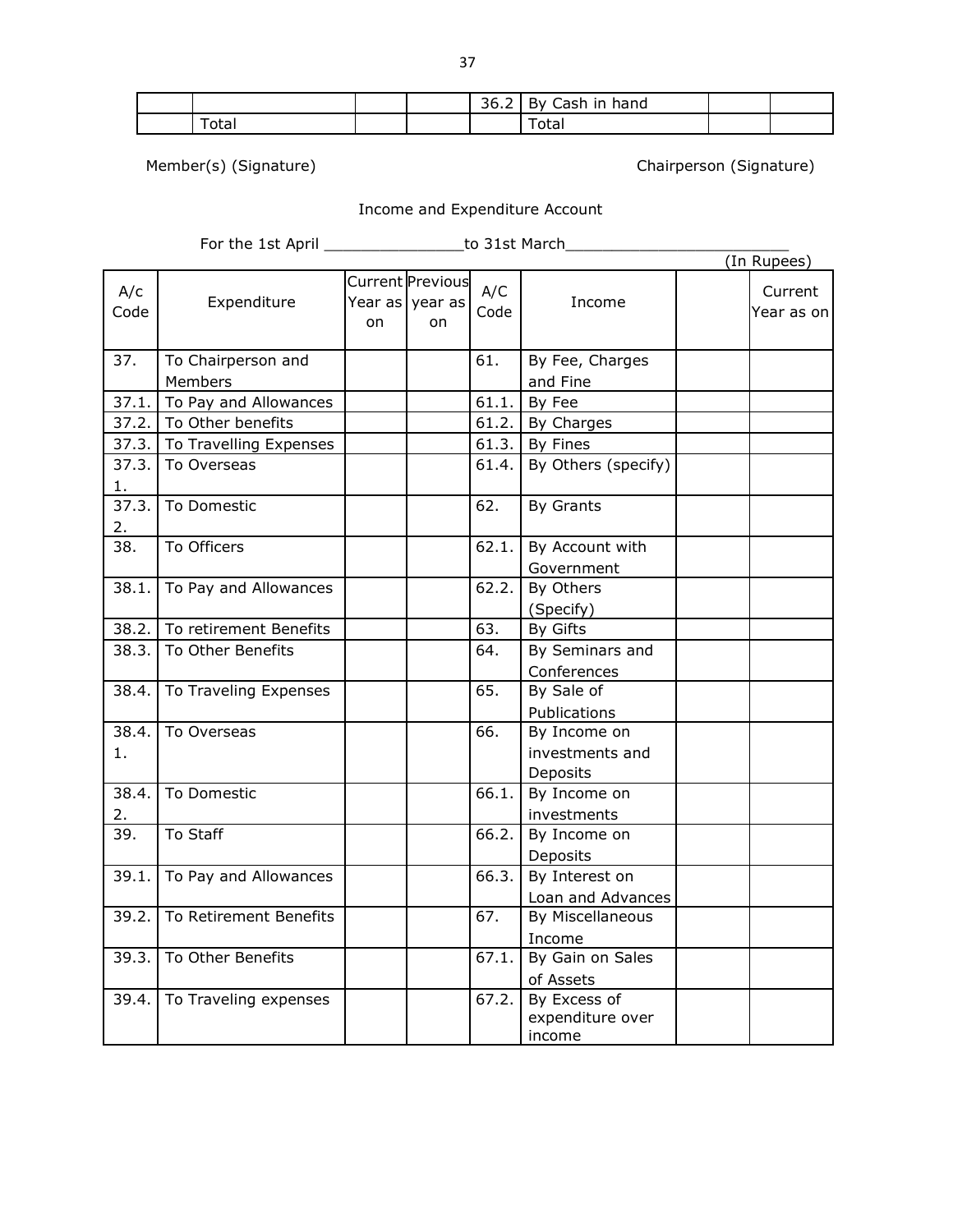| 39.4. | To Overseas              |  | 67.3. | (Transferred to |  |
|-------|--------------------------|--|-------|-----------------|--|
| 1.    |                          |  |       | Capital Fund    |  |
|       |                          |  |       | Account)        |  |
| 39.4. | To Domestic              |  |       |                 |  |
| 2.    |                          |  |       |                 |  |
| 40.   | To hire of Conveyance    |  |       |                 |  |
| 41.   | To Wages                 |  |       |                 |  |
| 42.   | To Overtime              |  |       |                 |  |
| 43.   | To Honorarium            |  |       |                 |  |
| 44.   | To Other office          |  |       |                 |  |
|       | expenses                 |  |       |                 |  |
| 45.   | To expenditure on        |  |       |                 |  |
|       | Research                 |  |       |                 |  |
| 46.   | To Consultation          |  |       |                 |  |
|       | expenses                 |  |       |                 |  |
| 47.   | To Seminars and          |  |       |                 |  |
|       | conferences              |  |       |                 |  |
| 48.   | To Publications of Real  |  |       |                 |  |
|       | <b>Estate Regulatory</b> |  |       |                 |  |
|       | Authority                |  |       |                 |  |
| 49.   | To Rent and Taxes        |  |       |                 |  |
| 50.   | To Interest on loans     |  |       |                 |  |
| 51.   | To Promotional           |  |       |                 |  |
|       | Expenses                 |  |       |                 |  |
| 52.   | To membership fee        |  |       |                 |  |
| 53.   | To Subscription          |  |       |                 |  |
| 54.   | To Others                |  |       |                 |  |
| 54.1. | To Leave Salary and      |  |       |                 |  |
|       | Pension                  |  |       |                 |  |
| 54.2. | Contribution             |  |       |                 |  |
|       |                          |  |       |                 |  |
|       | 54.3.   To Audit Fee     |  |       |                 |  |
|       | 54.4. To Misc.           |  |       |                 |  |
| 55.   | To Depreciation          |  |       |                 |  |
| 56.   | To Loss on sale of       |  |       |                 |  |
|       | assets                   |  |       |                 |  |
| 57.   | To Bad Debts written     |  |       |                 |  |
|       | off                      |  |       |                 |  |
| 58.   | To Provision for bad &   |  |       |                 |  |
|       | doubtful debts           |  |       |                 |  |
| 59.   | To Excess of income      |  |       |                 |  |
|       | over Expenditure         |  |       |                 |  |
| 60.   | (Transferred to capital  |  |       |                 |  |
|       | Fund Account)            |  |       |                 |  |
|       | Total                    |  |       | Total           |  |

Member(s) (Signature) Chairperson (Signature)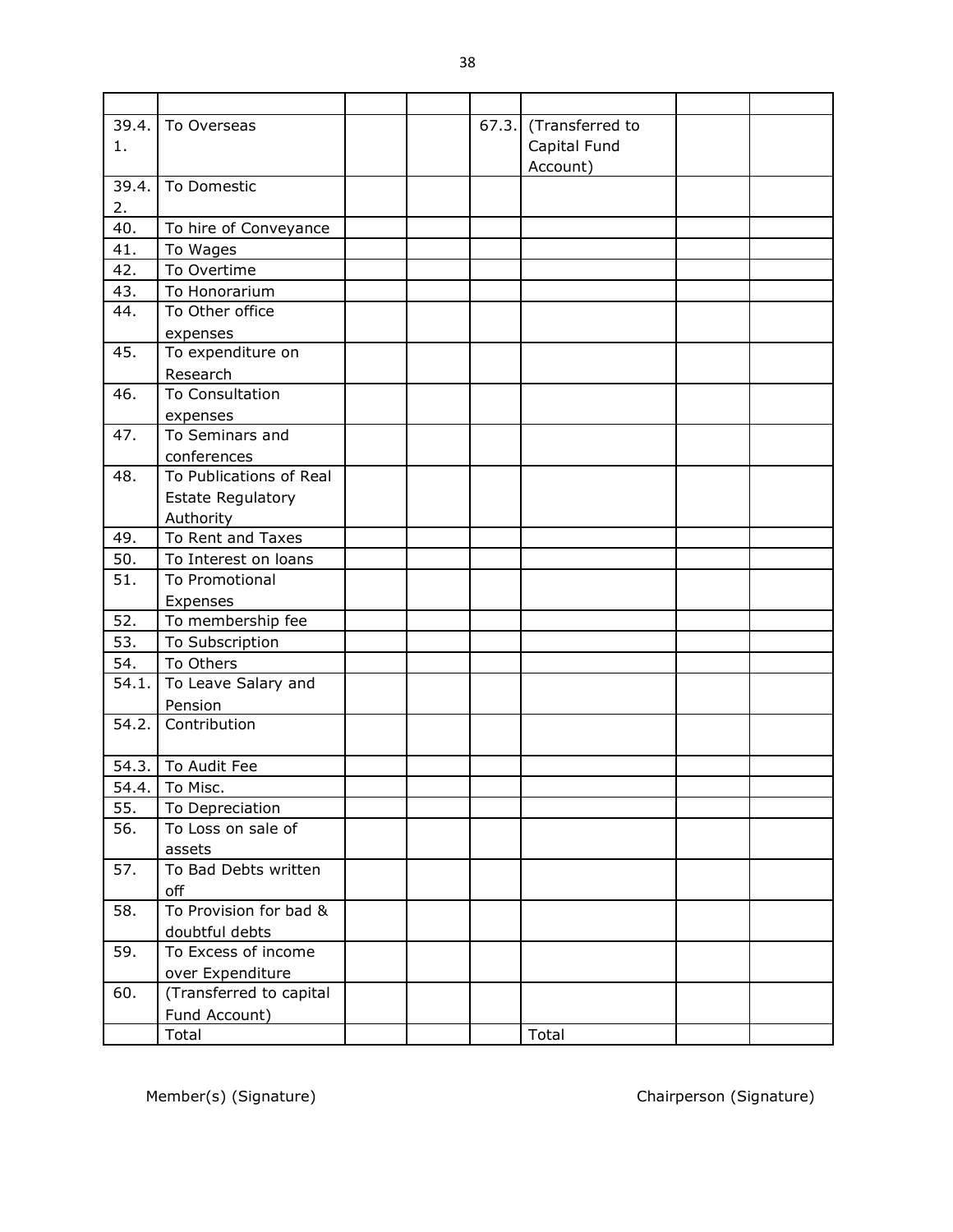|             | Balance as on 31 <sup>st</sup> March |                        |                                   |             | (In rupees)         |                       |
|-------------|--------------------------------------|------------------------|-----------------------------------|-------------|---------------------|-----------------------|
| A/c<br>Code | Liabilities                          | Year as<br>on<br>As on | Current Previous<br>year as<br>on | A/C<br>Code | Assets              | Current<br>Year as on |
| 68.         | Funds                                |                        |                                   | 72.         | <b>Fixed Assets</b> |                       |
| 68.1.       | Capital Fund                         |                        |                                   | 72.1.       | Gross Block at      |                       |
|             |                                      |                        |                                   |             | Cost                |                       |
| 68.2.       | Add Excess of                        |                        |                                   | 72.2.       | Less                |                       |
|             | Income over                          |                        |                                   |             | Cumulative          |                       |
|             | Expenditure/les<br>s                 |                        |                                   |             | depreciation        |                       |
|             | excess of                            |                        |                                   |             |                     |                       |
|             | Expenditure                          |                        |                                   |             |                     |                       |
|             | over Income                          |                        |                                   |             |                     |                       |
| 68.3.       | Other Funds                          |                        |                                   | 72.3.       | Net Block           |                       |
|             | (Specify)                            |                        |                                   |             |                     |                       |
| 69.         | Reserves                             |                        |                                   | 73.         | Capital Work-       |                       |
|             |                                      |                        |                                   |             | in-progress         |                       |
| 70.         | Loans                                |                        |                                   | 74.         | Investments<br>&    |                       |
|             |                                      |                        |                                   |             | Deposits            |                       |
| 70.1.       | Government                           |                        |                                   | 74.1.       | Investment          |                       |
|             |                                      |                        |                                   |             |                     |                       |
| 70.2.       | Others                               |                        |                                   | 74.2.       | Deposits            |                       |
|             |                                      |                        |                                   |             |                     |                       |
| 71.         | Current                              |                        |                                   | 75.         | Loans and           |                       |
|             | Liabilities                          |                        |                                   |             | Advances            |                       |
|             | and provisions                       |                        |                                   |             |                     |                       |
|             |                                      |                        |                                   | 75.1.       | Account with        |                       |
|             |                                      |                        |                                   |             | Government          |                       |
|             |                                      |                        |                                   | 76.         | Sundry              |                       |
|             |                                      |                        |                                   |             | Debtors             |                       |
|             |                                      |                        |                                   |             | Cash and            |                       |
|             |                                      |                        |                                   | 77.         | <b>Bank</b>         |                       |
|             |                                      |                        |                                   |             | <b>Balances</b>     |                       |
|             |                                      |                        |                                   | 78.         | Other Current       |                       |
|             |                                      |                        |                                   |             | Assets              |                       |
|             | Total                                |                        |                                   |             | Total               |                       |

Member(s) (Signature)

Chairperson (Signature)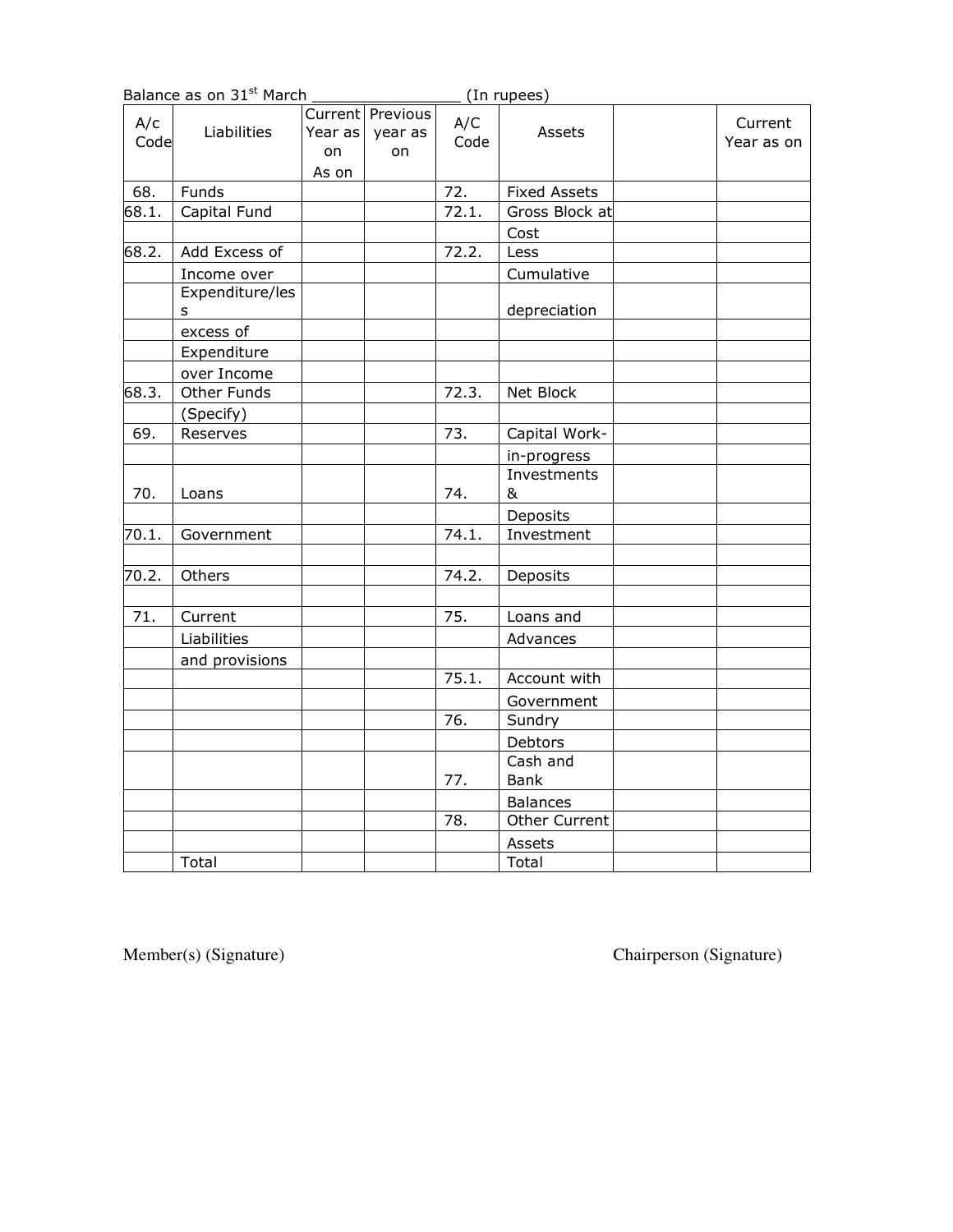#### **(***see* **rule 8(1))**

#### **AGREEMENT FOR SALE**

This Agreement for Sale ("**Agreement**") executed on this day of , 20  $\sigma$ ,

#### **By and Between [***If the promoter is a company***]**

\_\_\_\_\_\_\_\_\_\_\_\_\_\_\_\_ (CIN no. \_\_\_\_\_\_\_\_\_\_\_\_\_\_\_\_\_\_), a company incorporated under the provisions of the Companies Act, [1956 or 2013, as the case may be], having its registered office at \_\_\_\_\_\_\_\_\_\_\_\_\_\_\_\_\_\_\_\_\_\_\_\_\_\_\_\_\_ and its corporate office at \_\_\_\_\_\_\_\_\_\_\_\_\_\_\_\_\_\_\_\_\_\_\_\_\_\_(PAN -\_\_\_\_\_\_\_\_\_\_\_\_\_\_), represented by its authorized signatory \_\_\_\_\_\_\_\_\_\_\_\_\_\_\_\_\_\_\_\_\_\_\_\_\_\_\_ (Aadhar no. \_\_\_\_\_\_\_\_\_\_\_\_\_\_\_\_\_\_) authorized *vide* board resolution dated \_\_\_\_\_\_\_\_\_\_\_\_\_\_\_ hereinafter referred to as the "**Promoter**" (which expression shall unless repugnant to the context or meaning thereof be deemed to mean and include its successor-in-interest, executors, administrators and permitted assignees);

[*OR*]

#### **[***If the promoter is a Partnership firm***]**

<sub>\_\_\_\_</sub>, a partnership firm registered under the Indian Partnership Act, 1932, having its principal place of business at \_\_\_\_\_\_\_\_\_\_\_\_\_\_\_\_\_\_\_\_\_\_\_\_\_\_\_, (PAN \_\_\_\_\_\_\_\_\_\_\_\_\_\_\_\_), represented by its authorized Partner \_\_\_\_\_\_\_\_\_\_\_\_\_\_\_\_\_\_\_\_\_\_\_\_\_\_, (Aadhar no. \_\_\_\_\_\_\_\_\_\_\_\_\_\_\_\_\_\_) authorized *vide* \_\_\_\_\_\_\_\_\_\_\_\_\_\_\_\_\_\_\_\_\_, hereinafter referred to as the "**Promoter**" (which expression shall unless repugnant to the context or meaning thereof be deemed to mean and include its successors-in-interest, executors, administrators and permitted assignees, including those of the respective partners)**.** 

[*OR*]

#### **[***If the promoter is an Individual***]**

Mr. / Ms. \_\_\_\_\_\_\_\_\_\_\_\_\_\_\_\_\_\_\_\_\_\_\_\_\_\_, (Aadhar no. \_\_\_\_\_\_\_\_\_\_\_\_\_\_\_\_\_\_) son / daughter of \_\_\_\_\_\_\_\_\_\_\_\_\_\_\_\_\_, aged about \_\_\_\_\_\_\_\_\_\_\_\_, residing at \_\_\_\_\_\_\_\_\_\_\_\_\_\_\_\_\_\_\_\_\_\_\_\_\_\_\_\_\_\_\_\_\_\_\_\_\_\_\_\_\_\_\_, (PAN \_\_\_\_\_\_\_\_\_\_\_\_\_\_\_), hereinafter of aged about residing at<br>
called the "**Promoter**" (which expression shall unless repugnant to the context or meaning thereof be deemed to mean and include his/her heirs, executors, administrators, successorsin-interest and permitted assignees).

#### **AND**

#### **[***If the Allottee is a company***]**

\_\_\_\_\_\_\_\_\_\_\_\_\_\_\_\_\_\_\_\_\_\_\_\_\_\_, (CIN no. \_\_\_\_\_\_\_\_\_\_\_\_\_\_\_\_\_\_) a company incorporated under the provisions of the Companies Act, [1956 or 2013, as the case may be], having its registered office at \_\_\_\_\_\_\_\_\_\_\_\_\_\_\_\_\_\_\_\_\_\_\_\_\_\_\_\_\_, (PAN \_\_\_\_\_\_\_\_\_\_\_\_\_\_), represented by its authorized signatory, \_\_\_\_\_\_\_\_\_\_\_\_\_\_\_\_\_\_, (Aadhar no. \_\_\_\_\_\_\_\_\_\_\_\_\_\_\_\_\_\_) duly authorized *vide* board resolution dated \_\_\_\_\_\_\_\_\_\_\_, hereinafter referred to as the "**Allottee**" (which expression shall unless repugnant to the context or meaning thereof be deemed to mean and include its successor-in-interest, executors, administrators and permitted assignees).

[*OR*]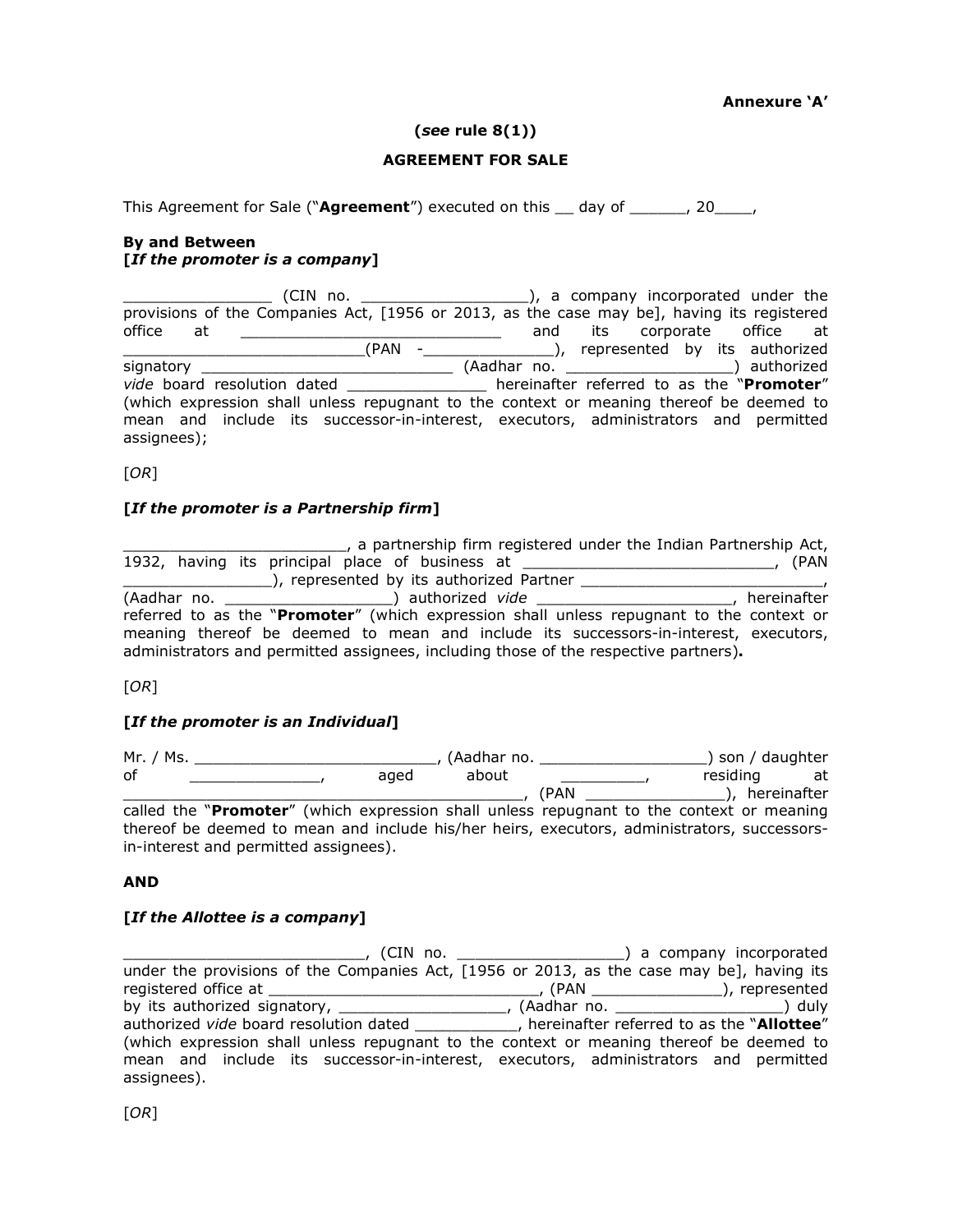#### **[***If the Allottee is a Partnership***]**

<sub>\_\_\_\_\_</sub>, a partnership firm registered under the Indian Partnership Act, 1932, having its principal place of business at \_\_\_\_\_\_\_\_\_\_\_\_\_, (PAN \_\_\_\_\_\_\_\_\_\_\_\_\_\_), represented by its authorized partner, \_\_\_\_\_\_\_\_\_\_\_\_\_, (Aadhar no. \_\_\_\_\_\_\_\_\_\_\_\_\_\_\_\_\_\_) authorized *vide* \_\_\_\_\_\_\_\_\_\_\_\_\_\_\_\_\_\_\_\_\_\_\_\_\_\_\_\_\_, hereinafter referred to as the "**Allottee**" (which expression shall unless repugnant to the context or meaning thereof be deemed to mean and include its successors-in-interest, executors, administrators and permitted assignees, including those of the respective partners)**.** 

[*OR*]

#### **[***If the Allottee is an Individual***]**

Mr. / Ms. \_\_\_\_\_\_\_\_\_\_\_\_\_\_\_\_\_\_\_, (Aadhar no. \_\_\_\_\_\_\_\_\_\_\_\_\_\_\_\_\_\_) son / daughter of \_\_\_\_\_\_\_\_\_\_\_\_\_\_\_\_\_\_\_, aged about \_\_\_\_\_\_\_\_\_\_\_\_\_, residing at \_\_\_\_\_\_\_\_\_\_\_\_\_\_\_\_\_\_\_\_\_\_\_\_\_\_\_\_\_\_\_\_\_, (PAN \_\_\_\_\_\_\_\_\_\_\_\_\_\_\_\_\_\_), hereinafter called the "**Allottee**" (which expression shall unless repugnant to the context or meaning thereof be deemed to mean and include his/her heirs, executors, administrators, successors-in-interest and permitted assignees).

[*OR*]

#### **[***If the Allottee is a HUF***]**

Mr.**\_\_\_\_\_\_\_\_\_\_\_\_\_\_\_,** (Aadhar no. \_\_\_\_\_\_\_\_\_\_\_\_\_\_\_\_\_\_) son of \_\_\_\_\_\_\_\_\_ aged about \_\_\_\_\_\_\_\_\_ for self and as the Karta of the Hindu Joint Mitakshara Family known as \_\_\_\_\_\_\_\_\_\_\_\_\_ HUF, having its place of business / residence at \_\_\_\_\_\_\_\_\_\_\_\_\_\_\_\_, (PAN \_\_\_\_\_\_\_\_\_\_\_), hereinafter referred to as the "**Allottee**" (which expression shall unless repugnant to the context or meaning thereof be deemed to include his heirs, representatives, executors, administrators, successors-in-interest and permitted assigns as well as the members of the said HUF, their heirs, executors, administrators, successors-in-interest and permitted assignees)**.** 

[*Please insert details of other allottee (s), in case of more than one allottee*]

The Promoter and Allottee shall hereinafter collectively be referred to as the "**Parties**" and individually as a "**Party**".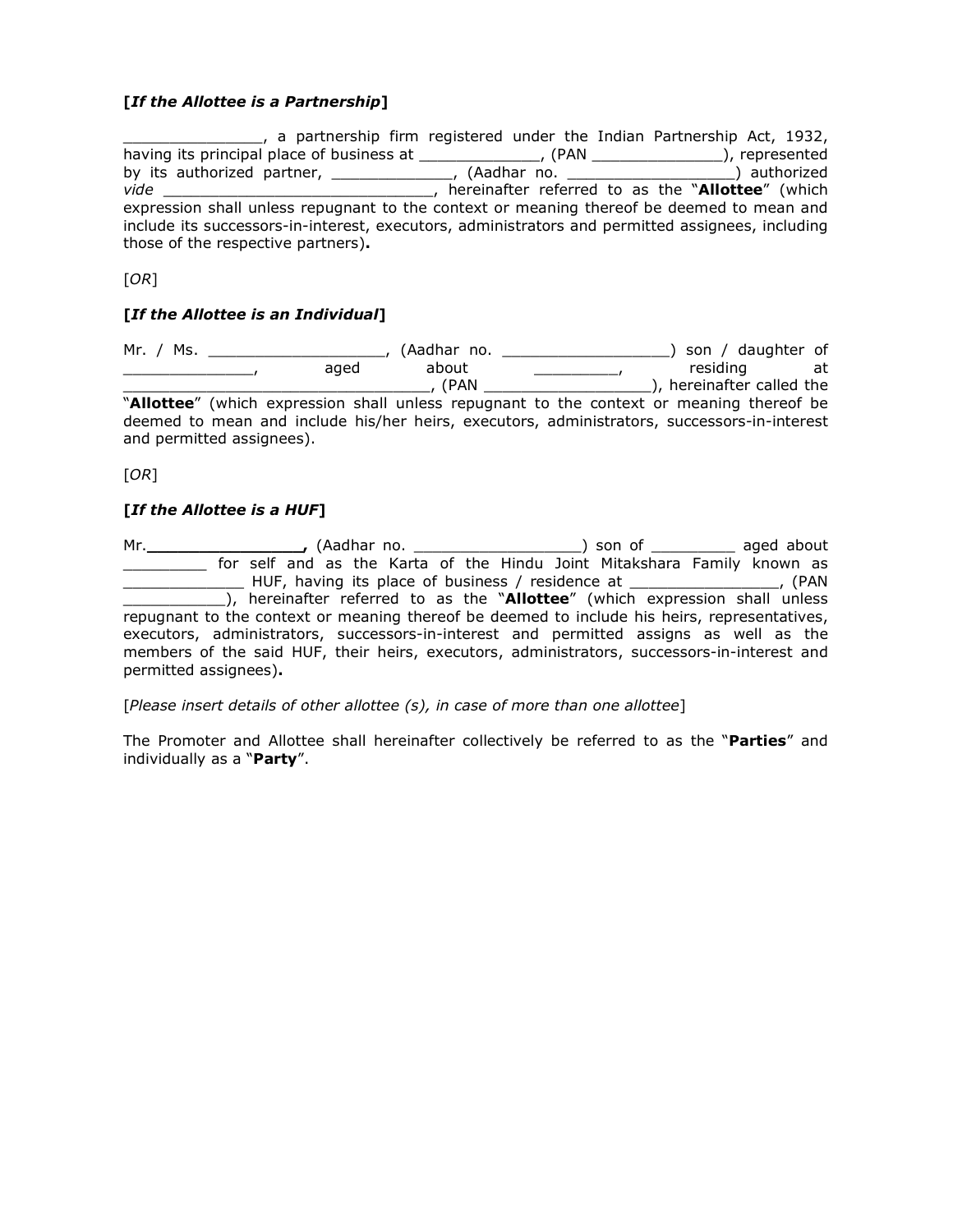#### **WHEREAS:**

A. The Promoter is the absolute and lawful owner of [khasra nos./ survey nos.] [*Please insert land details as per local laws*] \_\_\_\_\_\_\_\_\_\_\_ totally admeasuring \_\_\_\_\_ square meters situated at \_\_\_\_\_in Tehsil & District\_\_\_\_\_\_\_\_\_\_\_\_\_ ("**Said Land**") *vide* sale deed(s) dated \_\_\_\_\_\_\_\_\_\_\_\_\_\_ registered as documents no. \_\_\_\_\_\_\_\_ at the office of the Sub-Registrar;

[*OR*]

\_\_\_\_\_\_\_\_\_\_\_\_\_\_\_\_\_ ("Owner") is the absolute and lawful owner of [khasra nos./ survey nos.] [*Please insert land details as per local laws*] \_\_\_\_\_\_\_\_\_\_\_ totally admeasuring \_\_\_\_\_ square meters situated at \_\_\_\_\_in Tehsil & District\_\_\_\_\_\_\_\_\_\_\_\_\_ ("**Said Land**") *vide* sale deed(s) dated \_\_\_\_\_\_\_\_\_\_\_\_\_\_ registered as documents no. \_\_\_\_\_\_\_\_ at the office of the Sub-Registrar. The Owner and the Promoter have entered into a [collaboration/development/joint development] agreement dated \_\_\_\_\_\_\_\_\_\_\_\_\_\_ registered as document no. \_\_\_\_\_\_\_\_\_\_\_ at the office of the Sub-Registrar;

B. The Said Land is earmarked for the purpose of building a [commercial/residential/*any other purpose*] project, comprising \_\_\_\_\_ multistoried apartment buildings and [*insert any other components of the Projects*] and the said project shall be known as ' ("**Project**");

[*OR*]

The Said Land is earmarked for the purpose of plotted development of a [commercial/residential/*any other purpose*] project, comprising \_\_\_\_\_\_\_\_\_\_plots and [*insert any other components of the Projects*] and the said project shall be known as '\_\_\_\_\_\_\_\_\_\_\_\_\_\_\_\_\_\_' ("**Project**"):

Provided that where land is earmarked for any institutional development the same shall be used for those purposes only and no commercial/residential development shall be permitted unless it is a part of the plan approved by the competent authority.

- C. The Promoter is fully competent to enter into this Agreement and all the legal formalities with respect to the right, title and interest of the Promoter regarding the Said Land on which Project is to be constructed have been completed;
- D. The \_\_\_\_\_\_\_\_\_\_\_\_\_\_\_\_\_\_\_ [*Please insert the name of the concerned competent* authority] has granted the commencement certificate to develop the Project *vide* approval dated \_\_\_\_\_\_\_\_\_\_\_\_\_\_\_\_\_ bearing no. \_\_\_\_\_\_\_\_\_\_\_\_\_\_\_\_\_\_\_\_\_\_\_\_\_\_\_\_\_\_\_\_\_\_;
- E. The Promoter has obtained the final layout plan approvals for the Project from \_\_\_\_\_\_\_\_\_\_\_\_\_\_\_\_\_\_\_\_\_\_\_\_\_\_\_\_\_\_\_\_\_\_\_\_\_\_[*Please insert the name of the concerned competent authority*]. The Promoter agrees and undertakes that it shall not make any changes to these layout plans except in strict compliance with section 14 of the Act and other laws as applicable;
- F. The Promoter has registered the Project under the provisions of the Act with the Real Estate Regulatory Authority at \_\_\_\_\_\_\_\_\_\_\_ on \_\_\_\_\_\_\_\_\_\_\_\_\_under registration no.\_\_\_\_\_\_\_\_\_\_\_\_\_\_\_;
- G. The Allottee had applied for an apartment in the Project *vide* application no. dated \_\_\_\_\_\_\_\_\_\_\_\_ and has been allotted apartment no. \_\_\_\_\_\_\_\_\_\_\_\_\_\_ having carpet area of square feet, type \_\_\_\_\_\_\_\_, on \_\_\_\_ floor in [tower/block/building] no. \_\_\_\_\_\_\_ ("**Building**") along with garage/closed parking no. \_\_\_\_\_\_\_\_\_\_ admeasuring \_\_\_\_\_\_\_\_ square feet in the *\_\_\_\_\_\_\_\_\_\_\_\_\_\_\_*[*Please insert the location of the garage/closed parking*], as permissible under the applicable law and of *pro rata* share in the common areas ("**Common**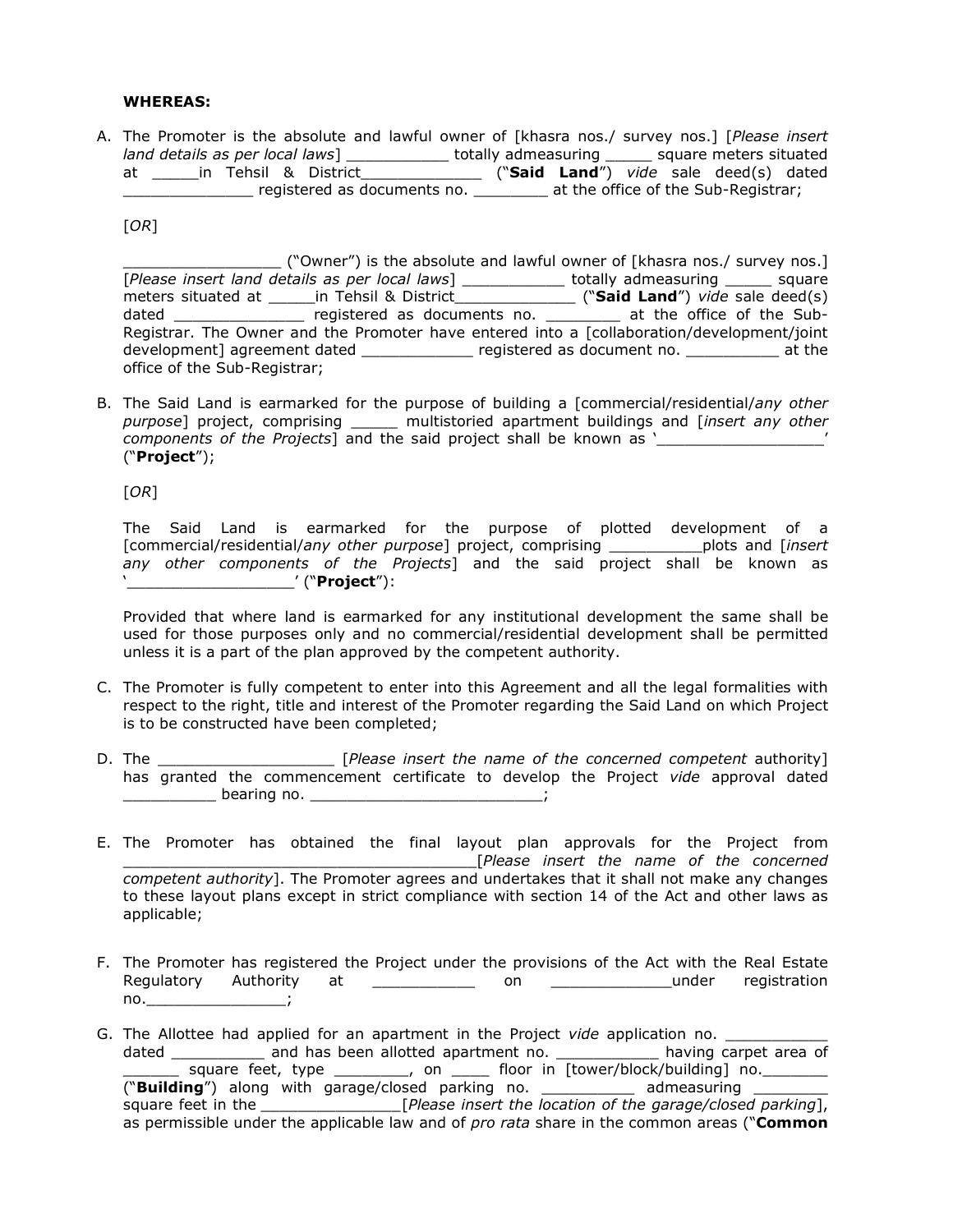**Areas**") as defined under clause (n) of Section 2 of the Act (hereinafter referred to as the "**Apartment**" more particularly described in **Schedule A** and the floor plan of the apartment is annexed hereto and marked as **Schedule B**);

[*OR*]

The Allottee had applied for a plot in the Project *vide* application no. \_\_\_\_\_\_\_\_\_\_\_ dated \_\_\_\_\_\_\_\_\_\_\_ and has been allotted plot no. \_\_\_\_\_\_\_\_\_\_\_ having area of \_\_\_\_\_\_ square feet and plot for garage/closed parking admeasuring \_\_\_\_\_\_\_\_\_\_ square feet (*if applicable)]* in the *\_\_\_\_\_\_\_\_\_\_\_\_\_\_\_* [*Please insert the location of the garage/closed parking*], as permissible under the applicable law and of *pro rata* share in the common areas ("**Common Areas**") as defined under clause (n) of Section 2 of the Act (hereinafter referred to as the "**Plot**" more particularly described in **Schedule A**);

- H. The Parties have gone through all the terms and conditions set out in this Agreement and understood the mutual rights and obligations detailed herein;
- I. *\_\_\_\_\_\_\_\_\_\_\_\_\_\_\_\_\_\_\_\_\_\_\_\_\_\_\_\_\_\_\_\_\_\_\_\_\_\_\_\_\_\_\_\_\_\_\_\_\_\_\_\_\_\_\_\_\_\_\_\_\_\_\_\_\_\_\_\_\_\_\_\_\_\_\_ \_\_\_*[*Please enter any additional disclosures/details*]
- J. The Parties hereby confirm that they are signing this Agreement with full knowledge of all the laws, rules, regulations, notifications, etc., applicable to the Project;
- K. The Parties, relying on the confirmations, representations and assurances of each other to faithfully abide by all the terms, conditions and stipulations contained in this Agreement and all applicable laws, are now willing to enter into this Agreement on the terms and conditions appearing hereinafter;
- L. In accordance with the terms and conditions set out in this Agreement and as mutually agreed upon by and between the Parties, the Promoter hereby agrees to sell and the Allottee hereby agrees to purchase the [Apartment/Plot] and the garage/closed parking (if applicable) as specified in Para G;

**NOW THEREFORE, in consideration of the mutual representations, covenants, assurances, promises and agreements contained herein and other good and valuable consideration, the Parties agree as follows:** 

#### **1. TERMS:**

- 1.1 Subject to the terms and conditions as detailed in this Agreement, the Promoter agrees to sell to the Allottee and the Allottee hereby agrees to purchase, the [Apartment/Plot] as specified in Para G;
- 1.2 The Total Price for the [Apartment/Plot] based on the carpet area is Rs. \_\_\_\_\_\_\_\_\_\_\_\_\_\_\_\_\_\_\_\_\_\_\_\_\_\_ (Rupees \_\_\_\_\_\_\_\_\_\_\_\_\_\_\_\_\_\_\_\_\_\_\_ only ("**Total Price**") (Give break up and description):

Block/Building/Tower no. \_\_\_ Apartment no. Rate of Apartment per square feet\*

| Type  |  |
|-------|--|
| Floor |  |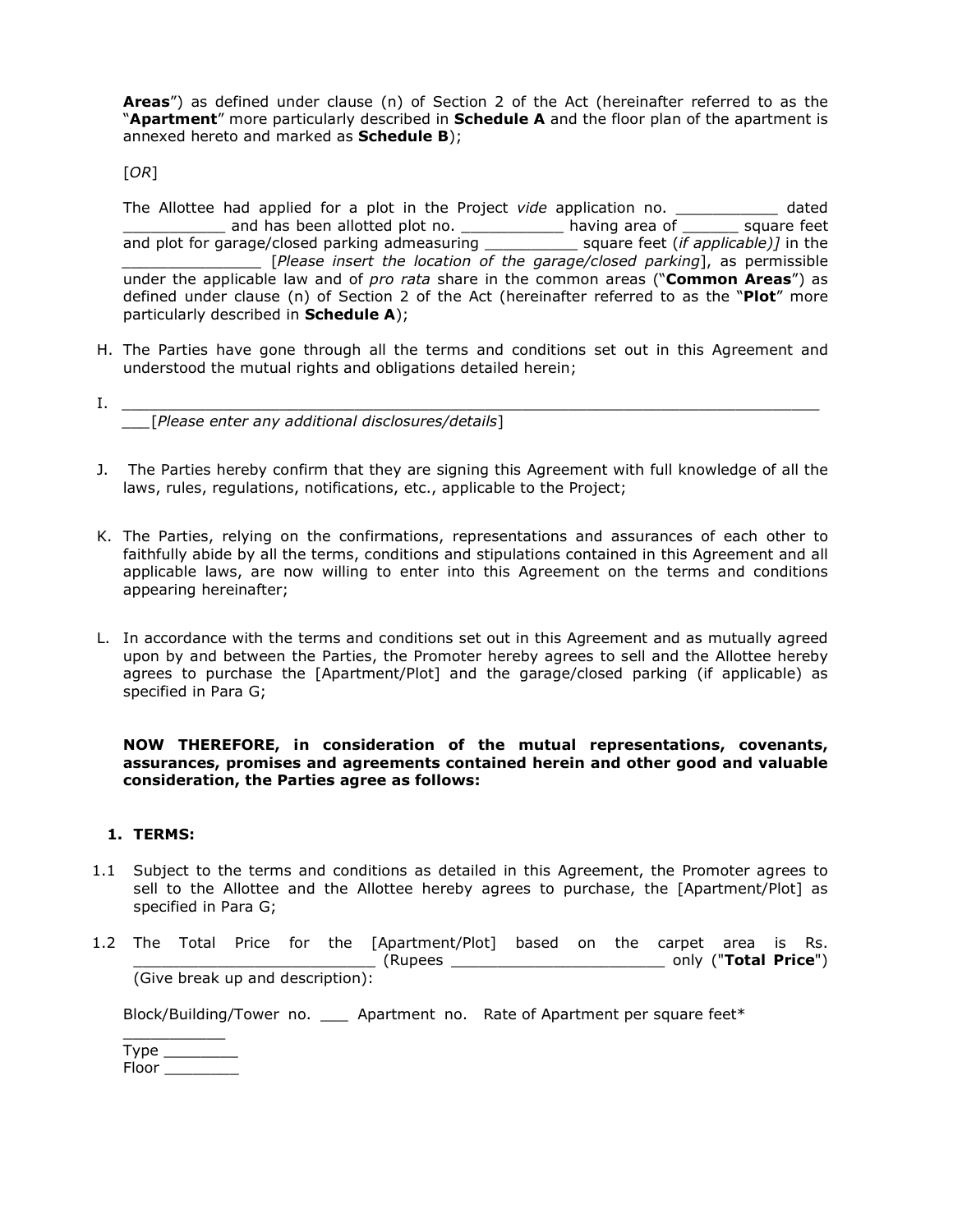\*Provide break up of the amounts such as cost of apartment, proportionate cost of common areas, preferential location charges, taxes etc.

AND] [if/as applicable]

Garage/Closed parking - 1 Price for 1 Garage/Closed parking - 2 Price for 2

[*OR*]

Plot no.

Rate of Plot per square feet

Type  $\rule{1em}{0.15mm}$ 

Explanation:

- (i) The Total Price above includes the booking amount paid by the allottee to the Promoter towards the [Apartment/Plot];
- (ii) The Total Price above includes Taxes (consisting of tax paid or payable by the Promoter by way of Value Added Tax, Service Tax, and Cess or any other similar taxes which may be levied, in connection with the construction of the Project payable by the Promoter) up to the date of handing over the possession of the [Apartment/Plot]:

Provided that in case there is any change / modification in the taxes, the subsequent amount payable by the allottee to the promoter shall be increased/reduced based on such change / modification;

- (iii) The Promoter shall periodically intimate to the Allottee, the amount payable as stated in (i) above and the Allottee shall make payment within 30 (thirty) days from the date of such written intimation. In addition, the Promoter shall provide to the Allottee the details of the taxes paid or demanded along with the acts/rules/notifications together with dates from which such taxes/levies etc. have been imposed or become effective;
- (iv) The Total Price of [Apartment/Plot] includes: 1) *pro rata* share in the Common Areas; and 2) garage(s)/closed parking(s) as provided in the Agreement.
- 1.3 The Total Price is escalation-free, save and except increases which the Allottee hereby agrees to pay, due to increase on account of development charges payable to the competent authority and/or any other increase in charges which may be levied or imposed by the competent authority from time to time. The Promoter undertakes and agrees that while raising a demand on the Allottee for increase in development charges, cost/charges imposed by the competent authorities, the Promoter shall enclose the said notification/order/rule/regulation to that effect along with the demand letter being issued to the Allottee, which shall only be applicable on subsequent payments.
- 1.4 The Allottee(s) shall make the payment as per the payment plan set out in **Schedule C**of the Act("**Payment Plan**").
- 1.5 The Promoter may allow, in its sole discretion, a rebate for early payments of installments payable by the Allottee by discounting such early payments @ \_\_\_\_\_% per annum for the period by which the respective installment has been preponed. The provision for allowing rebate and such rate of rebate shall not be subject to any revision/withdrawal, once granted to an Allottee by the Promoter.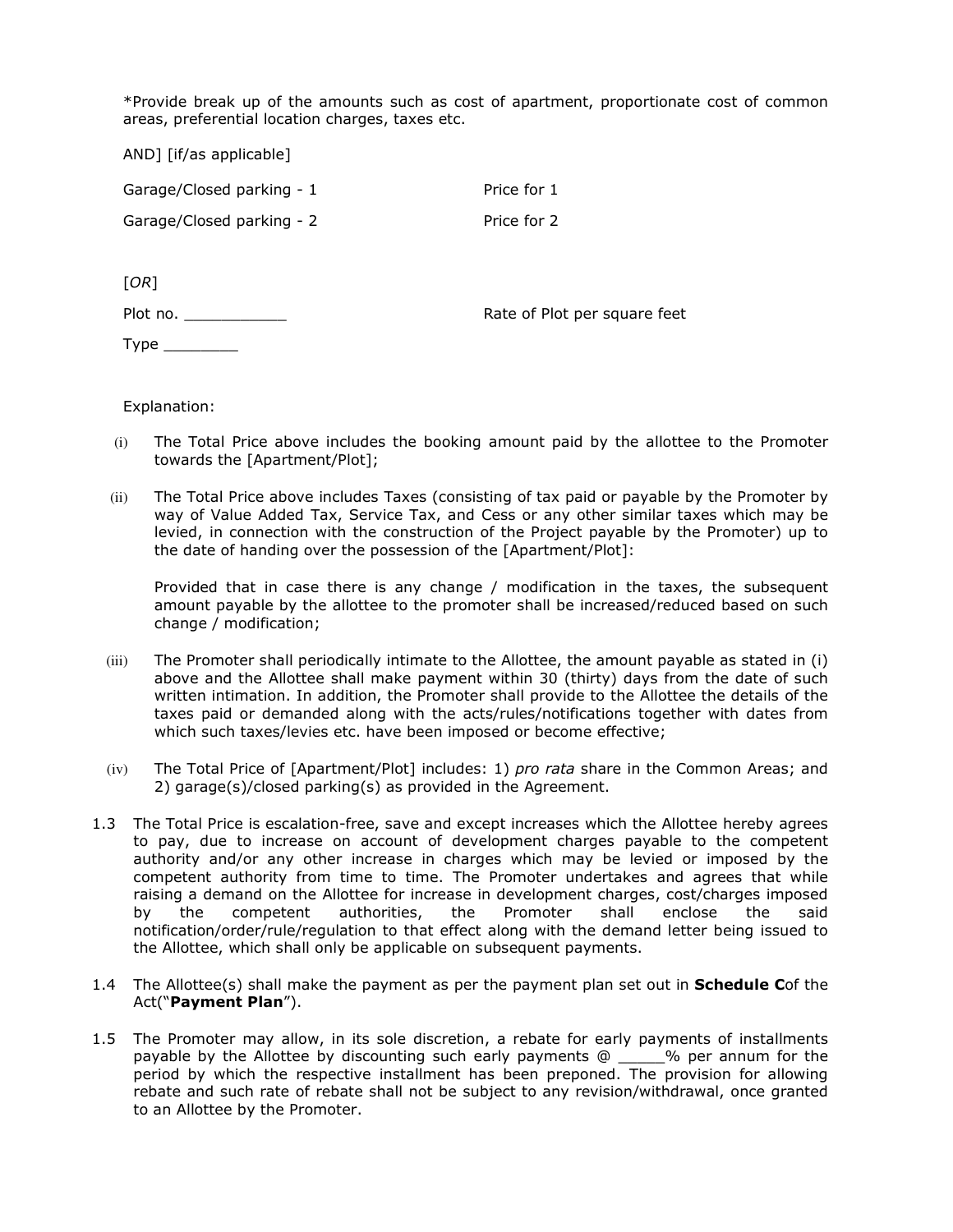- 1.6 It is agreed that the Promoter shall not make any additions and alterations in the sanctioned plans, layout plans and specifications and the nature of fixtures, fittings and amenities described therein in respect of the apartment, plot or building, as the case may be, without the previous written consent of the Allottee. Provided that the Promoter may make such minor additions or alterations as may be required by the Allottee, or such minor changes or alterations as per the provisions of the Act.
- 1.7 [*Applicable in case of an apartment]* The Promoter shall confirm the final carpet area that has been allotted to the Allottee after the construction of the Building is complete and the occupancy certificate\* is granted by the competent authority, by furnishing details of the changes, if any, in the carpet area. The total price payable for the carpet area shall be recalculated upon confirmation by the Promoter. If there is any reduction in the carpet area within the defined limit then Promoter shall refund the excess money paid by Allottee within forty-five days with annual interest at the rate specified in the Rules, from the date when such an excess amount was paid by the Allottee. If there is any increase in the carpet area allotted to Allottee, the Promoter shall demand that from the Allottee as per the next milestone of the Payment Plan. All these monetary adjustments shall be made at the same rate per square feet as agreed in Clause 1.2 of this Agreement.
- 1.8 Subject to Clause 9.3 the Promoter agrees and acknowledges, the Allottee shall have the right to the [Apartment/Plot] as mentioned below:
	- (i) The Allottee shall have exclusive ownership of the [Apartment/Plot];
	- (ii) The Allottee shall also have undivided proportionate share in the Common Areas. Since the share / interest of Allottee in the Common Areas is undivided and cannot be divided or separated, the Allottee shall use the Common Areas along with other occupants, maintenance staff etc., without causing any inconvenience or hindrance to them. Further, the right of the Allottee to use the Common Areas shall always be subject to the timely payment of maintenance charges and other charges as applicable. It is clarified that the promoter shall convey undivided proportionate title in the common areas to the association of allottees as provided in the Act;
	- (iii) That the computation of the price of the [Apartment/Plot] includes recovery of price of land, construction of [not only the Apartment but also] the Common Areas, internal development charges, external development charges, taxes, cost of providing electric wiring, fire detection and fire fighting equipment in the common areas etc. and includes cost for providing all other facilities as provided within the Project.
- 1.9 It is made clear by the Promoter and the Allottee agrees that the [Apartment/Plot] along with \_\_\_\_ garage/closed parking shall be treated as a single indivisible unit for all purposes. It is agreed that the Project is an independent, self-contained Project covering the said Land and is not a part of any other project or zone and shall not form a part of and/or linked/combined with any other project in its vicinity or otherwise except for the purpose of integration of infrastructure for the benefit of the Allottee. It is clarified that Project's facilities and amenities shall be available only for use and enjoyment of the Allottees of the Project.
- 1.10 It is understood by the Allottee that all other areas and i.e. areas and facilities falling outside the Project, namely \_\_\_\_\_\_\_\_\_\_\_\_\_\_\_\_ shall not form a part of the declaration to be filed with concerned Development Authority/ Regional Improvement Trust/ Special Planning Authority [*Please insert the name of the concerned competent authority*] to be filed in accordance with the Odisha Development Authorities Act, 1982/ Odisha Town Planning and Improvement Trust Act, 1956 [*Please insert the name of the relevant State act, if any*]*.*
- 1.11 The Promoter agrees to pay all outgoings before transferring the physical possession of the apartment to the Allottees, which it has collected from the Allottees, for the payment of outgoings (including land cost, ground rent, municipal or other local taxes, charges for water or electricity, maintenance charges, including mortgage loan and interest on mortgages or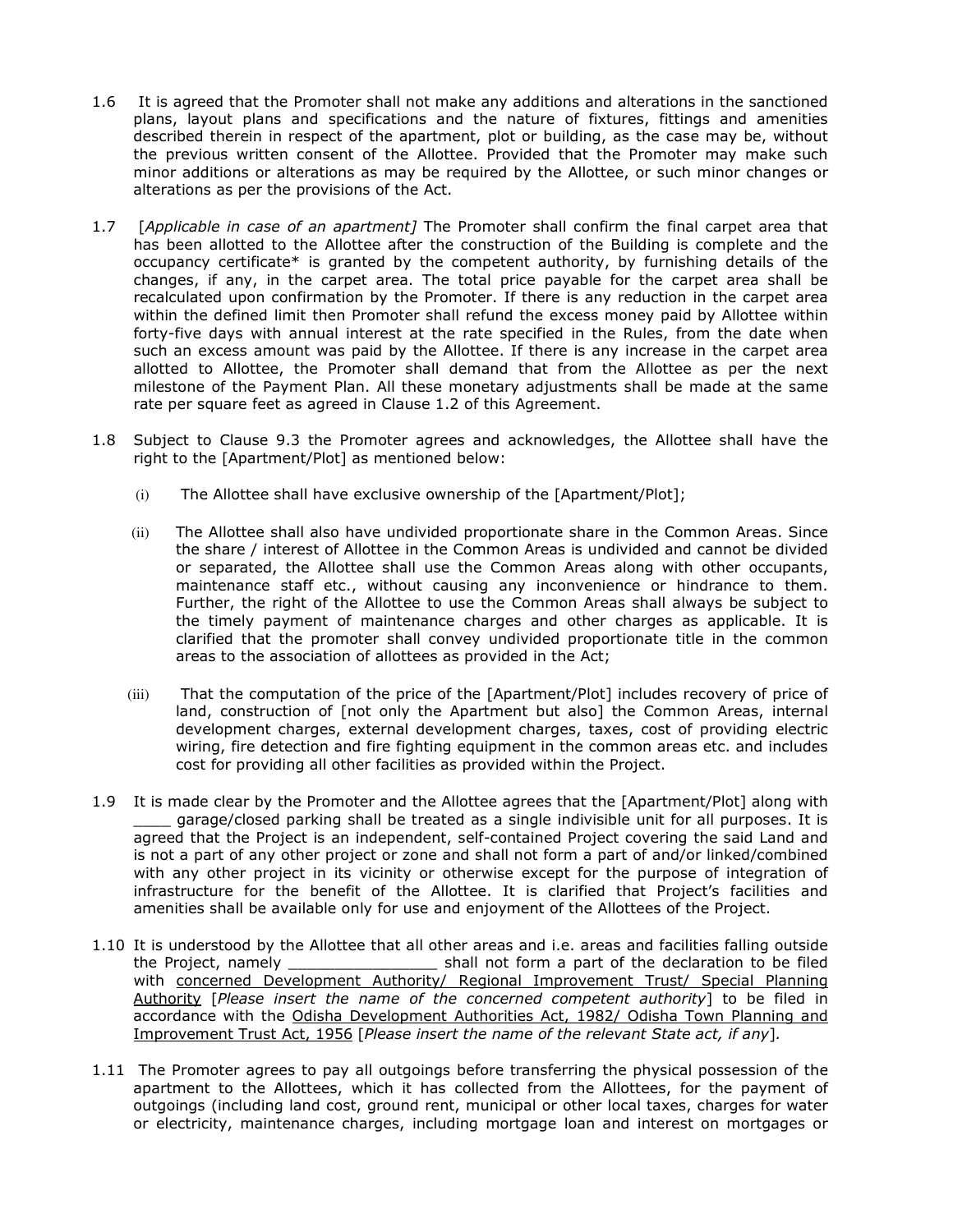other encumbrances and such other liabilities payable to competent authorities, banks and financial institutions, which are related to the project). If the Promoter fails to pay all or any of the outgoings collected by it from the Allottees or any liability, mortgage loan and interest thereon before transferring the apartment to the Allottees, the Promoter agrees to be liable, even after the transfer of the property, to pay such outgoings and penal charges, if any, to the authority or person to whom they are payable and be liable for the cost of any legal proceedings which may be taken there for by such authority or person.

1.12 The Allottee has paid a sum of Rs, \_\_\_\_\_\_\_\_\_\_\_\_\_\_\_\_\_\_ (Rupees only) as booking amount being part payment towards the Total Price of the [Apartment/Plot] at the time of application the receipt of which the Promoter hereby acknowledges and the Allottee hereby agrees to pay the remaining price of the [Apartment/Plot] as prescribed in the Payment Plan as may be demanded by the Promoter within the time and in the manner specified therein:

Provided that if the allottee delays in payment towards any amount for which is payable, he shall be liable to pay interest at the rate specified in the Rules.

#### **2. MODE OF PAYMENT**

Subject to the terms of the Agreement and the Promoter abiding by the construction milestones, the Allottee shall make all payments, on demand by the Promoter, within the stipulated time as mentioned in the Payment Plan through /demand draft or online payment (as applicable) in favour of '\_\_\_\_\_\_\_\_\_\_\_\_\_\_\_\_\_\_\_\_\_\_\_\_' payable at \_\_\_\_\_\_\_\_\_.

#### **3. COMPLIANCE OF LAWS RELATING TO REMITTANCES**

- 3.1 The Allottee, if resident outside India, shall be solely responsible for complying with the necessary formalities as laid down in Foreign Exchange Management Act, 1999, Reserve Bank of India Act and Rules and Regulations made thereunder or any statutory amendment(s) modification(s) made thereof and all other applicable laws including that of remittance of payment acquisition/sale/transfer of immovable properties in India etc. and provide the Promoter with such permission, approvals which would enable the Promoter to fulfill its obligations under this Agreement. Any refund, transfer of security, if provided in terms of the Agreement shall be made in accordance with the provisions of Foreign Exchange Management Act, 1999 or statutory enactments or amendments thereof and the Rules and Regulations of the Reserve Bank of India or any other applicable law. The Allottee understands and agrees that in the event of any failure on his/her part to comply with the applicable guidelines issued by the Reserve Bank of India, he/she shall be liable for any action under the Foreign Exchange Management Act, 1999 or other laws as applicable, as amended from time to time.
- 3.2 The Promoter accepts no responsibility in this regard. The Allottee shall keep the Promoter fully indemnified and harmless in this regard. Whenever there is any change in the residential status of the Allottee subsequent to the signing of this Agreement, it shall be the sole responsibility of the Allottee to intimate the same in writing to the Promoter immediately and comply with necessary formalities if any under the applicable laws. The Promoter shall not be responsible towards any third party making payment/remittances on behalf of any Allottee and such third party shall not have any right in the application/allotment of the said apartment applied for herein in any way and the Promoter shall be issuing the payment receipts in favour of the Allottee only.

#### **4. ADJUSTMENT/APPROPRIATION OF PAYMENTS**

The Allottee authorizes the Promoter to adjust/appropriate all payments made by him/her under any head(s) of dues against lawful outstanding, if any, in his/her name as the Promoter may in its sole discretion deem fit and the Allottee undertakes not to object/demand/direct the Promoter to adjust his payments in any manner.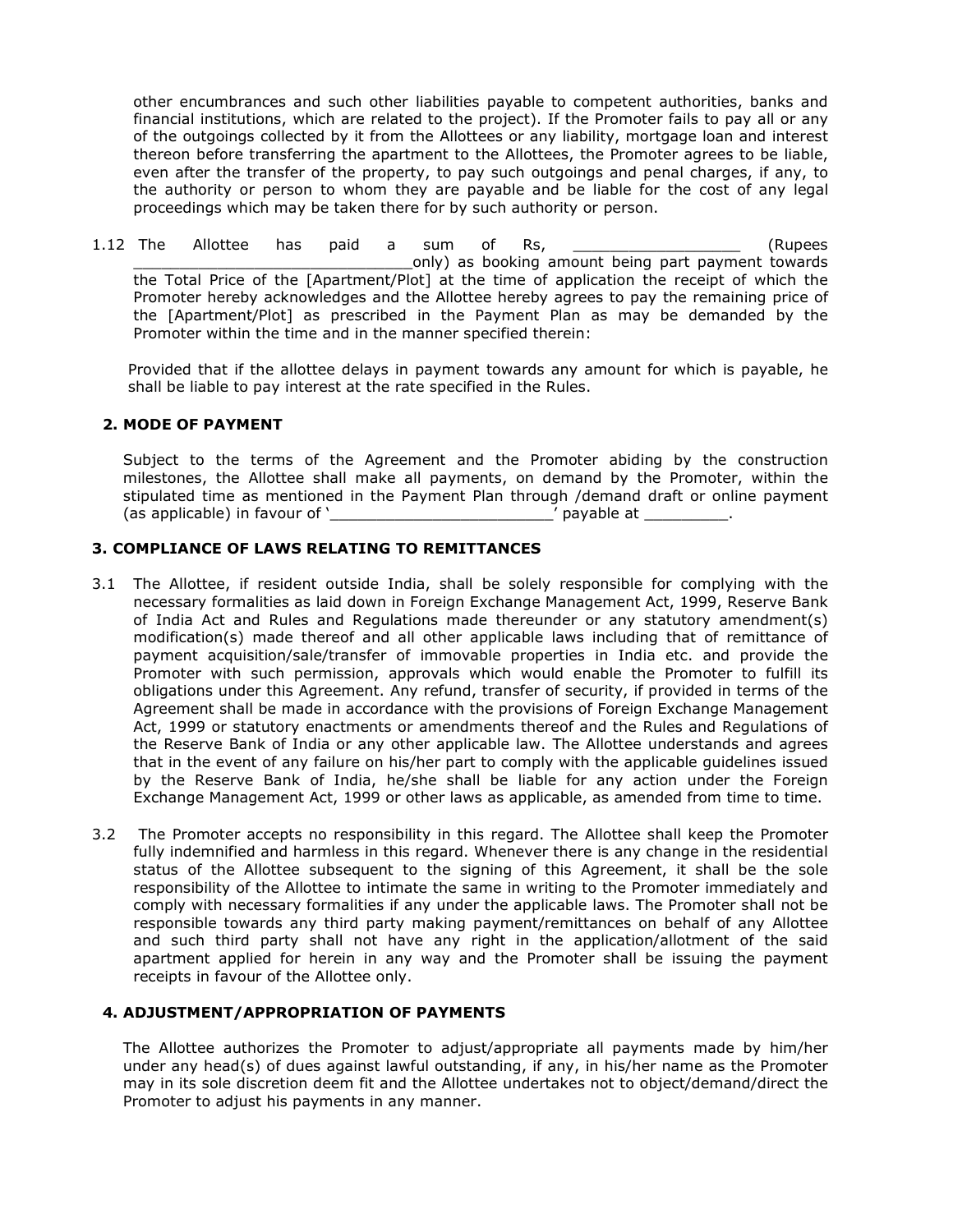#### **5. TIME IS ESSENCE**

5.1 Time is of essence for the Promoter as well as the Allottee. The Promoter shall abide by the time schedule for completing the project and handing over the [Apartment/Plot] to the Allottee and the common areas to the association of the allottees after receiving the occupancy certificate\* or the completion certificate or both, as the case may be. Similarly, the Allottee shall make timely payments of the installment and other dues payable by him/her and meeting the other obligations under the Agreement subject to the simultaneous completion of construction by the Promoter as provided in **Schedule C**  ("**Payment Plan**").

#### **6. CONSTRUCTION OF THE PROJECT/ APARTMENT**

The Allottee has seen the specifications of the [Apartment/Plot] and accepted the Payment Plan, floor plans, layout plans [annexed along with this Agreement] which has been approved by the competent authority, as represented by the Promoter. The Promoter shall develop the Project in accordance with the said layout plans, floor plans and specifications. Subject to the terms in this Agreement, the Promoter undertakes to strictly abide by such plans approved by the competent Authorities and shall also strictly abide by the bye-laws, FAR and density norms and provisions prescribed by the **Planning and Building Standards Regulations of concerned local planning authority**[*Please insert the relevant State laws*] and shall not have an option to make any variation /alteration / modification in such plans, other than in the manner provided under the Act, and breach of this term by the Promoter shall constitute a material breach of the Agreement.

#### **7. POSSESSION OF THE APARTMENT/PLOT**

- 7.1 **Schedule for possession of the said [Apartment/Plot]:** The Promoter agrees and understands that timely delivery of possession of the [Apartment/Plot] is the essence of the Agreement. The Promoter, based on the approved plans and specifications, assures to hand over possession of the [Apartment/Plot] on unless there is delay or failure due to war, flood, drought, fire, cyclone, earthquake or any other calamity caused by nature affecting the regular development of the real estate project ("**Force Majeure**"). If, however, the completion of the Project is delayed due to the Force Majeure conditions then the Allottee agrees that the Promoter shall be entitled to the extension of time for delivery of possession of the [Apartment/Plot], provided that such Force Majeure conditions are not of a nature which make it impossible for the contract to be implemented. The Allottee agrees and confirms that, in the event it becomes impossible for the Promoter to implement the project due to Force Majeure conditions, then this allotment shall stand terminated and the Promoter shall refund to the Allottee the entire amount received by the Promoter from the allotment within 45 days from that date. After refund of the money paid by the Allottee, Allottee agrees that he/ she shall not have any rights, claims etc. against the Promoter and that the Promoter shall be released and discharged from all its obligations and liabilities under this Agreement.
- 7.2 **Procedure for taking possession**  The Promoter, upon obtaining the occupancy certificate\* from the competent authority shall offer in writing the possession of the [Apartment/Plot], to the Allottee in terms of this Agreement to be taken within 3 (three months from the date of issue of such notice and the Promoter shall give possession of the [Apartment/Plot] to the Allottee. The Promoter agrees and undertakes to indemnify the Allottee in case of failure of fulfillment of any of the provisions, formalities, documentation on part of the Promoter. The Allottee agree(s) to pay the maintenance charges as determined by the Promoter/association of allottees, as the case may be. The Promoter on its behalf shall offer the possession to the Allottee in writing within  $\qquad \qquad$  days of receiving the occupancy certificate\* of the Project*.*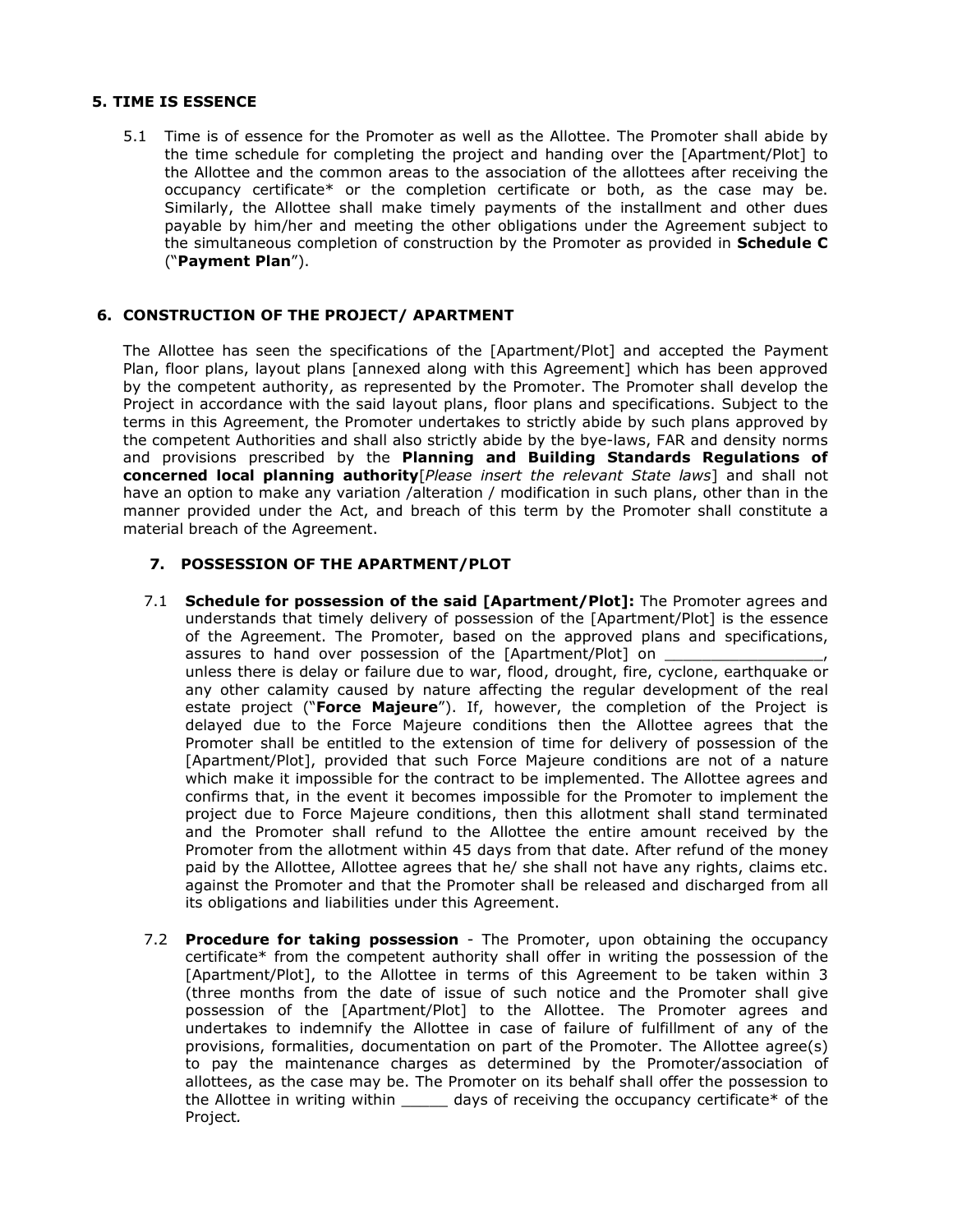- 7.3 **Failure of Allottee to take Possession of [Apartment/Plot]:** Upon receiving a written intimation from the Promoter as per clause 7.2, the Allottee shall take possession of the [Apartment/Plot] from the Promoter by executing necessary indemnities, undertakings and such other documentation as prescribed in this Agreement, and the Promoter shall give possession of the [Apartment/Plot] to the allottee. In case the Allottee fails to take possession within the time provided in clause 7.2, such Allottee shall continue to be liable to pay maintenance charges as applicable.
- 7.4 **Possession by the Allottee** After obtaining the occupancy certificate\* and handing over physical possession of the [Apartment/Plot] to the Allottees, it shall be the responsibility of the Promoter to hand over the necessary documents and plans, including common areas, to the association of the Allottees or the competent authority, as the case may be, as per the local laws.
- 7.5 **Cancellation by Allottee**  The Allottee shall have the right to cancel/withdraw his allotment in the Project as provided in the Act:

Provided that where the allottee proposes to cancel/withdraw from the project without any fault of the promoter, the promoter herein is entitled to forfeit the booking amount paid for the allotment. The balance amount of money paid by the allottee shall be returned by the promoter to the allottee within 45 days of such cancellation.

#### 7.6 **Compensation –**

The Promoter shall compensate the Allottee in case of any loss caused to him due to defective title of the land, on which the project is being developed or has been developed, in the manner as provided under the Act and the claim for compensation under this section shall not be barred by limitation provided under any law for the time being in force.

Except for occurrence of a Force Majeure event, if the promoter fails to complete or is unable to give possession of the [Apartment/Plot] (i) in accordance with the terms of this Agreement, duly completed by the date specified herein; or (ii) due to discontinuance of his business as a developer on account of suspension or revocation of the registration under the Act; or for any other reason; the Promoter shall be liable, on demand to the allottees, in case the Allottee wishes to withdraw from the Project, without prejudice to any other remedy available, to return the total amount received by him in respect of the [Apartment/Plot], with interest at the rate specified in the Rules within 45 days including compensation in the manner as provided under the Act. Provided that where if the Allottee does not intend to withdraw from the Project, the Promoter shall pay the Allottee interest at the rate specified in the Rules for every month of delay, till the handing over of the possession of the [Apartment/Plot].

#### **8. REPRESENTATIONS AND WARRANTIES OF THE PROMOTER**

The Promoter hereby represents and warrants to the Allottee as follows

- (i) The [Promoter] has absolute, clear and marketable title with respect to the said Land; the requisite rights to carry out development upon the said Land and absolute, actual, physical and legal possession of the said Land for the Project;
- (ii) The Promoter has lawful rights and requisite approvals from the competent Authorities to carry out development of the Project;
- (iii) There are no encumbrances upon the said Land or the Project;

[in case there are any encumbrances on the land provide details of such encumbrances including any rights, title, interest and name of party in or over such land]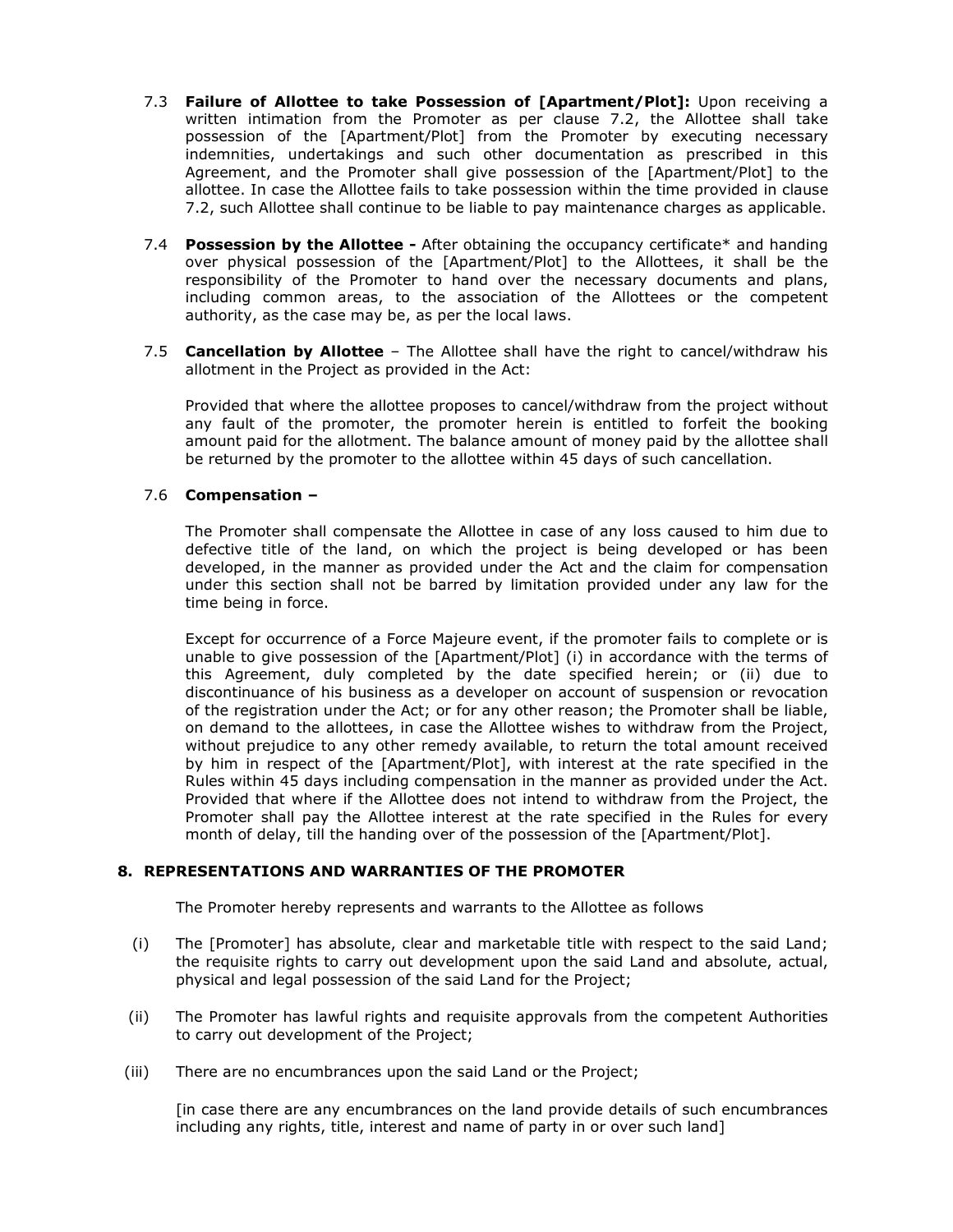- (iv) There are no litigations pending before any Court of law with respect to the said Land, Project or the [Apartment/Plot];
- (v) All approvals, licenses and permits issued by the competent authorities with respect to the Project, said Land and [Apartment/Plot] are valid and subsisting and have been obtained by following due process of law. Further, the Promoter has been and shall, at all times, remain to be in compliance with all applicable laws in relation to the Project, said Land, Building and [Apartment/Plot] and common areas;
- (vi) The Promoter has the right to enter into this Agreement and has not committed or omitted to perform any act or thing, whereby the right, title and interest of the Allottee created herein, may prejudicially be affected;
- (vii) The Promoter has not entered into any agreement for sale and/or development agreement or any other agreement / arrangement with any person or party with respect to the said Land, including the Project and the said [Apartment/Plot] which will, in any manner, affect the rights of Allottee under this Agreement;
- (viii) The Promoter confirms that the Promoter is not restricted in any manner whatsoever from selling the said [Apartment/Plot] to the Allottee in the manner contemplated in this Agreement;
- (ix) At the time of execution of the conveyance deed the Promoter shall handover lawful, vacant, peaceful, physical possession of the [Apartment/Plot] to the Allottee and the common areas to the Association of the Allottees;
- (x) The Schedule Property is not the subject matter of any HUF and that no part thereof is owned by any minor and/or no minor has any right, title and claim over the Schedule Property;
- (xi) The Promoter has duly paid and shall continue to pay and discharge all governmental dues, rates, charges and taxes and other monies, levies, impositions, premiums, damages and/or penalties and other outgoings, whatsoever, payable with respect to the said project to the competent Authorities;
- (xii) No notice from the Government or any other local body or authority or any legislative enactment, government ordinance, order, notification (including any notice for acquisition or requisition of the said property) has been received by or served upon the Promoter in respect of the said Land and/or the Project.

#### **9. EVENTS OF DEFAULTS AND CONSEQUENCES**

- 9.1 Subject to the Force Majeure clause, the Promoter shall be considered under a condition of Default, in the following events:
	- (i) Promoter fails to provide ready to move in possession of the [Apartment/Plot] to the Allottee within the time period specified. For the purpose of this clause, 'ready to move in possession' shall mean that the apartment shall be in a habitable condition which is complete in all respects;
	- (ii) Discontinuance of the Promoter's business as a developer on account of suspension or revocation of his registration under the provisions of the Act or the rules or regulations made thereunder.
- 9.2 In case of Default by Promoter under the conditions listed above, Allottee is entitled to the following: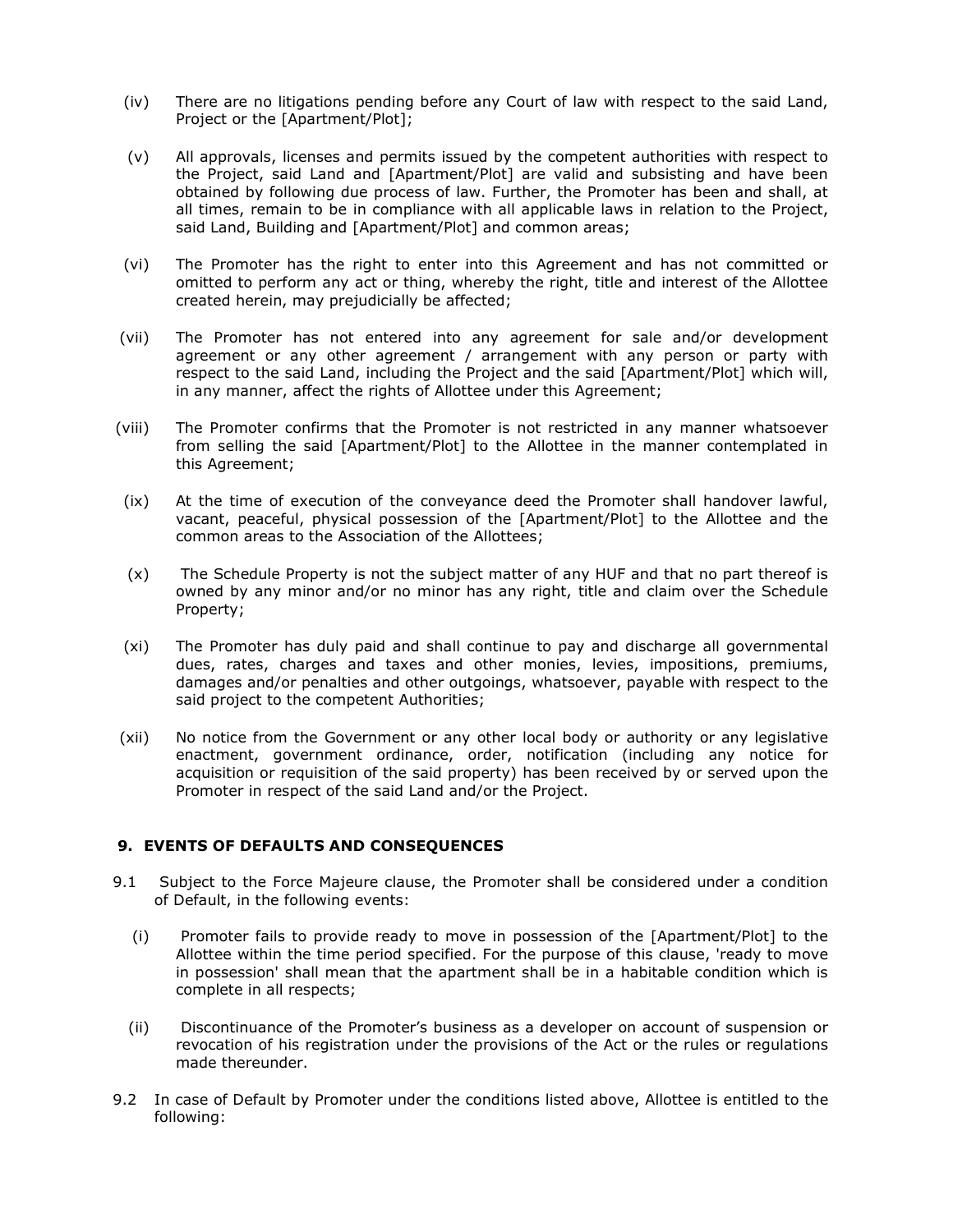- (i) Stop making further payments to Promoter as demanded by the Promoter. If the Allottee stops making payments, the Promoter shall correct the situation by completing the construction milestones and only thereafter the Allottee be required to make the next payment without any penal interest; or
- (ii) The Allottee shall have the option of terminating the Agreement in which case the Promoter shall be liable to refund the entire money paid by the Allottee under any head whatsoever towards the purchase of the apartment, along with interest at the rate specified in the Rules within forty-five days of receiving the termination notice:
- (iii) Provided that where an Allottee does not intend to withdraw from the project or terminate the Agreement, he shall be paid, by the promoter, interest at the rate specified in the Rules, for every month of delay till the handing over of the possession of the [Apartment/Plot].
- 9.3 The Allottee shall be considered under a condition of Default, on the occurrence of the following events:
	- (i) In case the Allottee fails to make payments for \_\_\_\_ consecutive demands made by the Promoter as per the Payment Plan annexed hereto, despite having been issued notice in that regard the allottee shall be liable to pay interest to the promoter on the unpaid amount at the rate specified in the Rules.
	- (ii) In case of Default by Allottee under the condition listed above continues for a period beyond \_\_\_\_ consecutive months after notice from the Promoter in this regard, the Promoter shall cancel the allotment of the [Apartment/Plot] in favour of the Allottee and refund the amount money paid to him by the allottee by deducting the booking amount and t the interest liabilities and this Agreement shall thereupon stand terminated.

#### **10. CONVEYANCE OF THE SAID APARTMENT**

The Promoter, on receipt of complete amount of the Price of the [Apartment/Plot] under the Agreement from the Allottee, shall execute a conveyance deed and convey the title of the [Apartment/Plot] together with proportionate indivisible share in the Common Areas within 3 (three) months from the issuance of the occupancy certificate\*. However, in case the Allottee fails to deposit the stamp duty, registration charges and all other incidental and legal expenses etc. so demanded within the period mentioned in the demand letter, the Allottee authorizes the Promoter to withhold registration of the conveyance deed in his/her favour till full and final settlement of all dues and stamp duty and registration charges to the Promoter is made by the Allottee. The Allottee shall be solely responsible and liable for compliance of the provisions of Indian Stamp Act, 1899 including any actions taken or deficiencies/penalties imposed by the competent authority(ies).

#### **11.MAINTENANCE OF THE SAID BUILDING / APARTMENT / PROJECT**

The Promoter shall be responsible to provide and maintain essential services in the Project till the taking over of the maintenance of the project by the association of the allottees. The cost of such maintenance has been included in the Total Price of the [Apartment/Plot].

[*Insert any other clauses in relation to maintenance of project, infrastructure and equipment*]

#### **12. DEFECT LIABILITY**

It is agreed that in case any structural defect or any other defect in workmanship, quality or provision of services or any other obligations of the Promoter as per the agreement for sale relating to such development is brought to the notice of the Promoter within a period of 5 (five) years by the Allottee from the date of handing over possession, it shall be the duty of the Promoter to rectify such defects without further charge, within 30 (thirty) days, and in the event of Promoter's failure to rectify such defects within such time, the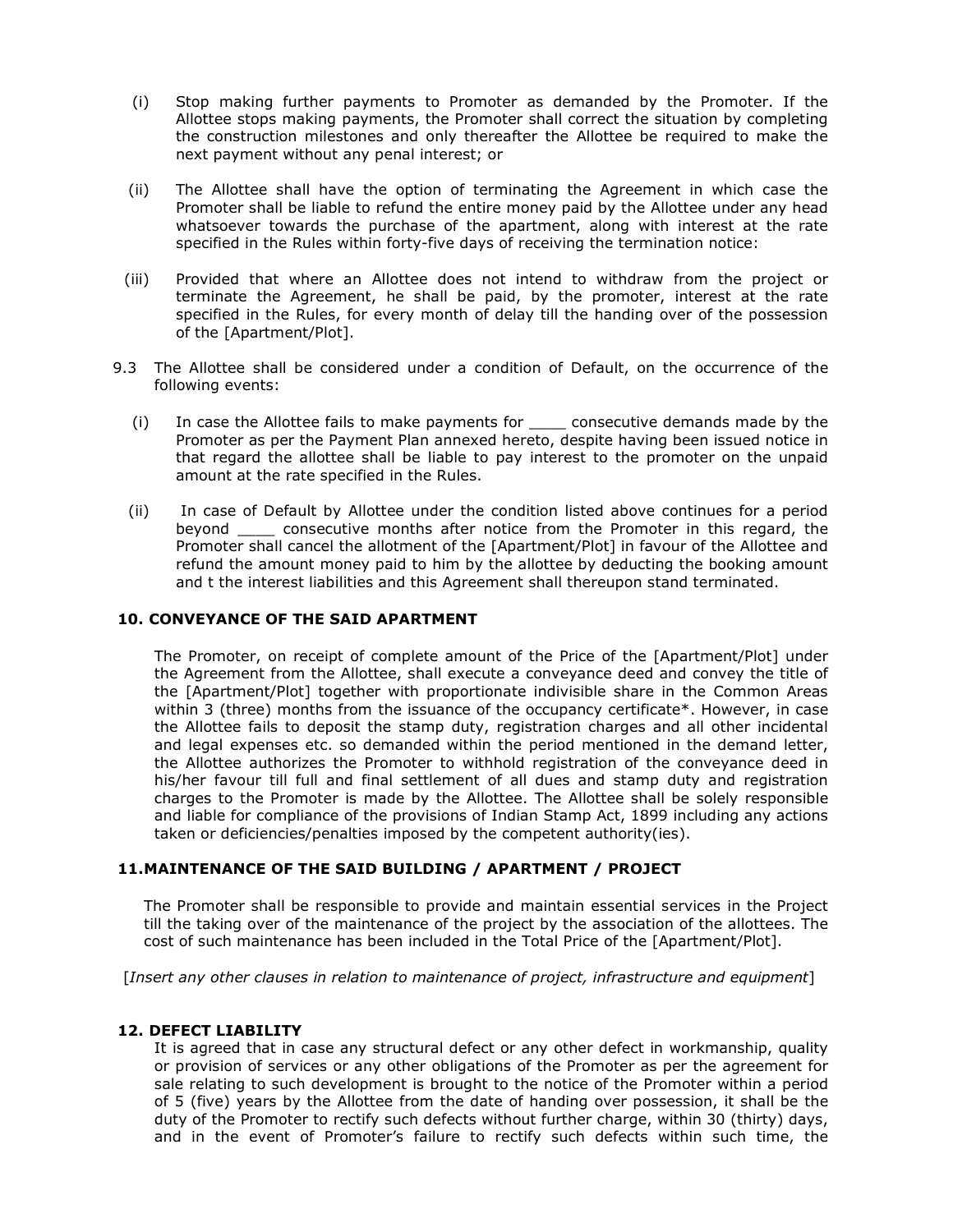aggrieved Allottees shall be entitled to receive appropriate compensation in the manner as provided under the Act.

#### **13.RIGHT OF ALLOTTEE TO USE COMMON AREAS AND FACILITIES SUBJECT TO PAYMENT OF TOTAL MAINTENANCE CHARGES**

The Allottee hereby agrees to purchase the [Apartment/Plot] on the specific understanding that is/her right to the use of Common Areas shall be subject to timely payment of total maintenance charges, as determined and thereafter billed by the maintenance agency appointed or the association of allottees (or the maintenance agency appointed by it) and performance by the Allottee of all his/her obligations in respect of the terms and conditions specified by the maintenance agency or the association of allottees from time to time.

#### **14.RIGHT TO ENTER THE APARTMENT FOR REPAIRS**

The Promoter / maintenance agency /association of allottees shall have rights of unrestricted access of all Common Areas, garages/closed parking's and parking spaces for providing necessary maintenance services and the Allottee agrees to permit the association of allottees and/or maintenance agency to enter into the [Apartment/Plot] or any part thereof, after due notice and during the normal working hours, unless the circumstances warrant otherwise, with a view to set right any defect.

#### **15. USAGE**

**Use of Basement and Service Areas:** The basement(s) and service areas, if any, as located within the \_\_*\_\_\_\_\_\_\_\_\_\_\_\_\_\_\_\_\_\_\_\_\_\_\_\_\_\_\_\_\_\_\_\_ (project name)*, shall be earmarked for purposes such as parking spaces and services including but not limited to electric sub-station, transformer, DG set rooms, underground water tanks, pump rooms, maintenance and service rooms, fire fighting pumps and equipment's etc. and other permitted uses as per sanctioned plans. The Allottee shall not be permitted to use the services areas and the basements in any manner whatsoever, other than those earmarked as parking spaces, and the same shall be reserved for use by the association of allottees formed by the Allottees for rendering maintenance services.

**16. GENERAL COMPLIANCE WITH RESPECT TO THE APARTMENT:** Subject to Clause 12 above, the Allottee shall, after taking possession, be solely responsible to maintain the [Apartment/Plot] at his/her own cost, in good repair and condition and shall not do or suffer to be done anything in or to the Building, or the [Apartment/Plot], or the staircases, lifts, common passages, corridors, circulation areas, atrium or the compound which may be in violation of any laws or rules of any authority or change or alter or make additions to the [Apartment/Plot] and keep the [Apartment/Plot], its walls and partitions, sewers, drains, pipe and appurtenances thereto or belonging thereto, in good and tenantable repair and maintain the same in a fit and proper condition and ensure that the support, shelter etc. of the Building is not in any way damaged or jeopardized. The Allottee further undertakes, assures and guarantees that he/she would not put any sign-board / name-plate, neon light, publicity material or advertisement material etc. on the face / facade of the Building or anywhere on the exterior of the Project, buildings therein or Common Areas. The Allottees shall also not change the colour scheme of the outer walls or painting of the exterior side of the windows or carry out any change in the exterior elevation or design. Further the Allottee shall not store any hazardous or combustible goods in the [Apartment/Plot] or place any heavy material in the common passages or staircase of the Building. The Allottee shall also not remove any wall, including the outer and load bearing wall of the [Apartment/Plot]. The Allottee shall plan and distribute its electrical load in conformity with the electrical systems installed by the Promoter and thereafter the association of allottees and/or maintenance agency appointed by association of allottees. The Allottee shall be responsible for any loss or damages arising out of breach of any of the aforesaid conditions.

#### **17.COMPLIANCE OF LAWS, NOTIFICATIONS ETC. BY ALLOTTEE**

The Allottee is entering into this Agreement for the allotment of a [Apartment/Plot] with the full knowledge of all laws, rules, regulations, notifications applicable to the Project in general and this project in particular. That the Allottee hereby undertakes that he/she shall comply with and carry out, from time to time after he/she has taken over for occupation and use the said [Apartment/Plot], all the requirements, requisitions, demands and repairs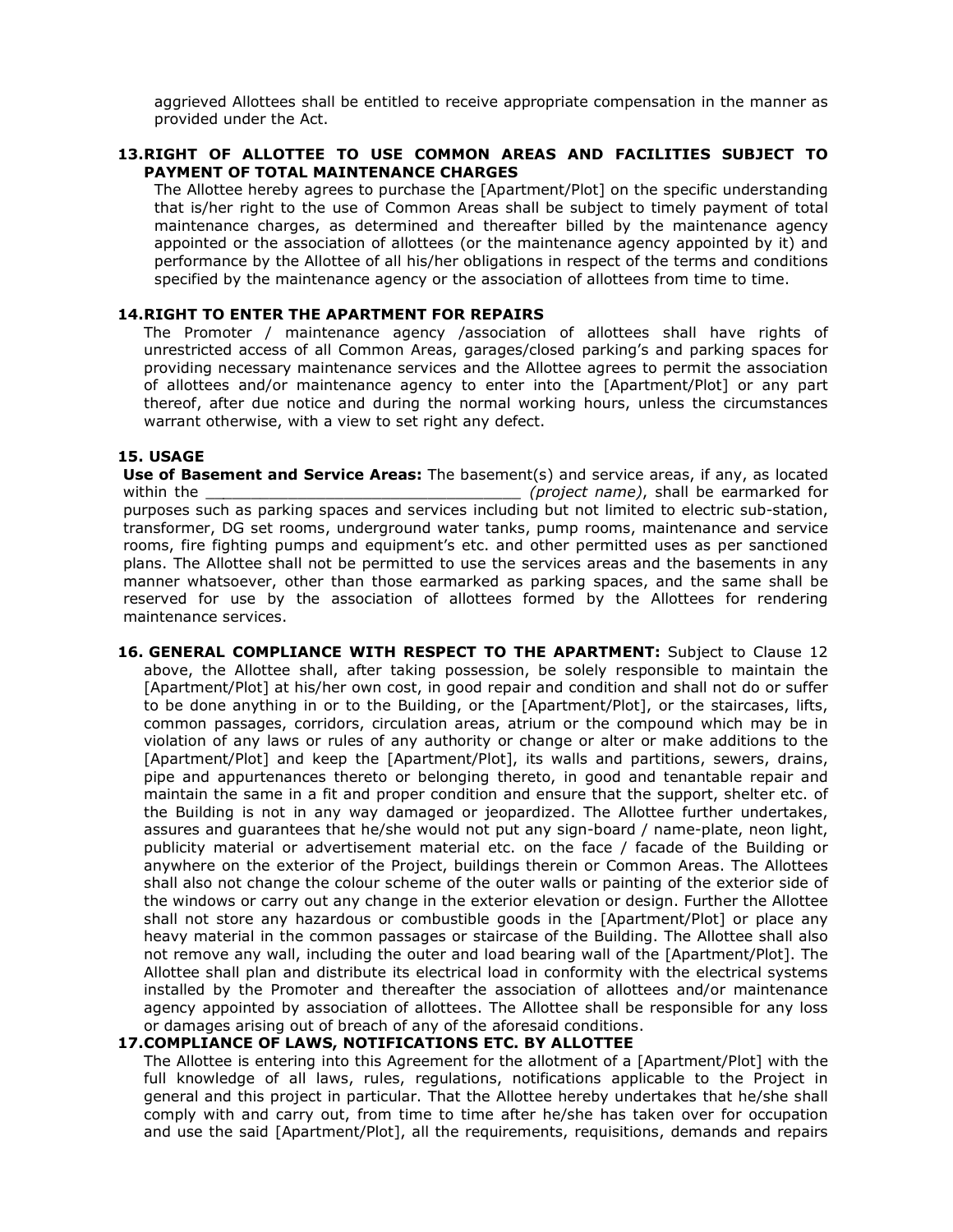which are required by any competent Authority in respect of the [Apartment/Plot]/ at his/ her own cost.

#### **18.ADDITIONAL CONSTRUCTIONS**

\_\_\_\_\_\_\_\_\_\_\_\_\_\_\_\_\_\_\_\_\_\_\_\_\_.

The Promoter undertakes that it has no right to make additions or to put up additional structure(s) anywhere in the Project after the building plan has been approved by the competent authority(ies) except for as provided in the Act.

#### **19.PROMOTER SHALL NOT MORTGAGE OR CREATE A CHARGE**

After the Promoter executes this Agreement he shall not mortgage or create a charge on the [Apartment/Plot/Building] and if any such mortgage or charge is made or created then notwithstanding anything contained in any other law for the time being in force, such mortgage or charge shall not affect the right and interest of the Allottee who has taken or agreed to take such [Apartment/Plot/Building].

#### **20. APARTMENT OWNERSHIP ACT** *(OF THE RELEVANT STATE)*

The Promoter has assured the Allottees that the project in its entirety is in accordance with the provisions of the Odisha Apartment Ownership (Amendment) Act, 2015. The Promoter showing compliance of various laws/regulations as applicable in

#### **21.BINDING EFFECT**

Forwarding this Agreement to the Allottee by the Promoter does not create a binding obligation on the part of the Promoter or the Allottee until, firstly, the Allottee signs and delivers this Agreement with all the schedules along with the payments due as stipulated in the Payment Plan within 30 (thirty) days from the date of receipt by the Allottee and secondly, appears for registration of the same before the concerned Sub-Registrar as and when intimated by the Promoter. If the Allottee(s) fails to execute and deliver to the Promoter this Agreement within 30 (thirty) days from the date of its receipt by the Allottee and/or appear before the Sub-Registrar for its registration as and when intimated by the Promoter, then the Promoter shall serve a notice to the Allottee for rectifying the default, which if not rectified within 30(thirty) days from the date of its receipt by the Allottee, application of the Allottee shall be treated as cancelled and all sums deposited by the Allottee in connection therewith including the booking amount shall be returned to the Allottee without any interest or compensation whatsoever.

#### **22.ENTIRE AGREEMENT**

This Agreement, along with its schedules, constitutes the entire Agreement between the Parties with respect to the subject matter hereof and supersedes any and all understandings, any other agreements, allotment letter, correspondences, arrangements whether written or oral, if any, between the Parties in regard to the said apartment/plot/building, as the case may be.

#### **23.RIGHT TO AMEND**

This Agreement may only be amended through written consent of the Parties.

#### **24.PROVISIONS OF THIS AGREEMENT APPLICABLE ON ALLOTTEE / SUBSEQUENT ALLOTTEES**

It is clearly understood and so agreed by and between the Parties hereto that all the provisions contained herein and the obligations arising hereunder in respect of the Project shall equally be applicable to and enforceable against any subsequent Allottees of the [Apartment/Plot], in case of a transfer, as the said obligations go along with the [Apartment/Plot] for all intents and purposes.

#### **25. WAIVER NOT A LIMITATION TO ENFORCE**

- 25.1 The Promoter may, at its sole option and discretion, without prejudice to its rights as set out in this Agreement, waive the breach by the Allottee in not making payments as per the Payment Plan including waiving the payment of interest for delayed payment. It is made clear and so agreed by the Allottee that exercise of discretion by the Promoter in the case of one Allottee shall not be construed to be a precedent and /or binding on the Promoter to exercise such discretion in the case of other Allottees.
- 25.2 Failure on the part of the Promoter to enforce at any time or for any period of time the provisions hereof shall not be construed to be a waiver of any provisions or of the right thereafter to enforce each and every provision.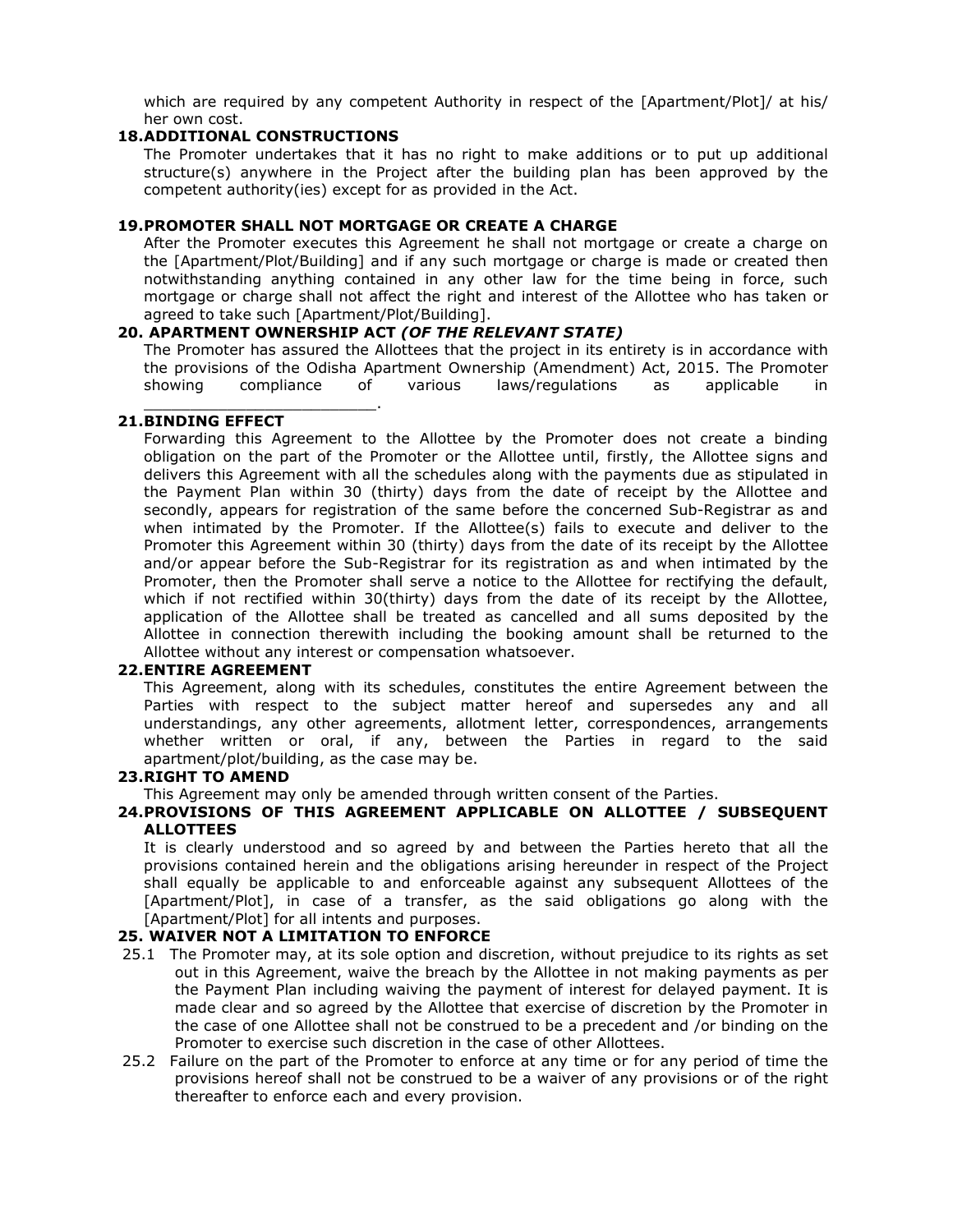#### **26. SEVERABILITY**

If any provision of this Agreement shall be determined to be void or unenforceable under the Act or the Rules and Regulations made thereunder or under other applicable laws, such provisions of the Agreement shall be deemed amended or deleted in so far as reasonably inconsistent with the purpose of this Agreement and to the extent necessary to conform to Act or the Rules and Regulations made thereunder or the applicable law, as the case may be, and the remaining provisions of this Agreement shall remain valid and enforceable as applicable at the time of execution of this Agreement.

#### **27.METHOD OF CALCULATION OF PROPORTIONATE SHARE WHEREVER REFERRED TO IN THE AGREEMENT**

Wherever in this Agreement it is stipulated that the Allottee has to make any payment, in common with other Allottee(s) in Project, the same shall be the proportion which the carpet area of the [Apartment/Plot] bears to the total carpet area of all the [Apartments/Plots] in the Project.

#### **28. FURTHER ASSURANCES**

Both Parties agree that they shall execute, acknowledge and deliver to the other such instruments and take such other actions, in additions to the instruments and actions specifically provided for herein, as may be reasonably required in order to effectuate the provisions of this Agreement or of any transaction contemplated herein or to confirm or perfect any right to be created or transferred hereunder or pursuant to any such transaction.

#### **29.PLACE OF EXECUTION**

The execution of this Agreement shall be complete only upon its execution by the Promoter through its authorized signatory at the Promoter's Office, or at some other place, which may be mutually agreed between the Promoter and the Allottee, in

after the Agreement is duly executed by the Allottee and the Promoter or simultaneously with the execution the said Agreement shall be registered at the office of the Sub-Registrar. Hence this Agreement shall be deemed to have been executed at

#### **30. NOTICES**

That all notices to be served on the Allottee and the Promoter as contemplated by this Agreement shall be deemed to have been duly served if sent to the Allottee or the Promoter by Registered Post at their respective addresses specified below:

\_\_\_\_\_\_\_\_\_\_\_\_\_\_\_\_\_Name of Allottee \_\_\_\_\_\_\_\_\_\_\_\_\_\_\_\_\_ (Allottee Address)

M/s \_\_\_\_\_\_\_\_\_\_\_\_\_\_\_\_Promoter name \_\_\_\_\_\_\_\_\_\_\_\_\_\_\_\_\_ (Promoter Address)

It shall be the duty of the Allottee and the promoter to inform each other of any change in address subsequent to the execution of this Agreement in the above address by Registered Post failing which all communications and letters posted at the above address shall be deemed to have been received by the promoter or the Allottee, as the case may be.

#### **31.JOINT ALLOTTEES**

That in case there are Joint Allottees all communications shall be sent by the Promoter to the Allottee whose name appears first and at the address given by him/her which shall for all intents and purposes to consider as properly served on all the Allottees.

#### **32.GOVERNING LAW**

That the rights and obligations of the parties under or arising out of this Agreement shall be construed and enforced in accordance with the laws of India for the time being in force.

#### **33. DISPUTE RESOLUTION**

All or any disputes arising out or touching upon or in relation to the terms and conditions of this Agreement, including the interpretation and validity of the terms thereof and the respective rights and obligations of the Parties, shall be settled amicably by mutual discussion, failing which the same shall be settled through the adjudicating officer appointed under the Act.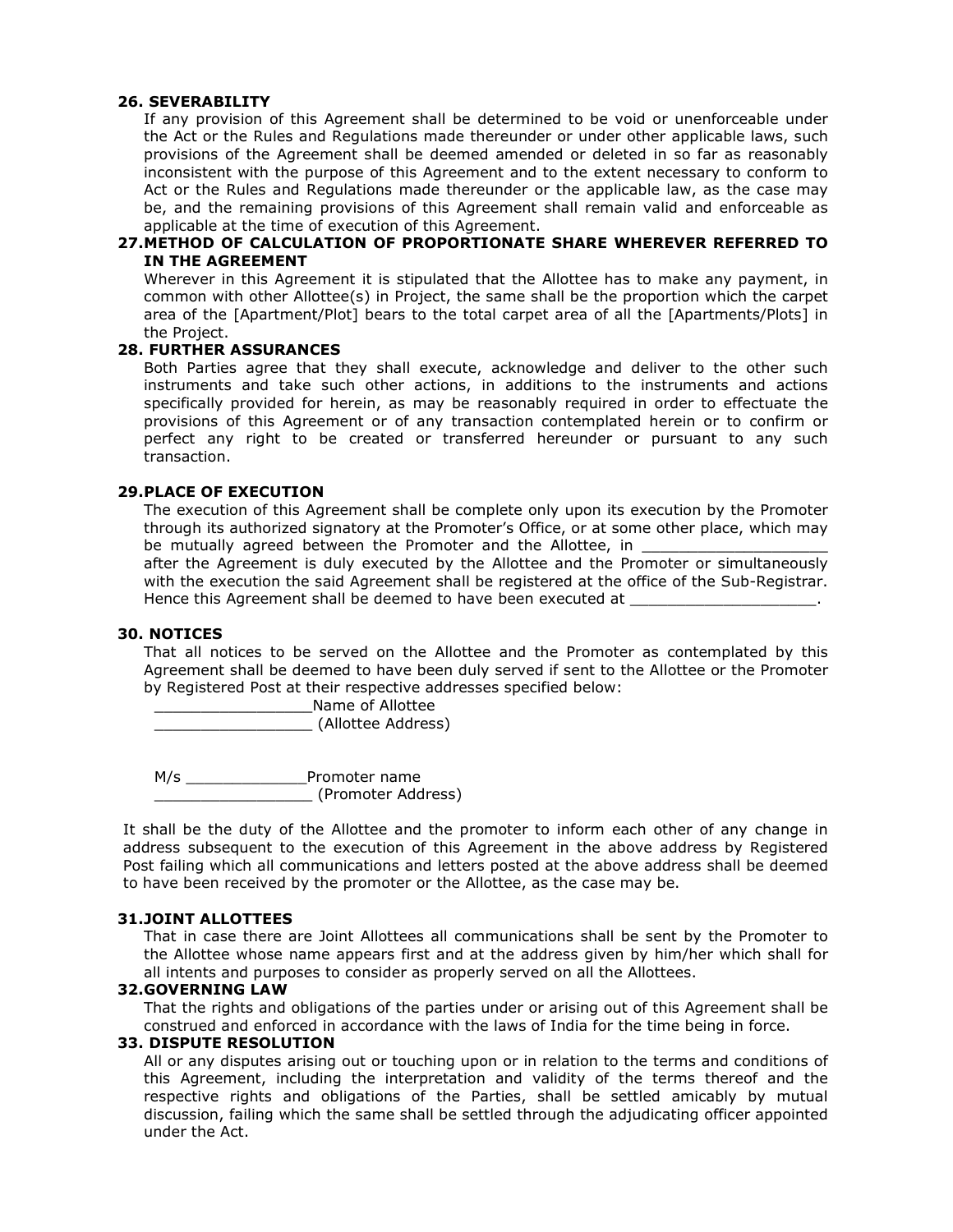[*Please insert any other terms and conditions as per the contractual understanding between the parties, however, please ensure that such additional terms and conditions are not in derogation of or inconsistent with the terms and conditions set out above or the Act and the Rules and Regulations made thereunder.*]

IN WITNESS WHEREOF parties hereinabove named have set their respective hands and signed this Agreement for sale at \_\_\_\_\_\_\_\_\_\_\_\_\_\_\_\_\_\_\_\_\_\_\_\_\_\_\_ *(city/town name)* in the presence of attesting witness, signing as such on the day first above written.

| SIGNED AND DELIVERED BY THE WITHIN NAMED                               | Please affix<br>Photograph           | Please affix<br>Photograph           |
|------------------------------------------------------------------------|--------------------------------------|--------------------------------------|
| Allottee: (including joint buyers)<br>in the presence of:<br>At<br>on. | and sign<br>across the<br>photograph | and sign<br>across the<br>photograph |